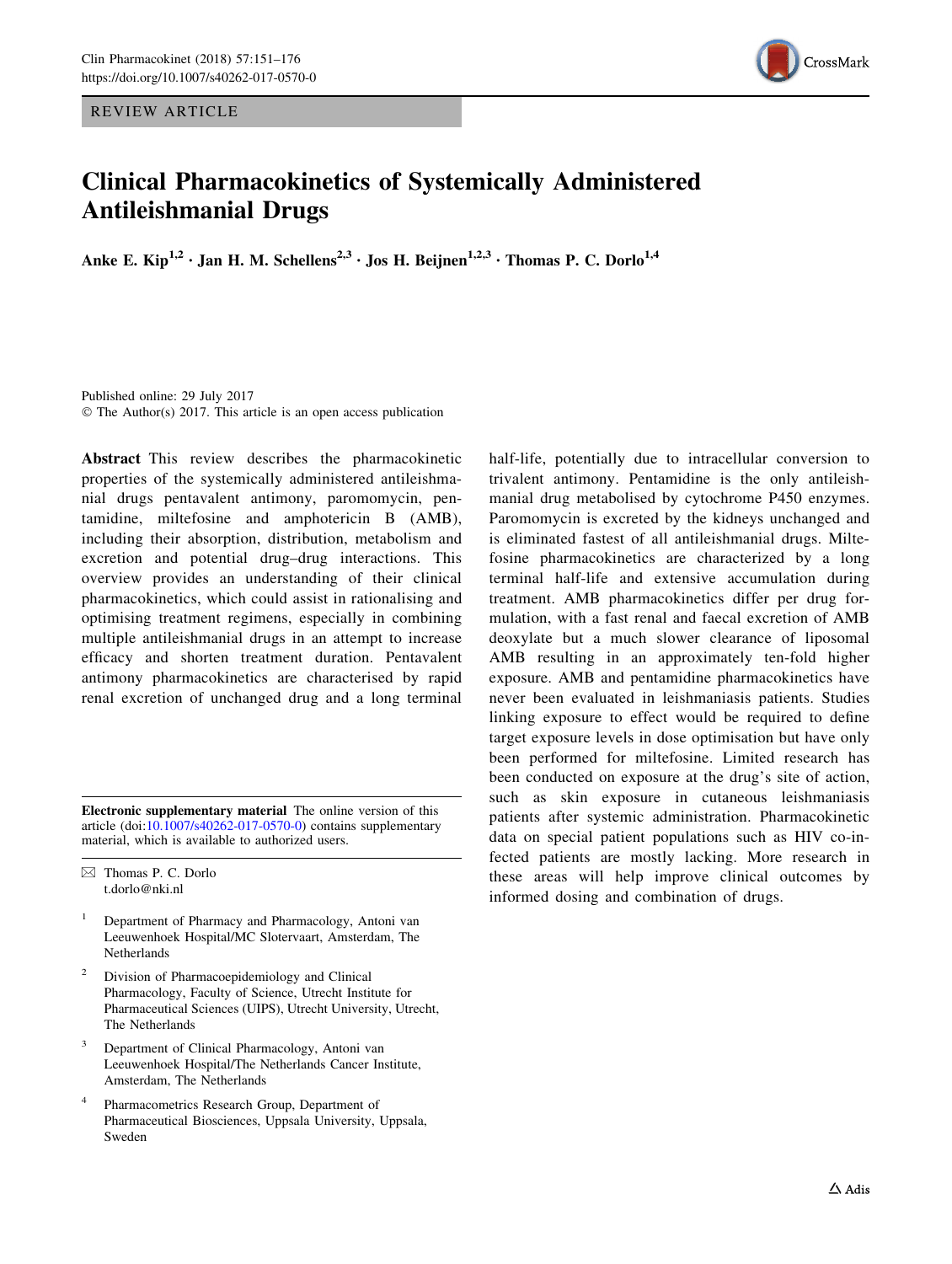## <span id="page-1-0"></span>Key Points

Due to very limited treatment options for leishmaniasis patients, optimisation of current drug dosages and drug combinations is of utmost importance, for which this review provides a solid pharmacokinetic basis.

This review describes the absorption, distribution, metabolism and excretion, as well as the clinical pharmacokinetics and potential drug–drug interactions of the antileishmanial drugs pentavalent antimonials, paromomycin, pentamidine, miltefosine and amphotericin B in the context of leishmaniasis.

The pharmacokinetics of two out of five antileishmanial drugs have never been evaluated in leishmaniasis patients. Exposure–response studies and pharmacokinetic data in special patient populations such as HIV co-infected patients are lacking. More research in this area will improve clinical outcomes via informed dosing regimens and combinations of drugs.

## 1 Introduction

Leishmaniasis is a neglected tropical disease caused by the Leishmania parasite and can cause diverse clinical manifestations depending on the subspecies responsible for the infection and the host immune response. The two main types are the systemic disease visceral leishmaniasis (VL) and the skin infection cutaneous leishmaniasis (CL). Several drugs (Table 1) are currently used in clinical practice in treatment of both VL and CL  $[1, 2]$  $[1, 2]$  $[1, 2]$  $[1, 2]$  but clinical guidelines differ by region. Clinical results obtained in one area of endemicity cannot be extrapolated to other geographical areas as efficacies have been shown to vary widely between countries and parasite subspecies (reviewed in Croft and Olliaro [\[3](#page-21-0)] and Sundar and Singh [[4\]](#page-21-0)).

Rising levels of resistance against antimonials, mostly in India, and potentially miltefosine, is a great pitfall in the treatment of leishmaniasis patients [\[4](#page-21-0), [5](#page-21-0)]. Available treatment options are limited, especially in vulnerable patient populations such as paediatric leishmaniasis patients and HIV patients co-infected with VL. Therefore, several new combinations of drugs are currently being tested to improve the efficacy of antileishmanial therapies. Furthermore, combination therapies could possibly shorten treatment duration.

| Antileishmanial            | Formulations                      | Route of       | Distribution                                                                   |                                         | Metabolism                            | Excretion                                                          |
|----------------------------|-----------------------------------|----------------|--------------------------------------------------------------------------------|-----------------------------------------|---------------------------------------|--------------------------------------------------------------------|
| drug                       |                                   | administration | Highest<br>accumulation                                                        | Skin                                    |                                       |                                                                    |
| Pentavalent<br>antimonials | Sodium<br>stibugluconate<br>(SSG) | <b>IM/IV</b>   | Liver, thyroid, heart                                                          | Confirmed                               | Intracellular<br>reduction to SbIII   | Renal clearance                                                    |
|                            | Meglumine<br>Antimoniate<br>(MA)  |                |                                                                                |                                         |                                       |                                                                    |
| Paromomycin                | Paromomycin<br>sulphate           | IM             | Not reported                                                                   | Not reported                            | Not metabolized                       | Renal clearance                                                    |
| Pentamidine                | Pentamidine<br>dimesylate         | <b>IM/IV</b>   | Kidney, liver, spleen,<br>adrenal glands                                       | Not reported                            | CYP1A1<br>(CYP2D6,                    | Not excreted unchanged                                             |
|                            | Pentamidine<br>isethionate        | Oral<br>IV     |                                                                                |                                         | CYP3A5 and<br>CYP4A11)                |                                                                    |
| Miltefosine                | Miltefosine                       |                | Not reported (rats/<br>mice: kidney, liver,<br>spleen, intestines,<br>adrenal) | Not reported<br>(in rats:<br>confirmed) | Intracellularly by<br>phospholipase D | Not excreted unchanged<br>(metabolised to<br>endogenous compounds) |
| Amphotericin               | $D-AMB$                           |                | Liver, spleen                                                                  | Not reported                            | Metabolism not                        | D-AMB: urinary excretion                                           |
| R <sup>a</sup>             | L-AMB                             |                |                                                                                | (in rats:<br>confirmed)                 | well-studied.<br>Liposomes            | $(21\%)$ ; faecal excretion<br>(43%)                               |
|                            |                                   |                |                                                                                |                                         | engulfed by RES                       | L-AMB: urinary excretion<br>$(5\%)$ ; faecal excretion<br>(4%)     |

Table 1 Overview of antileishmanial drugs systemically administered in treatment of visceral and/or cutaneous leishmaniasis (only includes information in human subjects, unless indicated otherwise)

CYP cytochrome P450, D-AMB amphotericin B deoxylate, IM intramuscular, IV intravenous, L-AMB liposomal amphotericin B, RES Reticuloendothelial system

<sup>a</sup> More lipid formulations exist of amphotericin B, but these are outside the scope of this review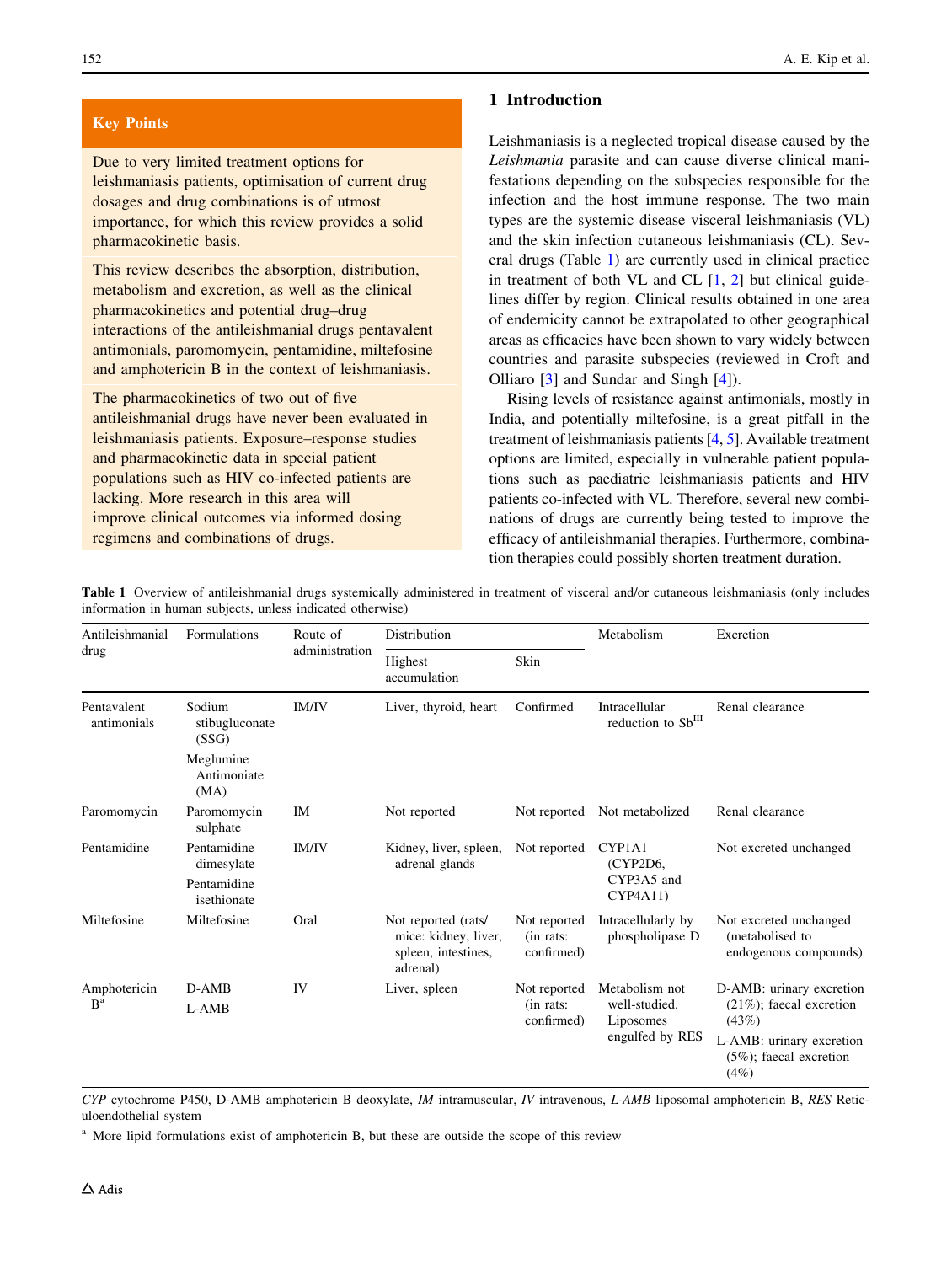Pharmacokinetics provide a scientific framework for choosing the appropriate (combination of) drugs and their dosage. The clinical pharmacokinetics of antileishmanial drugs, however, remain largely unexplored [\[6\]](#page-21-0). The aim of this review is to give a comprehensive overview of the pharmacokinetic characteristics relating to the absorption, distribution, metabolism and excretion (ADME) of systemically administered antileishmanial drugs currently being used in the clinic as a basis to further rationalise the therapy for leishmaniasis. Albeit the pharmacokinetics of miltefosine [[7\]](#page-21-0) and liposomal amphotericin B (L-AMB, with focus on treatment of fungal infections [\[8](#page-21-0)]) have previously been reviewed, our aim was to discuss the antileishmanial drugs collectively in the context of leishmaniasis.

We have composed a summary of all pharmacokinetic studies performed, providing the reported primary and secondary pharmacokinetic parameters in overview tables. The pharmacokinetics in special patient populations relevant in treatment of leishmaniasis are described: paediatric patients, HIV co-infected patients, pregnant patients and patients with renal failure. Furthermore, potential drug– drug interactions between antileishmanial drugs, as well as between antileishmanial and antiretroviral drugs are discussed. When information in humans is lacking, in vitro and in vivo animal studies are examined.

In this review we solely focus on systemically administered drugs, as the majority of these drugs are administered in both CL and VL. Topical formulations were omitted due to its sole applicability to CL patients. The systemic drugs included in this review (Table [1\)](#page-1-0) are based on the World Health Organization (WHO) guidelines on Control of the Leishmaniases [\[2](#page-21-0)]: pentavalent antimony, paromomycin, pentamidine, miltefosine and AMB. In addition to these drugs, ketoconazole has been mentioned in systemic treatment of 'new world' CL species. Given the drug's limited clinical use and the decisions by the US Food and Drug Administration (FDA) and European Medicines Agency (EMA) to suspend its oral use in skin infections due to severe hepatotoxicity [\[9](#page-21-0)], ketoconazole is not discussed in this review.

With this review we aim to provide a more solid pharmacokinetic basis for a scientific approach to treatment design in future clinical studies investigating (combination) treatments against leishmaniasis. In addition, our aim was to identify knowledge gaps to guide future pharmacokinetic studies in this clinical area.

# 2 Methods

Pharmacokinetic studies were included in this review (Tables [2](#page-3-0), [3](#page-5-0), [4](#page-6-0), [5](#page-8-0), [6](#page-10-0), [7](#page-12-0)) if pharmacokinetic parameters were reported in addition to drug concentrations.

Pharmacokinetic studies based on bio-assays were excluded due to low sensitivity and problems with potential comeasurements of the effect of metabolites. Many pharmacokinetic studies have been conducted for AMB, and for this reason we excluded studies with fewer than ten subjects or patients, studies with continuous infusion and studies on neonates  $\leq$  kg based on their limited relevance in the context of the treatment of leishmaniasis. Studies on experimental formulations were excluded for all drugs, such as a pharmacokinetic study on the experimental generic sodium stibogluconate (SSG) formulation 'Ulamina' composed of the pentachloride of antimony plus Nmethylglucamine [\[10](#page-21-0)], as no records have been found of the commercialisation of this formulation.

# 3 Absorption, Distribution, Metabolism and Excretion (ADME) and Clinical Pharmacokinetics

#### 3.1 Pentavalent Antimonials

Pentavalent antimonials (pentavalent  $Sb/Sb<sup>V</sup>$ ) have been first-line treatment against CL and VL in the majority of endemic regions for decades, though increasing drug resistance has compromised its efficacy [\[3](#page-21-0), [4\]](#page-21-0). Pentavalent antimonials are administered intramuscularly (IM) or intravenously (IV) in systemic treatment of both CL and VL. It is marketed in two formulations: SSG (marketed as Pentostam<sup>®</sup>) and meglumine antimoniate (MA, marketed as Glucantime<sup>®</sup>). The Sb content in the two antimonials is different with 85 mg Sb/mL in MA and 100 mg Sb/mL in SSG. Due to structural differences in these compounds, differences in pharmacokinetics could be expected. Unless indicated otherwise, results refer to SSG, as this is the most widely studied compound. All pharmacokinetic studies used analytical methods that do not distinguish between different chemical forms of antimony  $(Sb<sup>V</sup>)$ , trivalent antimony  $Sb^{III}$ , etc.) [[11\]](#page-21-0). The abbreviation Sb is used to refer to (total) antimony and will be used when discussing the results of the pharmacokinetic studies.

Despite being used in the clinic for decennia, the mechanism of action of Sb is not well-understood. Two main models currently exist: the pro-drug model and the active  $Sb<sup>V</sup>$  model. In the active  $Sb<sup>V</sup>$  model,  $Sb<sup>V</sup>$  has intrinsic antileishmanial activity finally leading to the inhibition of DNA topoisomerase I  $[12]$ . According to the pro-drug model,  $Sb<sup>V</sup>$  compounds are pro-drugs exerting its activity against the Leishmania parasite after reduction to  $Sb^{III}$  in host cells [[13\]](#page-21-0).  $Sb<sup>III</sup>$  finally induces apoptosis by the activation of oxidative stress and increase of intracellular  $Ca^{2+}$  [\[12](#page-21-0), [14](#page-21-0)]. Multiple studies have identified an indirect effect of Sb on immune activation (overview in Mookerjee Basu et al. [\[15](#page-21-0)]). The most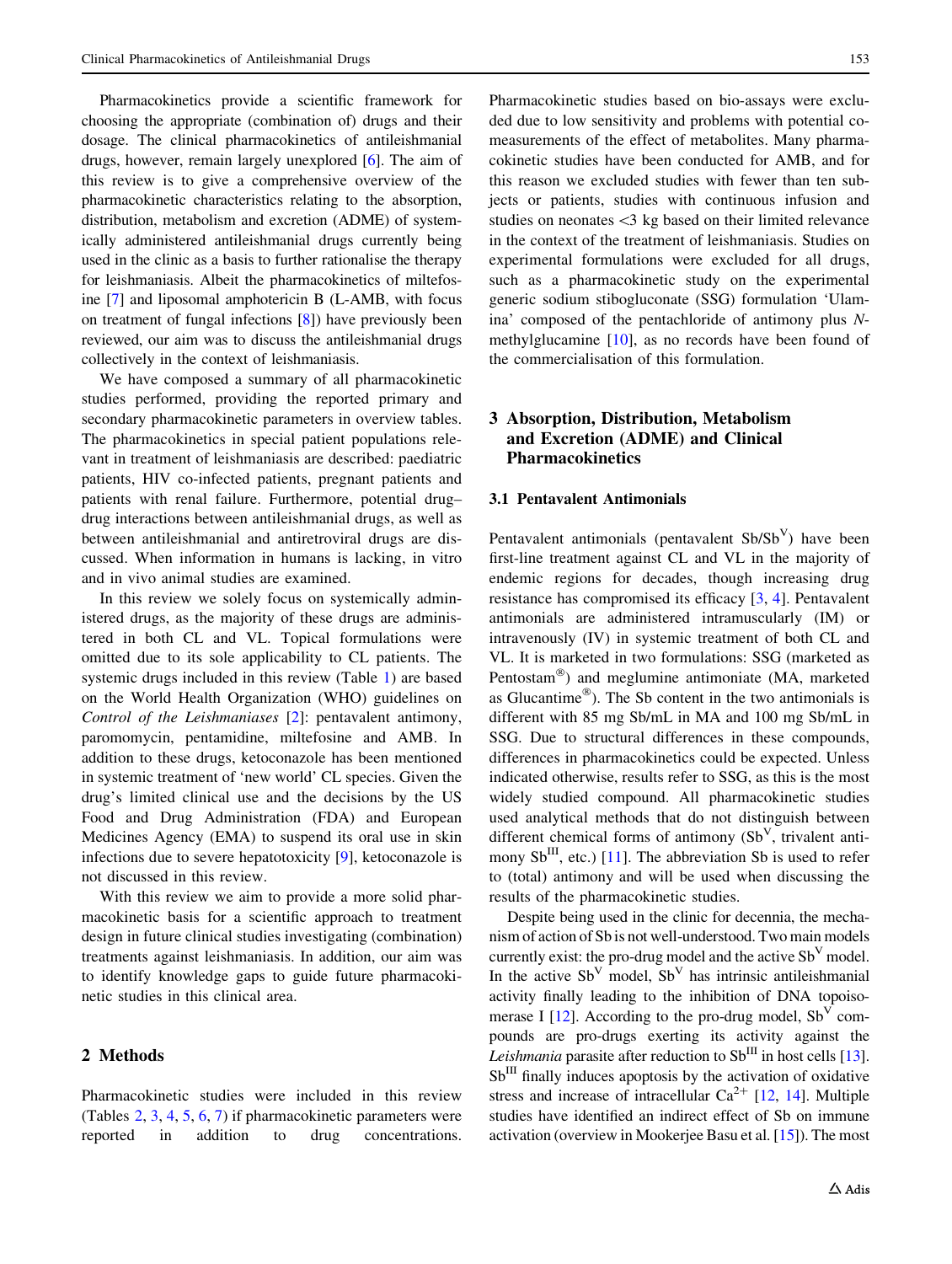<span id="page-3-0"></span>

| Study                          | Patients                                | Weight (kg)         | Daily dose                                        | Sampling<br>$_{\rm day}$ | $C_{\rm max}$ (µg/ ${\rm mL}$ | $C_{\rm trough}$ ( $\mu$ g/<br>$\widehat{H}$ | $t_{\rm max}$ (h)               | $k_{\rm a}\,(\rm h^{-1})$      | $V_{\rm d}F\left(\rm L\right)$ | CLF(L/h)                                                    | AUC (mg-h/L)                            | $t_{\nu_2}$ (h)                                                                |
|--------------------------------|-----------------------------------------|---------------------|---------------------------------------------------|--------------------------|-------------------------------|----------------------------------------------|---------------------------------|--------------------------------|--------------------------------|-------------------------------------------------------------|-----------------------------------------|--------------------------------------------------------------------------------|
| Non-compartmental              |                                         |                     |                                                   |                          |                               |                                              |                                 |                                |                                |                                                             |                                         |                                                                                |
| $[11]^{a}$<br>et al.<br>Cruz   | leishmaniasis<br>Cutaneous<br>patients: |                     |                                                   |                          |                               |                                              |                                 |                                |                                |                                                             |                                         |                                                                                |
|                                | Adults: 20 mg/<br>kg/day                |                     | 62 (56-120) 20 mg/kg, 20 days                     | Day 19                   | $38.8 \pm 2.1$                | $0.198 \pm 0.023$                            | $(1.0 - 2.0)$<br>1.0            | $\lessapprox$                  |                                | $0.30 \pm 0.01^{\text{b,c}}$ 0.106 $\pm$ 0.006 <sup>b</sup> | $190 \pm 10$<br>$\mathrm{AUC}_{24}$ :   | $1.99\pm0.08$<br>$t_{\gamma_2,\beta}.$                                         |
|                                |                                         |                     |                                                   |                          |                               |                                              |                                 |                                |                                |                                                             |                                         | $20.6 \pm 1.8$<br>$t_{\rm V_2,24-48~h}.$                                       |
|                                | 20 mg/kg/day<br>Children:               | $15(13-18)$         | 20 mg/kg, 20 days                                 | Day 19                   | $32.7 \pm 0.9$                | $0.113 \pm 0.015$                            | $(0.5 - 1.5)$<br>0.875          | $\stackrel{\triangle}{\geq}$   | $0.39\,\pm\,0.03^{\rm b.c}$    | $0.185 \pm 0.013^{b}$                                       | $111 \pm 7$<br>$AUC_{24}$ :             | $1.48 \pm 0.02$<br>$t_{\rm V_A,B:}$                                            |
|                                | 30 mg/kg/day<br>Children:               | $(13 - 21)$<br>17.5 | 20 mg/kg, 19 days<br>30 mg/kg, Day 20             | Day $20$                 | $43.8 \pm 2.3$                | $0.102 \pm 0.011$                            | $(1.0 - 1.5)$<br>1.0            | $\stackrel{\triangle}{\Sigma}$ | $0.39\,\pm\,0.02^{\rm b,c}$    | $0.186 \pm 0.012^b$                                         | $164 \pm 10$<br>$\mathrm{AUC}_{24}$ :   | $1.47 \pm 0.06$<br>$t_{\rm V_2,B}$                                             |
|                                |                                         |                     |                                                   |                          |                               |                                              |                                 |                                |                                |                                                             |                                         | $25.3 \pm 3.1$<br>$t_{\rm V_2,24-48}$ h                                        |
| Zaghloul<br>et al.<br>$[19]^a$ | leishmaniasis<br>Cutaneous<br>patients  | $66.4 \pm 8.7$      | First dose 300 mg<br>$(\sim 5 \text{ mg/kg})$     | Day 1                    | $6.4 \pm 1.4^d$               | $\stackrel{\triangle}{\simeq}$               | $\lesssim$                      | $3.3^e$                        | $239 \pm 32.6$ <sup>f</sup>    | $13.2 \pm 1.5$                                              | $49.88 \pm 4.43^d$<br>AUC $_{\infty}$ : | <b>bū</b><br>$0.41 \pm 0.15$<br>$t_{\gamma_2,\alpha}.$<br>$t_{\rm V_2,B}$ :    |
|                                |                                         |                     | $600 \text{ mg}$ ( $\sim$ 10 mg/<br>kg), at least | $\lessapprox$            | $7.23 \pm 1.58$               | $\lesssim$                                   | $1.7 \pm 0.19$                  | $1.9^e$                        | $258 \pm 44.4^{\rm f}$         | $12.86 \pm 1.58$                                            | $65.4 \pm 8.3$<br>AUC $_{\infty}$ :     | 00<br>$9.4 \pm 1.9$ 8<br>$1.68\,\pm\,1.3$<br>$t_{\mathcal{V}_2,\mathbf{z}}$    |
|                                |                                         |                     | 3 weeks                                           |                          |                               |                                              |                                 |                                |                                |                                                             |                                         | <b>bD</b><br>$9.69 \pm 2.3$<br>$t_{\rm V_2,B}$ :                               |
| Compartmental                  |                                         |                     |                                                   |                          |                               |                                              |                                 |                                |                                |                                                             |                                         |                                                                                |
| Al-Jaser<br>et al.             | leishmaniasis<br>Cutaneous              | $60 - 75$           | $8-10$ mg/kg,<br>$10~{\rm days}$                  | $\lesssim$               | $8.77 \pm 0.39$               | $\lesssim$                                   | $1.34 \pm 0.09$ $1.71 \pm 0.15$ |                                | $45.7 \pm 2.6$                 | $17.67 \pm 1.38$                                            | $37.0 \pm 1.57$                         | $0.48 \pm 0.035$<br>$t_{\gamma_2,\alpha}$ :                                    |
| $[30]$ <sup>a</sup>            | patients                                |                     |                                                   |                          |                               |                                              |                                 |                                |                                |                                                             |                                         | $1.85 \pm 0.072$<br>$t_{\rm V_2,B}$ :                                          |
| Chulay<br>et al.<br>[18]       | leishmaniasis<br>patients<br>Visceral   |                     | $47.4 \pm 8.05$ 10 mg/kg, 30 days                 | Day 1                    | $10.5 \pm 1.2$                | $0.062 \pm 0.018$                            | $\mathcal{L}$                   | $0.8^e$                        | $0.22 \pm 0.057^b$             | $\stackrel{\triangle}{\approx}$                             | $\stackrel{\blacktriangle}{\geq}$       | $2.02 \pm 0.25$<br>$t_{\frac{1}{2},\gamma}$ : 76 ± 28<br>$t_{\gamma_2,\beta}.$ |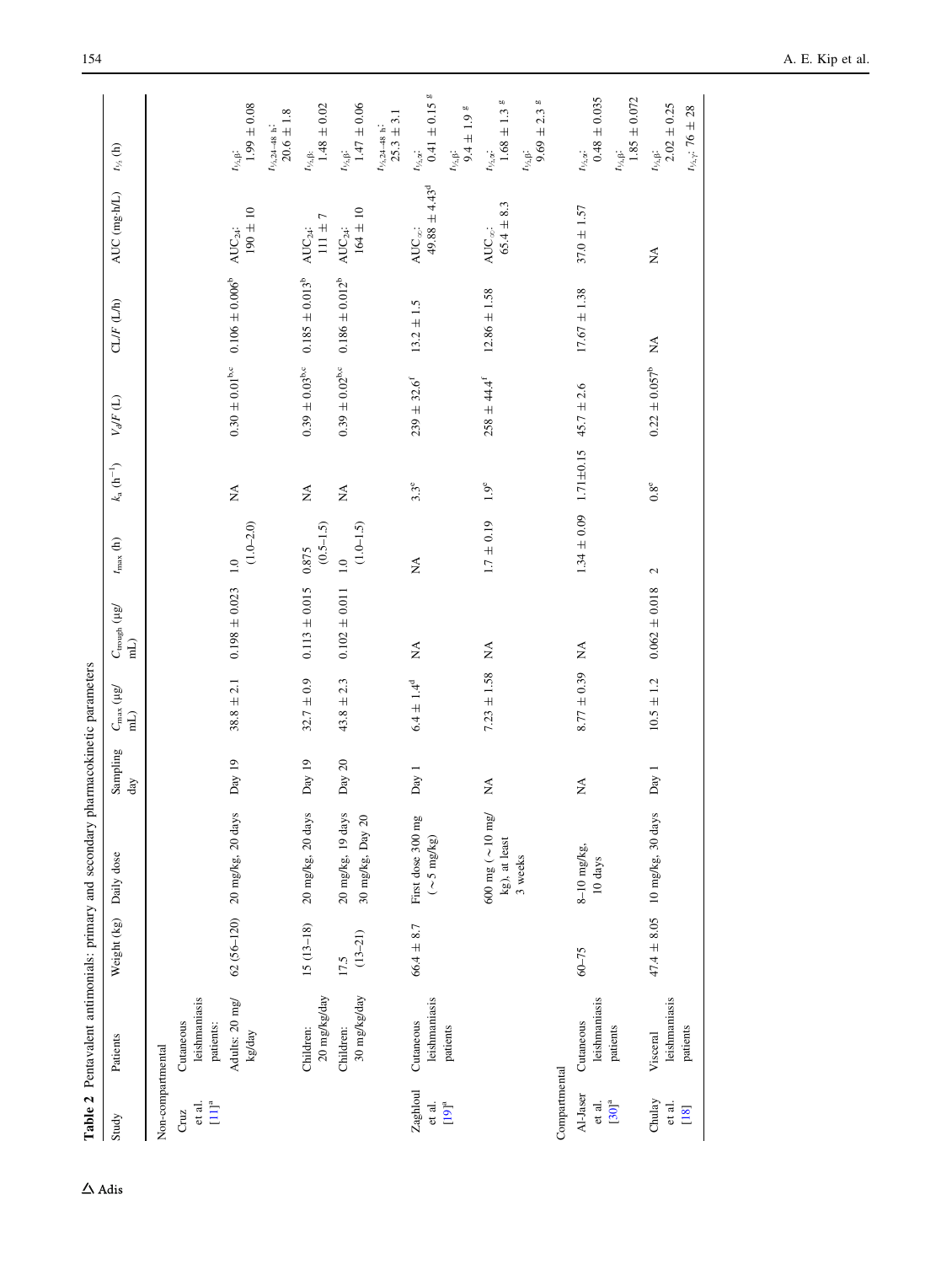| Table 2 continued               |                                                |                        |                                                                                                                                                                                                                                                                                                                                                                                                                                                                                                                                                        |     |                        |                                                                                                                         |   |      |   |            |                                                                                                                                                                                                                               |                                                                                                                                   |
|---------------------------------|------------------------------------------------|------------------------|--------------------------------------------------------------------------------------------------------------------------------------------------------------------------------------------------------------------------------------------------------------------------------------------------------------------------------------------------------------------------------------------------------------------------------------------------------------------------------------------------------------------------------------------------------|-----|------------------------|-------------------------------------------------------------------------------------------------------------------------|---|------|---|------------|-------------------------------------------------------------------------------------------------------------------------------------------------------------------------------------------------------------------------------|-----------------------------------------------------------------------------------------------------------------------------------|
| Study                           | Patients                                       | Weight (kg) Daily dose |                                                                                                                                                                                                                                                                                                                                                                                                                                                                                                                                                        | day | $\overline{\text{nl}}$ | Sampling $C_{\text{max}}$ (ig/ $C_{\text{rough}}$ (ig/ $t_{\text{max}}$ (h) $k_a$ (h <sup>-1</sup> ) $V_d/F$ (L)<br>(Ln |   |      |   | CLIF (L/h) | AUC (mg·h/L) $t_{\nu_A}$ (h)                                                                                                                                                                                                  |                                                                                                                                   |
| ದ .<br>ರ<br>$[29]$ <sup>a</sup> | leishmaniasis<br>Pamplin Cutaneous<br>patients | ∕<br>Z                 | 10 mg/kg, 10 days                                                                                                                                                                                                                                                                                                                                                                                                                                                                                                                                      | Ź   | Ź                      | ź                                                                                                                       | ź | 1.76 | Ź | ≸          | Ź                                                                                                                                                                                                                             | $t_{\frac{1}{3},\gamma}$ : 32.8 ± 3.8<br>$1.72 \pm 0.6$<br>$0.34 \pm 0.9$<br>$t_{\frac{1}{2},\beta}$ :<br>$t_{\gamma_2,\alpha}$ . |
|                                 |                                                |                        | AUC area under the concentration-time curve, AUC from time zero to 24 h, AUC from time zero to infinity, CL clearance, C <sub>max</sub> peak plasma concentration, C <sub>rough</sub> trough plasma concentration 24 h after<br>between 24 and 48 h (an approximation of the $\gamma$ -elimination half-life) $t_{max}$ time to $C_{max}$ , $V_d$ volume of distribution<br>Data given as either mean ± standard deviation or median (range), unless indicated otherwise<br>dose, F bioavailability, $k_a$ absorption rate constant, NA not available, |     |                        |                                                                                                                         |   |      |   |            | $t_{\lambda}$ plasma elimination half-life, $t_{\lambda,2}$ distribution half-life, $t_{\lambda,\beta}$ elimination half-life, $t_{\lambda,\gamma}$ terminal elimination half-life, $t_{\lambda,2,2,4,30}$ apparent half-life |                                                                                                                                   |

V<sub>ss</sub>, the steady-state volume of distribution including both the central and peripheral compartment  $V_{\rm ss}$ , the steady-state volume of distribution including both the central and peripheral compartment  $V_d$  is reported as  $V<sub>d</sub>$  is reported as

Values reported as mean

b Per kg

Values reported as mean  $\pm$  standard error of the mean

 $V_8$  apparent volume of distribution during the  $\beta$ -elimination phase  $\epsilon$   $V_{\beta}$  apparent volume of distribution during the  $\beta$ -elimination phase

<sup>d</sup> Data normalized to a 600 mg dose Data normalized to a 600 mg dose

e

g

 $^{\circ}$  Documented as absorption  $t_{\frac{1}{2}}$ 

standard error of the mean

 $\epsilon$  Calculated with compartmental analysis, reported as distribution half-life (indicated as  $t_{1/2}$  $_{\alpha}$ ) and elimination half-life (indicated as  $t_{\gamma_2}$ 

ି

common adverse effects of treatment with pentavalent antimony are myalgia/arthralgia, gastrointestinal problems and headache [\[16](#page-21-0)]. In addition, serious adverse effects have been reported such as cardiomyopathy, renal failure and reversible hepatic and pancreatic abnormalities [\[16](#page-21-0), [17\]](#page-21-0).

# 3.1.1 ADME

After IM injection, Sb is absorbed quickly and the peak plasma concentration  $(C_{\text{max}})$  is reached in between 0.5 and 2 h [[11,](#page-21-0) [18–20](#page-21-0)]. Absorption half-lives  $(t_{1/2})$  varied between 0.36 and 0.85 h [\[18](#page-21-0), [19\]](#page-21-0).

Highest accumulation of Sb in human volunteers, after administration of radioactively labelled  $(Sb^{124})$  sodium antimony mercapto-succinate, was recorded in the liver  $>$  thyroid  $>$  heart [\[21](#page-21-0)]. A full Sb tissue distribution study in rhesus monkeys on day 55 after receiving a 21-day MA treatment showed highest Sb concentrations in the thyroid  $>$  nails  $>$  liver  $>$  gall bladder  $>$  spleen [\[22](#page-21-0)]. In rats, distribution at 24 h after a 21-day MA treatment was highest in the spleen  $\gt$  kidney  $\gt$  thyroid  $\gt$  liver [[23\]](#page-21-0). No protein binding data were reported.

Sb is administered systemically in treatment of CL and several studies have investigated skin Sb distribution. Al Jaser et al. [[20](#page-21-0)] identified a small delay in distribution to the skin with a time to  $C_{\text{max}}$  ( $t_{\text{max}}$ ) of 2.1 h compared with  $\sim$  1.5 h for whole blood [[20\]](#page-21-0). Skin biopsies taken from both the CL lesion and unaffected skin from patients treated with SSG  $\sim$  10 mg/kg/day for 10 days indicated no difference in Sb distribution to affected versus healthy skin (mean  $\pm$ standard error of the mean [SEM]:  $C_{\text{max}}$  5.02  $\pm$  1.43 and  $6.56 \pm 2.01$  µg/g, respectively) [[20\]](#page-21-0). Studies in Brazilian CL patients reported higher tissue concentrations with high variability after 20 days of 10–20 mg Sb/kg/day (range 8.32–70.68  $\mu$ g/g [[24](#page-21-0)]) and 20 mg/kg/day (7.46  $\pm$  7.7  $\mu$ g/g [\[25](#page-21-0)]). The wide spread in observed Sb tissue concentrations could possibly influence Sb efficacy in treatment of CL. However, no exposure–response studies were conducted in which skin exposure was related to treatment outcome.

The prevalent view is that  $Sb<sup>V</sup>$  derived from  $Sb<sup>V</sup>$ -based drugs is reduced to  $Sb$ <sup>III</sup> intracellularly and subsequently released at slow rates, which partially explains the slow terminal elimination phase observed in total Sb. Current pharmacokinetic studies have focused on the analysis of total Sb (Table [2\)](#page-3-0), but Miekeley et al. [[26\]](#page-21-0) used inductively coupled plasma mass spectrometry (ICP-MS) to analyse  $Sb$ <sup>III</sup> and  $Sb<sup>V</sup>$  separately. They reported the first evidence for in vivo conversion of MA into ion species  $Sb<sup>V</sup>$  and  $Sb<sup>III</sup>$ in humans. In vitro, two locations have been identified where this bioreduction could take place: the acidic compartment of mammalian cells such as the phagolysosome in which the Leishmania parasite resides, or the cytosol of the parasite itself [\[27](#page-21-0)].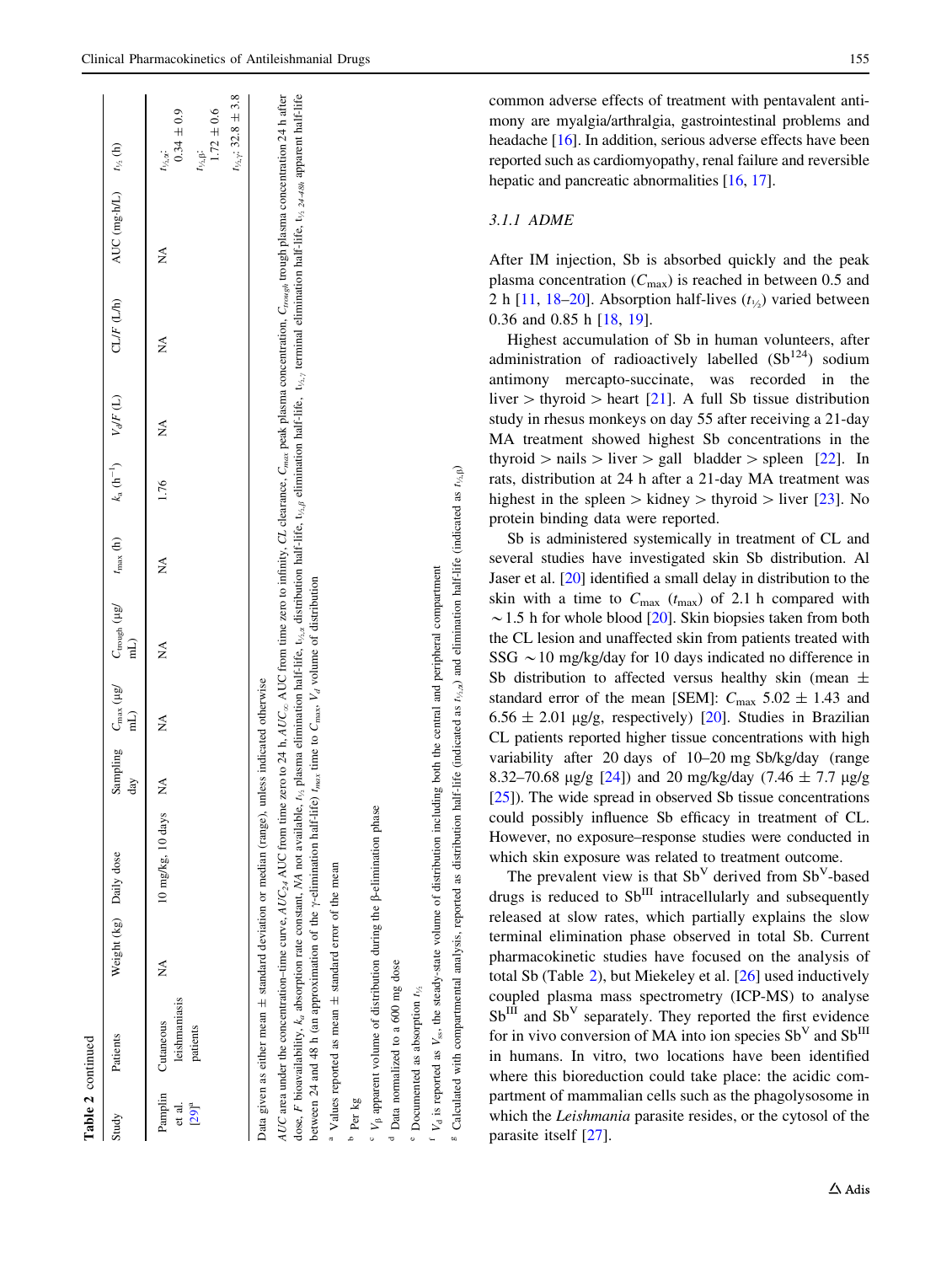<span id="page-5-0"></span>

|                           |                                                                                  |                 | Table 3 Paromomycin: primary and secondary pharmacokinetic parameters                                                                                                                                                                                                                                                                                                                                                                                                                                                                                                   |                                       |                |                                                     |                 |                            |                                                                                                                             |                                    |                                           |                       |
|---------------------------|----------------------------------------------------------------------------------|-----------------|-------------------------------------------------------------------------------------------------------------------------------------------------------------------------------------------------------------------------------------------------------------------------------------------------------------------------------------------------------------------------------------------------------------------------------------------------------------------------------------------------------------------------------------------------------------------------|---------------------------------------|----------------|-----------------------------------------------------|-----------------|----------------------------|-----------------------------------------------------------------------------------------------------------------------------|------------------------------------|-------------------------------------------|-----------------------|
| Study                     | Patients                                                                         | Weight<br>(kg)  | Daily dose                                                                                                                                                                                                                                                                                                                                                                                                                                                                                                                                                              | Sampling C <sub>max</sub> (µg/<br>day | (Lm            | $C_{\text{trough}}$ ( $\mu g'$ $t_{\text{max}}$ (h) |                 | $k_{a}$ (h <sup>-1</sup> ) | $V_d$ F(L)                                                                                                                  |                                    | $CL/F(L/h)$ AUC (mg-h/<br>$\overline{nl}$ | $t_{\frac{1}{2}}$ (h) |
| Compartmental             |                                                                                  |                 |                                                                                                                                                                                                                                                                                                                                                                                                                                                                                                                                                                         |                                       |                |                                                     |                 |                            |                                                                                                                             |                                    |                                           |                       |
| Kanyok                    | Healthy volunteers                                                               |                 |                                                                                                                                                                                                                                                                                                                                                                                                                                                                                                                                                                         |                                       |                |                                                     |                 |                            |                                                                                                                             |                                    |                                           |                       |
| et al. [36]               | $12 \text{ mg/kg}$                                                               |                 | base), single dose<br>68.2 $\pm$ 14.0 12 mg/kg (9 mg/kg                                                                                                                                                                                                                                                                                                                                                                                                                                                                                                                 | Single<br>dose                        | $21.6 \pm 2.3$ | OOTP                                                |                 |                            | $1.19 \pm 0.46$ $6.27 \pm 4.41$ $0.35 \pm 0.04^{\text{b,c}}$                                                                | $7.1 \pm 0.78$ <sup>d</sup>        | $86.3 \pm 15.0$<br>$AUC_{\infty}$ :       | $2.21 \pm 0.17$       |
|                           | 15 mg/kg                                                                         | $70.7 \pm 13.0$ | 15 mg/kg (11 mg/kg<br>base), single dose                                                                                                                                                                                                                                                                                                                                                                                                                                                                                                                                | Single<br>dose                        | $23.4 \pm 3.9$ | OCTP                                                | $1.51 \pm 0.40$ |                            | $2.65 \pm 1.29$ 0.41 $\pm$ 0.06 <sup>b,c</sup> 7.6 $\pm$ 1.94 <sup>d</sup>                                                  |                                    | $104.5 \pm 26.3$<br>$AUC_{\infty}$ :      | $2.64 \pm 0.82$       |
| et al. [38]<br>Kshirsagar | leishmaniasis<br>patients<br>Visceral                                            |                 | $35.5 \pm 11.8^a$ 15 mg/kg (11 mg/kg)<br>base), 21 days                                                                                                                                                                                                                                                                                                                                                                                                                                                                                                                 | Day 1                                 |                | $20.5 \pm 7.01$ 4.53 $\pm$ 6.71                     | ₹<br>X          | $(7.68\%)^e$<br>2.11       | $15.3 (2.27%)^e$                                                                                                            | IIV: 30.7%<br>$(3.05\%)^e$<br>4.06 | ≸                                         | 2.62                  |
|                           |                                                                                  |                 |                                                                                                                                                                                                                                                                                                                                                                                                                                                                                                                                                                         | Day 21                                |                | $18.3 \pm 8.86$ 1.31 $\pm 4.16$                     |                 |                            |                                                                                                                             |                                    |                                           |                       |
|                           | Data given as mean ± standard deviation, unless indicated otherwise              |                 |                                                                                                                                                                                                                                                                                                                                                                                                                                                                                                                                                                         |                                       |                |                                                     |                 |                            |                                                                                                                             |                                    |                                           |                       |
| distribution              |                                                                                  |                 | dose, F bioavailability, IIV inter-individual variability, $k_a$ absorption rate constant, <lloq <math="" available,="" below="" limit="" lower="" ma="" not="" of="" quantitation,="">t_{\alpha} plasma elimination half-life, <math>t_{max}</math> time to <math>C_{max}</math>, <math>V_a</math> volume<br/>AUC area under the concentration-time curve, AUC <math>_{24}</math> AUC from time zero to 24 h, AUC from time zero to infinity, CL clearance, C<sub>max</sub> peak plasma concentration, C<sub>rough</sub> trough plasma concentration 24 h after</lloq> |                                       |                |                                                     |                 |                            |                                                                                                                             |                                    |                                           |                       |
|                           | <sup>a</sup> Not provided on poster [38], but provided for 501 patients included |                 |                                                                                                                                                                                                                                                                                                                                                                                                                                                                                                                                                                         |                                       |                |                                                     |                 |                            | in clinical results of trial [33]: used as proxy for 448 of these 501 patients included in population pharmacokinetic model |                                    |                                           |                       |

<sup>a</sup> Not provided on poster [\[38](#page-22-0)], but provided for 501 patients included in clinical results of trial [[33](#page-22-0)]: used as proxy for 448 of these 501 patients included in population pharmacokinetic model

<sup>b</sup>  $V_{\beta}$ , apparent volume of distribution during the  $\beta$ -elimination phase  $\mathbb{P}_V_{\beta}$ , apparent volume of distribution during the  $\beta$ -elimination phase

c Per kg

 $^{\rm d}$  Per 1.73 m<sup>2</sup>, reported as 117.7 and 126.0 mL/min, converted to L/h  $^{4}$  Per 1.73 m<sup>2</sup>, reported as 117.7 and 126.0 mL/min, converted to L/h

e Mean (% standard error) Mean (% standard error)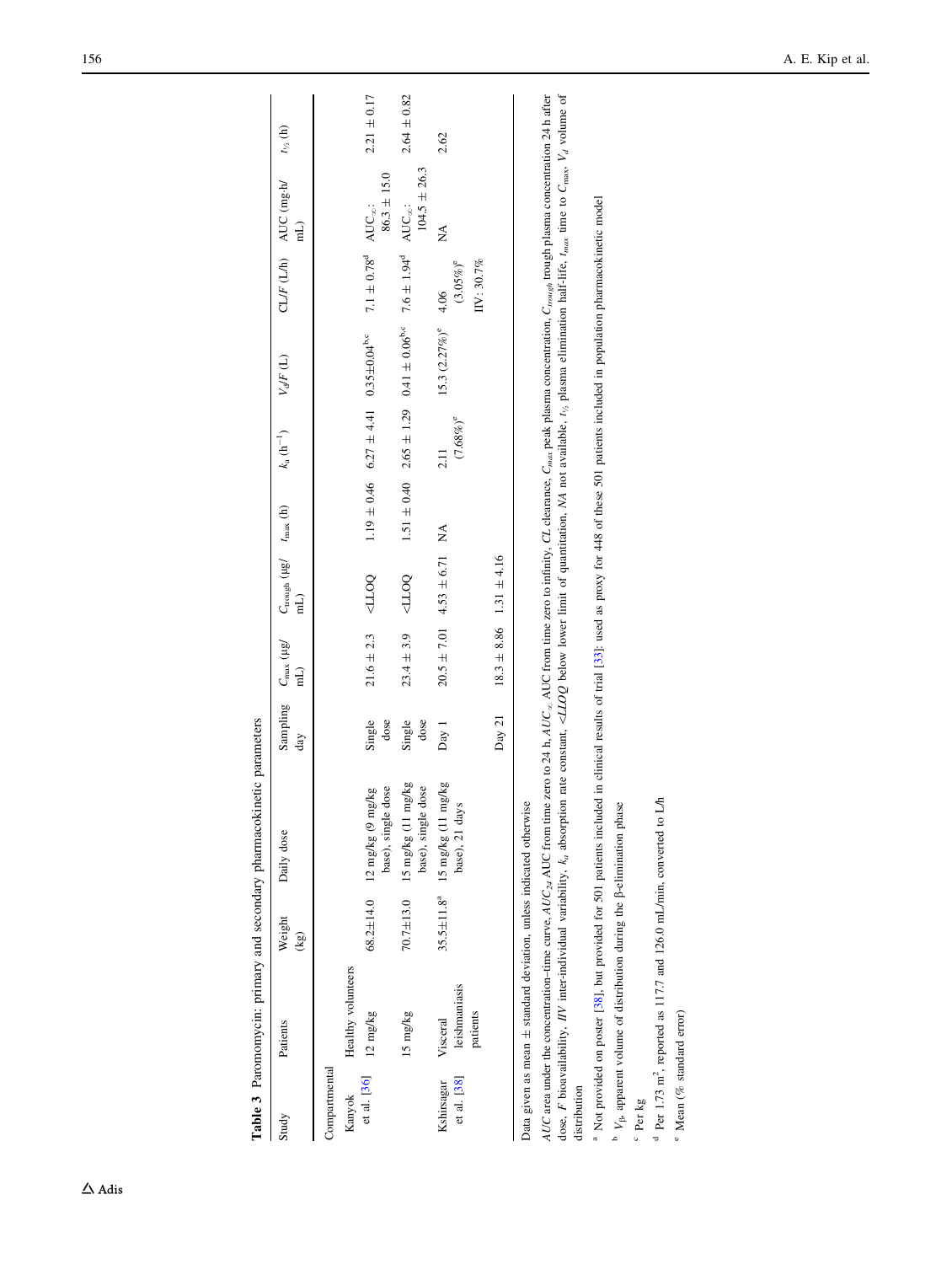<span id="page-6-0"></span>

|                                     | Table 4 Pentamidine: primary and secondary pharmacokinetic parameters |                                                      |                                            |                 |                         |                                         |                                               |                                |                                |                                |                                   |                                                                                                                   |
|-------------------------------------|-----------------------------------------------------------------------|------------------------------------------------------|--------------------------------------------|-----------------|-------------------------|-----------------------------------------|-----------------------------------------------|--------------------------------|--------------------------------|--------------------------------|-----------------------------------|-------------------------------------------------------------------------------------------------------------------|
| Study                               | Patients                                                              | Weight (kg)                                          | Daily dose                                 | Sampling<br>day | $\frac{C_{\max}}{\min}$ | $C_{\rm trough}$ (ng/<br>$\overline{H}$ | $t_{\rm max}$ (h)                             | $V_1/F(\mathbb{L})$            | $V_{\rm s} / F$ (L)            | CLIF (LM)                      | AUC (ng.h/<br>$\overline{h}$      | $t_{\gamma_2}$ (h)                                                                                                |
| Non-compartmental                   |                                                                       |                                                      |                                            |                 |                         |                                         |                                               |                                |                                |                                |                                   |                                                                                                                   |
| <b>Bronner</b>                      | African                                                               | 54 (34-66)                                           | $3.5 - 4.5$ mg                             |                 |                         | At 48 h:                                |                                               |                                |                                |                                | $0-48$ h:                         |                                                                                                                   |
| et al.                              | trypanosomiasis                                                       |                                                      | base/kg,                                   | Day 1           | $813 \pm 1257$          | $14(7-16)$                              | $\sim\!1~h^b$                                 | $\stackrel{\triangle}{\simeq}$ | $\stackrel{\triangle}{\simeq}$ | $\stackrel{\triangle}{\simeq}$ | $2699 \pm 1364^{\circ}$           | $23 \pm 13$ $(n = 7)$                                                                                             |
| $[47]^a$                            | patients                                                              |                                                      | $10~{\rm days}$                            | Day 10          | $825 + 783$             | 78 (57-92)                              | $\sim\!1~h^b$                                 | $\lessapprox$                  | $\lessapprox$                  | $\lessapprox$                  | $5887 \pm 1881^c$                 | $47 \pm 13 \ (n = 9)$                                                                                             |
| Bronner                             | African                                                               | 63 (50-84)                                           | $3.0 - 4.8$ mg                             | Single          | $393 \pm 168$           | Ź                                       | $\operatorname{End}$ of                       | $\boldsymbol{\hat{\Sigma}}$    | $11,817 \pm 4510$              | $67 + 21$                      | $0-168$ h:                        | Terminal $t_{\gamma_2}$ .                                                                                         |
| $\left[51\right]^{\rm a}$<br>et al. | trypanosomiasis<br>patients                                           |                                                      | base/kg                                    | dose            |                         |                                         | infusion                                      |                                |                                |                                | 2494 ± 1550                       | $11 \pm 5^{\circ}$ days                                                                                           |
| Compartmental                       |                                                                       |                                                      |                                            |                 |                         |                                         |                                               |                                |                                |                                |                                   |                                                                                                                   |
| et al.<br>Conte                     | Pneumocystis<br>AIDS patients/                                        | $62 \pm 17$                                          | $4.0$ mg salt/<br>kg IM                    | Single<br>dose  | $209 \pm 48$            | $6.55 \pm 3.51$                         | $0.67 \pm 0.26$                               | $924 \pm 404$                  | $2724 \pm 1066$                | $305 \pm 81$                   | Ź                                 | $t_{\rm V_2, z}\!\!:0.90\pm0.18$<br>$t_{\rm 1/3},\beta\colon 9.4\,\pm\,2.0$                                       |
| [53]                                | pneumonia<br>carinii                                                  |                                                      | $4.0$ mg salt/<br>$\rm kg~IV$              | Single<br>dose  | $612 \pm 371$           | $2.90 \pm 1.44$                         |                                               | $140\pm93$                     | $821 + 535$                    | $248 \pm 91$                   |                                   | $t_{\text{Vz},\alpha}$ : 0.30 $\pm$ 0.22<br>$t_{\rm \ensuremath{\mathnormal{\ell}}\xspace, \beta};$ 6.4 $\pm$ 1.3 |
| Conte                               | AIDS patients/                                                        | $64 \pm 8$                                           | $4 \text{ mg/kg}^e$                        | Different       | $\mathbb{X}$            | $\lessapprox$                           | $\stackrel{\triangle}{\simeq}$                | $205 \pm 54$                   | $1000 \pm 506$                 | $411 \pm 55$                   | Ź                                 | $6.2 \pm 1.2$                                                                                                     |
| $[57]^{d}$<br>et al.                | pneumonia<br>P. carinii                                               | children: 5.7/<br>(excluding 2<br>$20\;\mathrm{kg})$ | lengths of<br>treatment<br>Various         |                 |                         |                                         |                                               |                                |                                |                                |                                   |                                                                                                                   |
| et al.<br>Conte<br>[54]             | AIDS patients/<br>pneumonia<br>P. carinii                             | $66 \pm 10$                                          | $9-18$ days<br>$3$ mg/kg $^{\circ}$ ,      | Day 1           | $282 \pm 72^{f}$        | $2.1 \pm 1.4$                           | $\stackrel{\blacktriangle}{\scriptstyle\geq}$ | $38.2 \pm 27.3$                | $3500 \pm 3800$                | $268 \pm 70$                   | $748 \pm 211$<br>$AUC_{\infty}$ : | $t_{\text{V}_2,\text{a}}$ : 1.2 $\pm$ 0.6 $^{\rm g}$<br>$t_{\rm 7.6}\mathrm{:}29\pm25$                            |
|                                     | haemodialysis<br>Volunteer                                            | $73 \pm 10$                                          | single dose<br>$3$ mg/kg $^{\circ}$ ,      | Single<br>dose  | $275 \pm 184$           | $1.1\pm0.8$                             | $\mathbb{E}$                                  | $218 \pm 295$                  | $12,400 \pm 3900$              | $592 + 472$                    | $578 \pm 407$                     | $t_{\text{M},\alpha}:$ 1.8 $\pm$ 0.6 $^{\rm g}$<br>$t_{\rm 1/3}$ . 72.6 ± 38.1                                    |
|                                     | patients                                                              |                                                      | single dose<br>4 mg/kg <sup>e</sup> ,      | Single<br>dose  | $227 \pm 110$           | $1.7 \pm 0.5$                           | $\mathbb{X}^{\mathsf{A}}$                     | $218 \pm 200$                  | $32,400 \pm 45,300$            | $329 \pm 58$                   | $747 + 158$                       | $t_{\text{Vz},\alpha}$ : 3.5±1.6 $^{\rm g}$<br>$t_{\text{V}_\text{A},\beta}\text{: }118\text{}\pm\text{119}$      |
|                                     | pneumonia<br>patients<br>P. carinii                                   | $80 \pm 8$                                           | $12-21$ days<br>$3-4$ mg/kg <sup>e</sup> , | Last dose       | Ş                       | $\lessapprox$                           | $\stackrel{\triangle}{\simeq}$                | $\boldsymbol{\hat{\ge}}$       | Ş                              | $\lessapprox$                  | ΝÁ                                | $12.0 \pm 2.3$ days<br>Terminal $t_{\frac{1}{2}}$ :                                                               |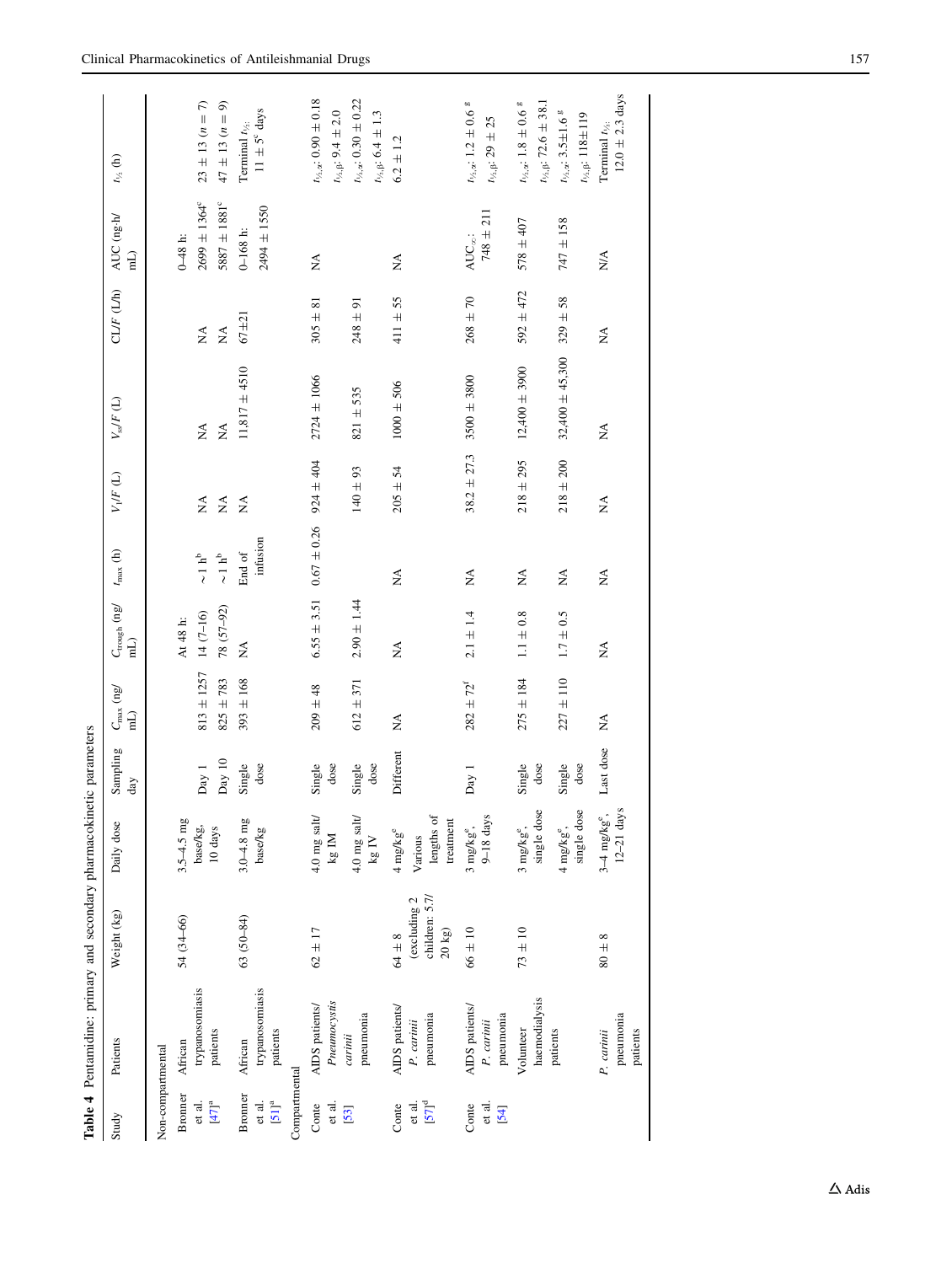|                          | Table 4 continued                                                                                                                                                                                                                                                                                                                                                                                                                                                                                                                                                                                                                  |               |                          |                |          |                                                                                     |        |            |                          |                                    |                                                 |                                                                                                         |
|--------------------------|------------------------------------------------------------------------------------------------------------------------------------------------------------------------------------------------------------------------------------------------------------------------------------------------------------------------------------------------------------------------------------------------------------------------------------------------------------------------------------------------------------------------------------------------------------------------------------------------------------------------------------|---------------|--------------------------|----------------|----------|-------------------------------------------------------------------------------------|--------|------------|--------------------------|------------------------------------|-------------------------------------------------|---------------------------------------------------------------------------------------------------------|
| Study                    | Patients                                                                                                                                                                                                                                                                                                                                                                                                                                                                                                                                                                                                                           | Weight (kg)   | Daily dose               | day            | $\rm mL$ | Sampling $C_{\text{max}}$ (ng/ $C_{\text{rough}}$ (ng/ $t_{\text{max}}$ (h)<br>(Lim |        |            | $V_1/F(L)$ $V_{ss}/F(L)$ |                                    | CL/F (L/h) AUC (ng·h/ $t_{\gamma_5}$ (h)<br>(Lm |                                                                                                         |
| Thomas<br>et al.<br>[49] | AIDS patients                                                                                                                                                                                                                                                                                                                                                                                                                                                                                                                                                                                                                      | $60.2(58-65)$ | $\sim$ 2.3 mg<br>base/kg | Single<br>dose | Ź        | Ź                                                                                   | ∕<br>Z | $26 \pm 8$ | $825 \pm 458$            | 73.6 $\pm$ 35.8 AUC <sub>∞</sub> : |                                                 | $2500 \pm 1700$ $5.4 \pm 2.4$ min<br>$t_{\frac{1}{2},\beta}$ : 11.2 ± 7.8<br>$t_{\frac{1}{2},\alpha}$ : |
| state                    | AUC area under the concentration-time curve, AUC <sub>36</sub> AUC from time zero to infinity, CL clearance, C <sub>nnax</sub> peak plasma concentration, C <sub>rough</sub> trough plasma concentration 24 h after dose, F bioavailability, M<br>intramuscular, <i>IV</i> intravenous, <i>NA</i> not available, $t_{\lambda}$ plasma elimination half-life, $t_{\lambda}$ astribution half-life, $t_{\lambda,\beta}$ elimination half-life, $t_{\lambda,\beta}$ elimination half-life, $t_{\lambda,\beta}$ elimination half-life,<br>Data given as either mean ± standard deviation or median (range), unless indicated otherwise |               |                          |                |          |                                                                                     |        |            |                          |                                    |                                                 |                                                                                                         |
|                          | <sup>a</sup> All concentrations were reported in nmol/L and were translated into ng/mL with a molecular weight of 340.42 g/mol<br>$C_{\text{max}}$ for most patients reached within 1 h. For 3 patients, $C_{\text{max}}$ was noted 12-24 h after the dose [47]                                                                                                                                                                                                                                                                                                                                                                    |               |                          |                |          |                                                                                     |        |            |                          |                                    |                                                 |                                                                                                         |

 $d$  Only reported for 5 adult patients without renal failure (IV) Only reported for 5 adult patients without renal failure (IV)

<sup>e</sup> Unclear whether dose is reported as base or salt Unclear whether dose is reported as base or salt <sup>f</sup> Only including patients with extensive sampling scheme Only including patients with extensive sampling scheme

<sup>c</sup> Patients excluded if plasma concentration substantially increased after initial decrease, if concentrations were below quantitation limit or if the terminal slope was very different Patients excluded if plasma concentration substantially increased after initial decrease, if concentrations were below quantitation limit or if the terminal slope was very different

<sup>8</sup> In addition to reported slower distribution phase, a rapid distribution to peripheral tissues (mean 0.07-0.19 h<sup>-1</sup>) was observed in the three-compartment model <sup>8</sup> In addition to reported slower distribution phase, a rapid distribution to peripheral tissues (mean 0.07–0.19 h<sup>-1</sup>) was observed in the three-compartment model

Given the ten-fold higher toxicity of  $Sb$ <sup>III</sup> species, the evaluation of Sb<sup>III</sup> pharmacokinetics could play an important part in evaluating adverse effects and therapeutic action. Whilst the  $Sb$ <sup>III</sup> content was negligible when analysing the drug in its formulation before administration, urine  $\text{Sb}^{\text{III}}$  concentrations of 111  $\mu$ g/L were observed 11 days after the last MA injection. Also in monkeys, the proportion of  $Sb^{III}$  relative to total antimony increased from 5% on day 1 to 50% on day 9, making it a major Sb plasma species during the slow terminal elimination phase [[22\]](#page-21-0).

Renal clearance is consistently documented to be the main route of Sb excretion and the adult weight-adjusted Sb clearance of 0.086–0.144 L/h/kg was in the same range as normal adult glomerular filtration rates [\[11](#page-21-0) , [28](#page-21-0)]. The majority of Sb was eliminated via urine within 24 h after dosing with a short  $t_{\frac{1}{2}}$  between 1.7 and 2.02 h [[11](#page-21-0), [18](#page-21-0), [20,](#page-21-0) [28,](#page-21-0) [29](#page-21-0)]. Between 40 and 80% of total dose given was retrieved in urine within 24 h of dosing [\[19](#page-21-0) , [30\]](#page-21-0). The excess of the drug is excreted in nearly unaltered form in its formulation in complex with organic compound [[26](#page-21-0)]. Significantly more rapid elimination could be observed in whole blood ( $t_{\frac{1}{2}}$  = 3.04 h) than in lesion tissue  $(t_{\frac{1}{2}} = 6.88 \text{ h})$  [[20](#page-21-0)].

## 3.1.2 Clinical Pharmacokinetics

The pharmacokinetics of Sb (Table [2\)](#page-3-0) administered IV or IM appeared to be similar: a two- or three-compartment model with bi-exponential elimination with short  $t_{\frac{1}{2}}$  of approximately 2 h and a terminal elimination phase of 1–3 days was found for both IV [[29\]](#page-21-0) and IM data [\[11](#page-21-0) , [18](#page-21-0)]. Miekeley et al. [[26\]](#page-21-0)—using the more sensitive ICP-MS for Sb analysis—reported an even slower terminal  $t_{\frac{1}{2}}$  of [50 days, which could also be identified for monkeys (35.8 days) [[22\]](#page-21-0), hypothesised to be the intracellular conversion of  $Sb<sup>V</sup>$  to  $Sb<sup>III</sup>$ , and subsequent slow release [[18\]](#page-21-0).

 $C_{\text{max}}$  varied between 7.23 and 10.5 µg/mL for a 10 mg/ kg daily dosing regimen  $[18, 19, 30]$  $[18, 19, 30]$  $[18, 19, 30]$  $[18, 19, 30]$  $[18, 19, 30]$  and was 38.8  $\mu$ g/mL in adults receiving a 20 mg/kg dose daily. This non-linearity could possibly be explained by differences in formulation, as Chulay et al. [\[18\]](#page-21-0) reported a slightly higher  $C_{\text{max}}$  after MA administration (11.2  $\mu$ g/mL,  $n = 3$ ) than after SSG (9.4  $\mu$ g/ mL,  $n = 2$ ). However, interpretation is difficult due to the small sample size. Another possible explanation for these observations could be the lower clearance observed in the Colombian CL population. There were no significant differences in pharmacokinetic parameters between a single dose and multiple dosing [[19\]](#page-21-0). Pharmacokinetics appeared linear as the area under the concentration–time curve (AUC) from time zero to 24 h (AUC<sub>24</sub>) in children with a 50% increase in dose (20–30 mg/kg) increased 48% from 111 to 164 mg·h/L [\[11](#page-21-0)]. The Sb trough concentration  $(C_{\text{trough}})$ gradually increased around four-fold during a 20- to 30-day treatment [[11](#page-21-0) , [18](#page-21-0) , [28\]](#page-21-0).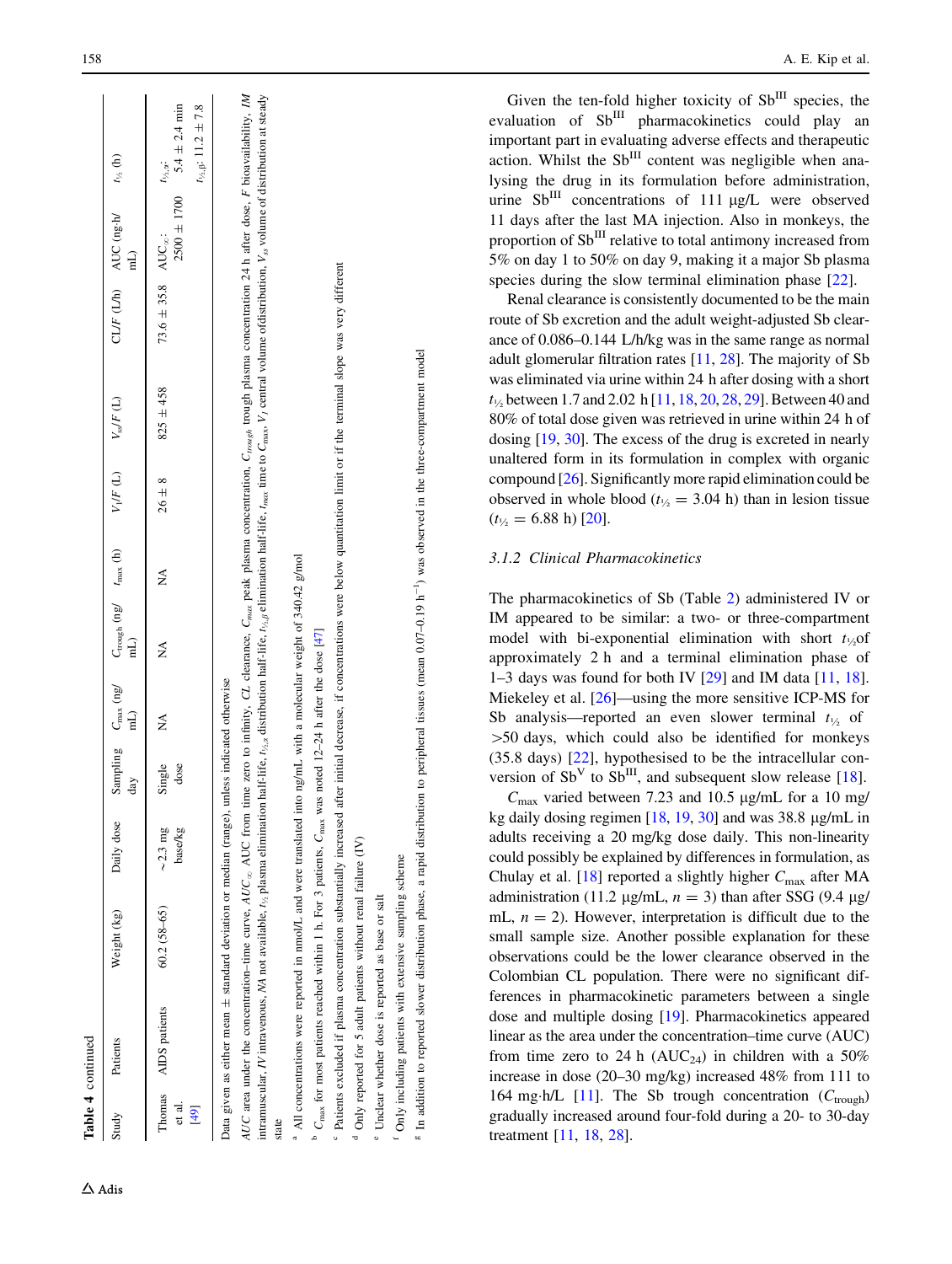<span id="page-8-0"></span>

| Study                                                              |                                                      |                  |                                                                                   |                                                 |                                                                 |                                     |                                                               |                                                |                                |                                                             |                                                 |                                                                                    |
|--------------------------------------------------------------------|------------------------------------------------------|------------------|-----------------------------------------------------------------------------------|-------------------------------------------------|-----------------------------------------------------------------|-------------------------------------|---------------------------------------------------------------|------------------------------------------------|--------------------------------|-------------------------------------------------------------|-------------------------------------------------|------------------------------------------------------------------------------------|
|                                                                    | Patients                                             | Weight (kg)      | Daily dose                                                                        | $C_{ss}^{a}$ (µg/mL) $k_a$ (day <sup>-1</sup> ) |                                                                 | $t_{\rm max}$<br>$\widehat{e}$      | $\begin{array}{c} V_{\rm central} \\ F \ (\rm L) \end{array}$ | F (L/day)<br>JЭ                                |                                | $V_{\text{peripheral}}$ $Q(L/day)$ $AUC^b$<br>$F(L)$ $(Lz)$ | (µg·day/mL)                                     | $t_{\frac{1}{2}}$ (days)                                                           |
| Non-compartmental<br>$\mathbb{A}^{\mathsf{A}}$<br>Berman<br>$[61]$ |                                                      | Á                | Á                                                                                 | $70^{\circ}$                                    | $\stackrel{\triangle}{\rm NA}$                                  | 8-24 NA                             |                                                               | $\mathop{\rm NA}\nolimits$                     | $\stackrel{\triangle}{\simeq}$ | $\stackrel{\triangle}{\simeq}$                              | $\stackrel{\triangle}{\simeq}$                  | $150 - 200 h$                                                                      |
| Castro<br>[100]<br>et al.                                          | Adult cutaneous<br>leishmaniasis<br>patients         |                  | $70.84 \pm 11.73$ 2.11 $\pm$ 0.32 mg/<br>kg/day, 28 days                          | $(17.2 - 42.4)$<br>31.9                         | $\stackrel{\Delta}{\simeq}$                                     | $\mathbb{A}^{\mathsf{A}}$           | $\stackrel{\triangle}{\simeq}$                                | $\stackrel{\Delta}{\simeq}$                    | $\mathbb{A}^{\mathbb{A}}$      | Á                                                           | $(427 - 1206)^d$<br>$(213 - 861)$<br>880<br>628 | $(9.5 - 46.15)$<br>34.4                                                            |
|                                                                    | leishmaniasis<br>cutaneous<br>Paediatric<br>patients | $26.22 \pm 7.62$ | $\begin{array}{c} 2.27 \pm 0.16 \text{ mg} \\ \text{kg/day, 28 days} \end{array}$ | $(17.0 - 29.3)$<br>22.7                         | $\stackrel{\Delta}{\simeq}$                                     | $\stackrel{\blacktriangle}{\simeq}$ | $\stackrel{\triangle}{\simeq}$                                | $\mathbb{A}^{\mathsf{A}}$                      | $\mathop{\mathsf{X}}\nolimits$ | Ń                                                           | $(438 - 832)^d$<br>$(304 - 583)$<br>$48$<br>652 | $\frac{37.1}{(7.4-47.0)}$                                                          |
| Compartmental                                                      |                                                      |                  |                                                                                   |                                                 |                                                                 |                                     |                                                               |                                                |                                |                                                             |                                                 |                                                                                    |
| et al.<br>Dorlo<br>[70]                                            | leishmaniasis<br>Cutaneous<br>patients               | 85 (70-113)      | 150 mg, 28 days                                                                   | (median)<br>30.8                                | $8.64$ (10.1%) <sup>e</sup><br>24.2%<br>$\overline{\mathbf{I}}$ | $\stackrel{\blacktriangle}{\simeq}$ | $18.3\%^{\rm f}$<br>$39.6$<br>(4%)<br>$\overline{I}$          | IIV: $23.2\%$ <sup>f</sup><br>$3.87$<br>(5.3%) | $(12.4\%)$<br>1.65             | $0.0375$<br>(22.0%)                                         | $\stackrel{\triangle}{\simeq}$                  | $(5.45 - 9.10)$<br>$(30.8 - 31.2)$<br>Terminal $t_{\frac{1}{2}}$ :<br>30.9<br>7.05 |
| et al.<br>Dorlo<br>[7]                                             | Paediatric visceral<br>leishmaniasis<br>patients     | $15(9-23)$       | $1.5 - 2.5$ mg/kg, 28<br>days                                                     | Ź                                               | 9.98<br>(11.5%) <sup>g</sup><br>IV:                             | $\stackrel{\blacktriangle}{\simeq}$ | 40.1<br>(4.5%) <sup>h</sup><br>$\overline{N}$ :               | $3.99$<br>(3.5%) <sup>h</sup><br>IIV:          | $1.75$<br>(8.2%)               | $0.0347$<br>(18.3%)                                         | $\stackrel{\Delta}{\simeq}$                     | Terminal $t_{\frac{1}{2}}$ :<br>$t_{\frac{1}{2}}$ (range):<br>4.99-7.18            |
|                                                                    | leishmaniasis<br>Adult visceral<br>patients          | 36 (16-58)       | $50 - 150$ mg,<br>$3 - 6$ week                                                    |                                                 | $18.4\%$                                                        |                                     | $34.1\%^{\rm f}$                                              | $32.1\%^{\rm f}$                               |                                |                                                             |                                                 | 35.5                                                                               |
|                                                                    | leishmaniasis<br>Cutaneous<br>patients <sup>1</sup>  | 85 (70-113)      | 150 mg, 28 days                                                                   |                                                 |                                                                 |                                     |                                                               |                                                |                                |                                                             |                                                 |                                                                                    |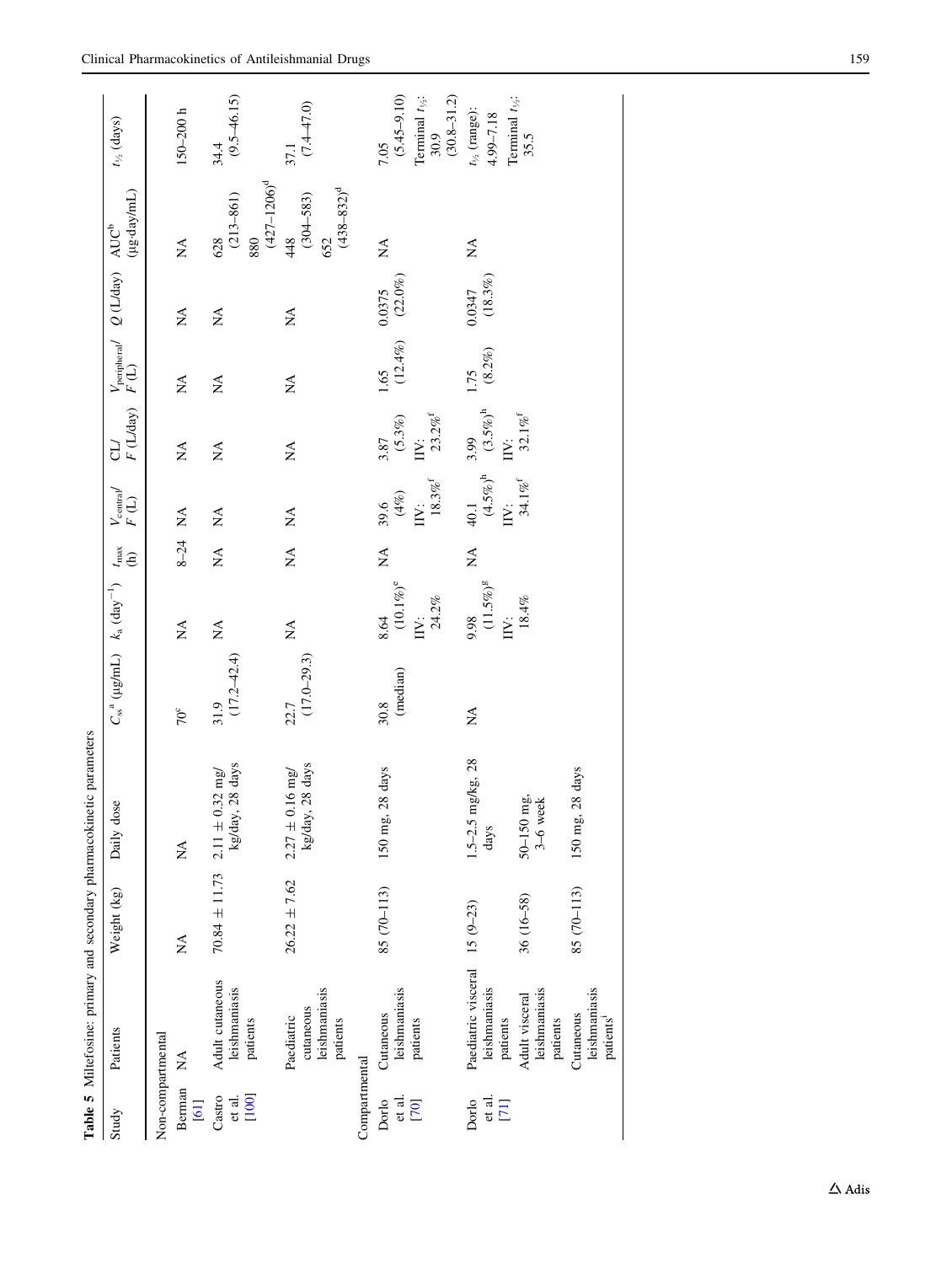| Table 5 continued       |                                                                             |             |                                                                                                                                                                                                                                                                                                                                                                                                                                                                                                                                               |                                               |   |                           |                                       |                                                               |                   |                                                    |                                                            |                                                                                    |
|-------------------------|-----------------------------------------------------------------------------|-------------|-----------------------------------------------------------------------------------------------------------------------------------------------------------------------------------------------------------------------------------------------------------------------------------------------------------------------------------------------------------------------------------------------------------------------------------------------------------------------------------------------------------------------------------------------|-----------------------------------------------|---|---------------------------|---------------------------------------|---------------------------------------------------------------|-------------------|----------------------------------------------------|------------------------------------------------------------|------------------------------------------------------------------------------------|
| Study                   | Patients                                                                    | Weight (kg) | Daily dose                                                                                                                                                                                                                                                                                                                                                                                                                                                                                                                                    | $C_{ss}^a$ (µg/mL) $k_a$ (day <sup>-1</sup> ) |   | $t_{\text{max}}$<br>(h)   | $V_{\text{central}}$<br>$F(\text{L})$ | $F(\text{Lday})$ $F(\text{L})$                                |                   | $V_{\text{peripheral}}$ Q (L/day) AUC <sup>b</sup> | (µg-day/mL)                                                | $t_{\frac{1}{2}}$ (days)                                                           |
| et al.<br>[72]<br>Dorlo | Nepalese VL<br>patents                                                      | 40 (8-56)   | to nearest 10 mg, 28<br>Children: 2.5 mg/kg,<br>Adults: $>25$ kg:<br>100 mg, $\leq$ 25 kg:<br>50 mg, 28 days<br>days                                                                                                                                                                                                                                                                                                                                                                                                                          | $(11.6 - 120)$<br>35.3                        | Ź | $\mathbb{X}^{\mathsf{A}}$ | $31.6\%^{\rm f}$<br>Ë                 | 38.5 3.69<br>$(4.5\%)^h$ $(3.4\%)^h$<br>$35.1\%$ <sup>f</sup> | $(8.6\%)$<br>1.69 | 0.0316                                             | $(340 - 4200)^d$<br>$(16.6\%)$ $(265-2260)$<br>1140<br>724 | $(4.18 - 9.27)$<br>Terminal $t_{\frac{1}{2}}$ :<br>48.9<br>$(48.6 - 51.0)$<br>6.26 |
|                         |                                                                             |             | Data given as either median (range) or mean (coefficient of variation %), unless indicated otherwise                                                                                                                                                                                                                                                                                                                                                                                                                                          |                                               |   |                           |                                       |                                                               |                   |                                                    |                                                            |                                                                                    |
|                         | Trough concentration (C <sub>trough</sub> ) not available for miltefosine   |             |                                                                                                                                                                                                                                                                                                                                                                                                                                                                                                                                               |                                               |   |                           |                                       |                                                               |                   |                                                    |                                                            |                                                                                    |
|                         |                                                                             |             | AUC area under the concentration-time curve, CL clearance, $C_{ss}$ steady-state concentration, F bioavailability, IV inter-individual variability, $k_a$ absorption rate constant, MA not available,<br>Q intercompartmental clearance, $t_{max}$ time to $C_{max}$ within one dosing interval, V volume of distribution, $t_{vs}$ plasma elimination half-life, $V_{central}$ volume of distribution of the central<br>compartment, V <sub>peripheral</sub> volume of distribution of the peripheral compartment, VL visceral leishmaniasis |                                               |   |                           |                                       |                                                               |                   |                                                    |                                                            |                                                                                    |
|                         |                                                                             |             | <sup>a</sup> Miltefosine accumulates during treatment and reaches C <sub>ss</sub> during the last week of treatment                                                                                                                                                                                                                                                                                                                                                                                                                           |                                               |   |                           |                                       |                                                               |                   |                                                    |                                                            |                                                                                    |
|                         |                                                                             |             | <sup>b</sup> AUC <sub>D28</sub> (AUC from start to end of treatment) unless indicated otherwise                                                                                                                                                                                                                                                                                                                                                                                                                                               |                                               |   |                           |                                       |                                                               |                   |                                                    |                                                            |                                                                                    |
|                         | $\degree$ Unclear whether this is the mean $C_{ss}$ or the maximum $C_{ss}$ |             |                                                                                                                                                                                                                                                                                                                                                                                                                                                                                                                                               |                                               |   |                           |                                       |                                                               |                   |                                                    |                                                            |                                                                                    |
|                         | AUC from start of treatment to infinity (AUC <sub>∞</sub> )                 |             |                                                                                                                                                                                                                                                                                                                                                                                                                                                                                                                                               |                                               |   |                           |                                       |                                                               |                   |                                                    |                                                            |                                                                                    |
|                         | $^{\circ}$ Reported as 0.36 h <sup>-1</sup>                                 |             |                                                                                                                                                                                                                                                                                                                                                                                                                                                                                                                                               |                                               |   |                           |                                       |                                                               |                   |                                                    |                                                            |                                                                                    |
|                         |                                                                             |             | <sup>f</sup> IIV of clearance and volume of central compartment were correlated                                                                                                                                                                                                                                                                                                                                                                                                                                                               |                                               |   |                           |                                       |                                                               |                   |                                                    |                                                            |                                                                                    |
|                         | $\text{g}$ Reported as 0.416 h <sup>-1</sup>                                |             |                                                                                                                                                                                                                                                                                                                                                                                                                                                                                                                                               |                                               |   |                           |                                       |                                                               |                   |                                                    |                                                            |                                                                                    |
|                         |                                                                             |             | <sup>h</sup> Parameter scaled to a standardised fat-free mass of 53 kg. This corresponds to a theoretical weight of 70 kg                                                                                                                                                                                                                                                                                                                                                                                                                     |                                               |   |                           |                                       |                                                               |                   |                                                    |                                                            |                                                                                    |
|                         | <sup>1</sup> Same patients as described in Dorlo et al. [70]                |             |                                                                                                                                                                                                                                                                                                                                                                                                                                                                                                                                               |                                               |   |                           |                                       |                                                               |                   |                                                    |                                                            |                                                                                    |
|                         |                                                                             |             | <sup>1</sup> Parameters estimated with data of Nepalese VL patient cohort and additional information on previously described cohorts (Dorlo et al. [70]/Dorlo et al. [71])                                                                                                                                                                                                                                                                                                                                                                    |                                               |   |                           |                                       |                                                               |                   |                                                    |                                                            |                                                                                    |
|                         |                                                                             |             |                                                                                                                                                                                                                                                                                                                                                                                                                                                                                                                                               |                                               |   |                           |                                       |                                                               |                   |                                                    |                                                            |                                                                                    |

 $\Delta$ Adis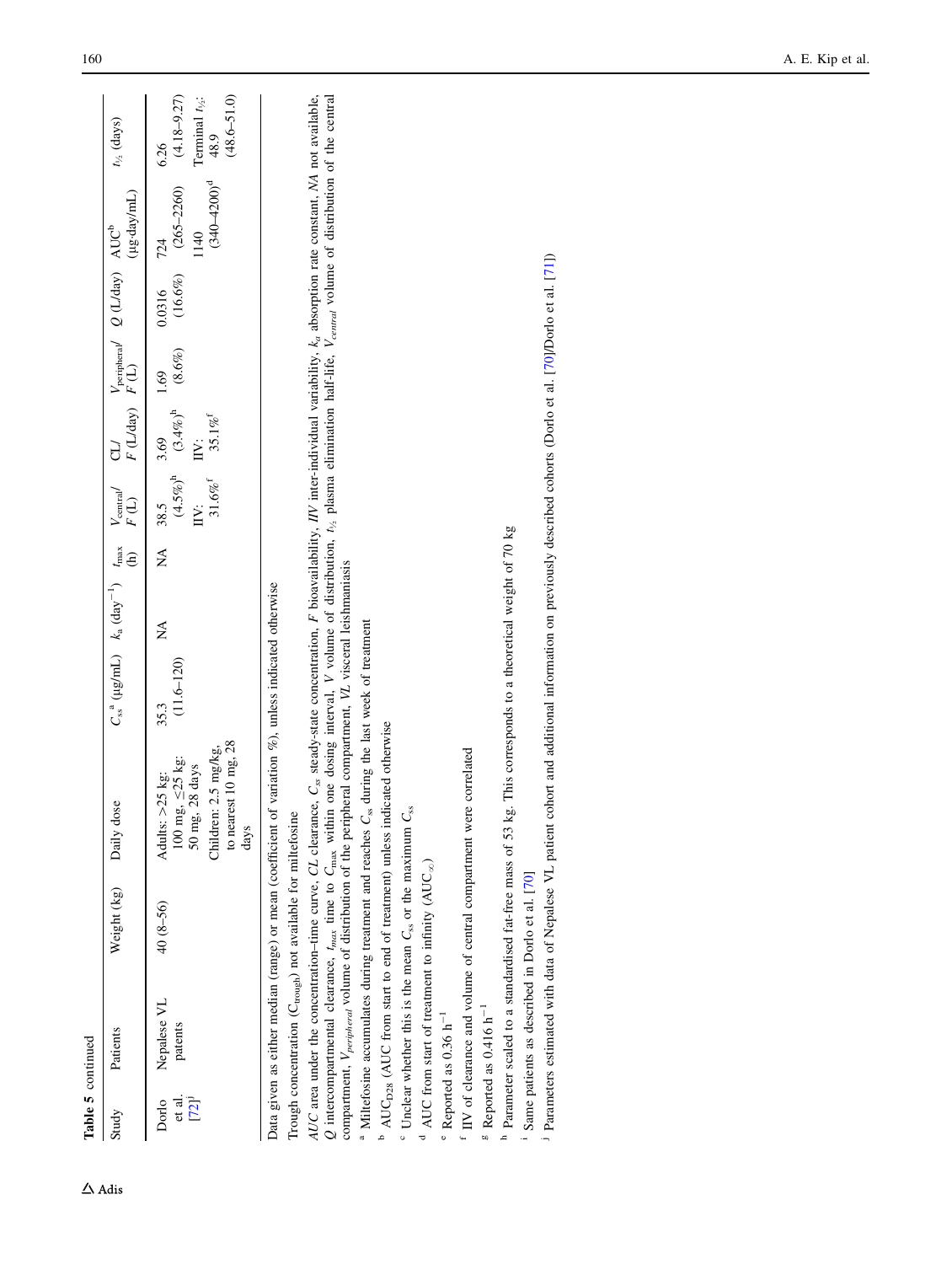<span id="page-10-0"></span>

|                 | Table 6 Amphotericin B: primary and secondary pharmacokinetic parameters based on non-compartmental analyses and individual-based compartmental models |                                      |                          |                 |                       |                                |                    |                                                     |                                                       |                              |
|-----------------|--------------------------------------------------------------------------------------------------------------------------------------------------------|--------------------------------------|--------------------------|-----------------|-----------------------|--------------------------------|--------------------|-----------------------------------------------------|-------------------------------------------------------|------------------------------|
| Study           | Patients                                                                                                                                               | Weight (kg)                          | Daily dose               | Sampling<br>day | $C_{\rm max}$ (µg/mL) | $V_{\rm d}$ (L/kg)             | $V_{ss}$ (L/kg)    | CL (mL/h/kg)                                        | $M\overline{3n}$<br>AUC <sup>a</sup><br>$\widehat{H}$ | $t_{\nu_2}$ (h)              |
| L-AMB           |                                                                                                                                                        |                                      |                          |                 |                       |                                |                    |                                                     |                                                       |                              |
| Gubbins         | Peripheral stem cell                                                                                                                                   | $71.7 \pm 13.3$                      | $1.0$ mg/kg              | Day 1           | $8.1 \pm 4.2$         | $0.19 \pm 0.14$                | Á                  | $15.6 \pm 10.8$                                     | $112.2 \pm 75.3^b$                                    | $9.7 \pm 3.1$                |
| et al. [86]     | transplant (PSCT)                                                                                                                                      |                                      | 15 days                  | Day 7           | $13.5 \pm 9.1$        | $0.16 \pm 0.20$                |                    | $10.6 \pm 10.6$                                     | $333.7 \pm 548^b$                                     | $13.0 \pm 11.8$              |
|                 | patients                                                                                                                                               | $83.9 \pm 26.1$                      | 7.5 mg/kg                | Day $1-7$       | $95.5 \pm 39.9$       | $0.17 \pm 0.20$                | ÁX                 | $8.9 \pm 11.0$                                      | $1887 \pm 1344^b$                                     | $19.2 \pm 1.8$               |
|                 |                                                                                                                                                        |                                      | 2 weeks<br>weekly,       | Day $7-15$      | $52.3 \pm 19.1$       | 0.22<br>$\overline{+}$<br>0.47 |                    | 8.8<br>$21.6 \pm$                                   | $384.7 \pm 126.3^b$                                   | $36.4 \pm 24.4$              |
|                 |                                                                                                                                                        | $87.5 \pm 27.1$                      | single dose<br>15 mg/kg, | Day $1-8$       | $206.3 + 89.1$        | ± 0.22<br>0.28                 | ÁN                 | 5.6 ± 4.4                                           | $5019 \pm 4199^b$                                     | $32.8 \pm 12.2$              |
| Walsh et al.    | Neutropenic patients                                                                                                                                   | ÁN                                   | 1.0 mg/kg,               | Day 1           | ΧÁ                    | $0.58 \pm 0.40$                | $0.44 \pm 0.27$    | $39 + 22$                                           | $32 \pm 15^{6}$                                       | $10.7 \pm 6.4$               |
| [89]            |                                                                                                                                                        |                                      | durations<br>various     | Last day        |                       | $0.16 \pm 0.04$                | $0.14 \pm 0.05$    | $\circ$<br>$\overline{+}$<br>$\overline{17}$        | $66\pm21^{\rm b}$                                     | $7.0 \pm 2.1$                |
|                 |                                                                                                                                                        |                                      | 2.5 mg/kg,               | Day 1           | ÁN                    | $0.69 \pm 0.85$                | $0.40 \pm 0.37$    | $51 \pm 44$                                         | $71 \pm 36^{b}$                                       | 2.3<br>$\frac{1}{8}$ i +     |
|                 |                                                                                                                                                        |                                      | durations<br>various     | Last day        |                       | $\pm 0.13$<br>0.18             | $0.16 \pm 0.09$    | ±15<br>$\overline{c}$                               | $213 \pm 196^b$                                       | 2.0<br>$\overline{+}$<br>6.3 |
|                 |                                                                                                                                                        |                                      | 5.0 mg/kg,               | Day 1           | ΧÁ                    | $\pm 0.17$<br>0.22             | $0.16 \pm 0.10$    | $21 \pm 14$                                         | $294 \pm 102^b$                                       | 2.1<br>$6.4 \pm$             |
|                 |                                                                                                                                                        |                                      | durations<br>various     | Last day        |                       | $0.11 \pm 0.08$                | $0.10 \pm 0.07$    | $\circ$<br>$\overline{+}$<br>$\equiv$               | $621 \pm 371^b$                                       | 2.1<br>$\overline{+}$<br>6.8 |
|                 |                                                                                                                                                        |                                      | 7.5 mg/kg,               | Day 1           | ÁN                    | $0.26 \pm 0.15$                | $0.18 \pm 0.10$    | $25 \pm 22$                                         | $534 \pm 429^b$                                       | 3.9<br>$8.5 \pm 7$           |
|                 |                                                                                                                                                        |                                      | durations<br>various     | Last day        |                       | $0.20 \pm 0.07$                | $0.17 \pm 0.05$    | 7<br>$\overline{+}$<br>$\overline{20}$              | $417 \pm 155^b$                                       | $\pm 0.9$<br>6.9             |
| Walsh et al.    | Immunocompromised                                                                                                                                      | $\stackrel{\blacktriangle}{\approx}$ | 7.5 mg/kg,               | Day 1           | $75.9 \pm 58.4$       | $0.22 \pm 0.18$                | $0.24 \pm 0.18$    | $23 \pm 14$                                         | $692 + 834$                                           | $6.8 \pm 1.9$                |
| [88]            | patients with invasive<br>fungal infections                                                                                                            |                                      | durations<br>various     | Last $7\,$      | $115.1 \pm 104.9$     | $0.14 \pm 0.10$                | $\pm 0.11$<br>0.14 | $\frac{11}{11}$<br>$15 \,$                          | $1333 \pm 2153$                                       | $6.0 \pm 0.8$                |
|                 |                                                                                                                                                        |                                      | $10.0$ mg/kg.            | Day 1           | $119.6 \pm 69.8$      | $0.23 \pm 0.24$                | $0.22 \pm 0.23$    | $18 \pm 19$                                         | $1062 + 971$                                          | $8.0 \pm 1.5$                |
|                 |                                                                                                                                                        |                                      | durations<br>various     | Last $7\,$      | $164.7 \pm 119.7$     | $0.16 \pm 0.17$                | $\pm 0.14$<br>0.14 | ± 12<br>$\overline{c}$                              | $1919 \pm 2056$                                       | 2.6<br>$\overline{+}$<br>8.4 |
|                 |                                                                                                                                                        |                                      | $12.5$ mg/kg.            | Day 1           | $116.3 \pm 47.8$      | $0.18 \pm 0.13$                | $0.16 \pm 0.07$    | $\circ$<br>$16 \pm$                                 | $860 \pm 390$                                         | 3.5<br>$7.1 \pm$             |
|                 |                                                                                                                                                        |                                      | durations<br>various     | Last 7          | 69.2<br>$147.4 \pm$   | $\pm 0.10$<br>0.16             | $\pm 0.08$<br>0.13 | $\overline{ }$<br>$\overline{+}$<br>$\overline{13}$ | $1168 \pm 991$                                        | 2.5<br>$\overline{+}$<br>8.2 |
|                 |                                                                                                                                                        |                                      | 15.0 mg/kg.              | Day 1           | $105.1 \pm 30.9$      | $\pm 0.12$<br>0.33             | $0.23 \pm 0.09$    | ${}^{\circ}$<br>$25 \pm$                            | $554 \pm 30.9$                                        | 3.1<br>$9.0 \pm$             |
|                 |                                                                                                                                                        |                                      | durations<br>various     | Last 7          | $178.6 \pm 49.0$      | $0.18 \pm 0.09$                | $0.14 \pm 0.06$    | $14 \pm 7$                                          | $1152 \pm 617$                                        | $9.0 \pm 0.9$                |
| $L-AMB + D-AMB$ |                                                                                                                                                        |                                      |                          |                 |                       |                                |                    |                                                     |                                                       |                              |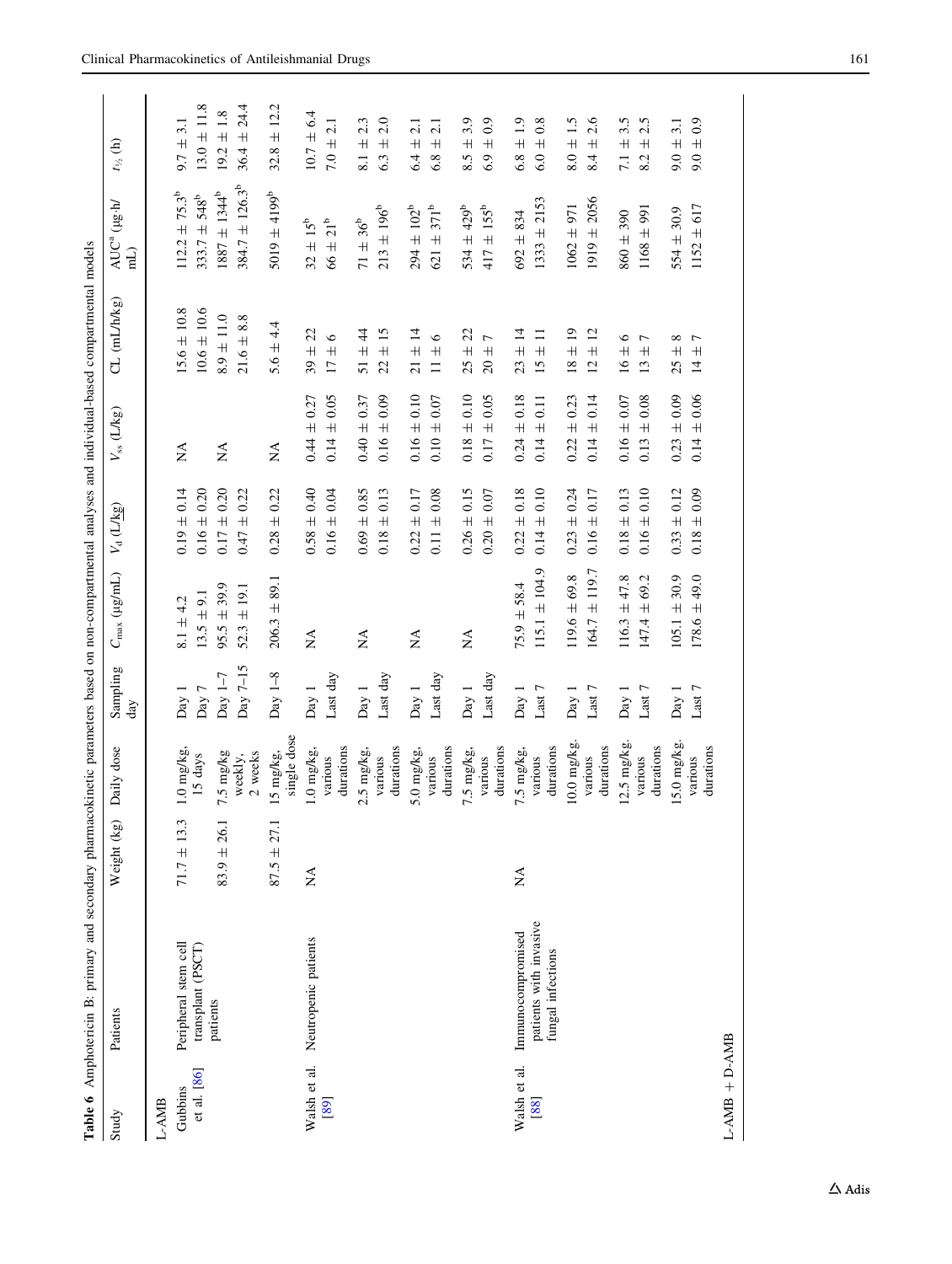| $30.8 \pm 4.1$<br>$t_{\gamma_{2},\alpha}$ : 1.65<br>$t_{\rm Va,B}\!\!:\,26.8$<br>$t_{\gamma_{2},\beta}\!$ 13.1<br>$9.93 \pm$<br>$t_{\frac{1}{2},\alpha}$ .<br>$t_{\rm V_2,B}.$<br>$t_{\gamma_{2},\gamma}.$<br>$(9.73 - 28.30)$<br>$(53.1 - 1380)$<br>$29.0 \pm 15.5$<br>$288 \pm 209^{\rm b}$<br>$46.6 \pm 7.2^b$<br>$171 \pm 126$<br>$13.9 \pm 2.0$<br>$8.7 \pm 0.76$<br>$3.9 \pm 0.43$<br>18.65<br>171<br>$\mathbb{A}^{\mathsf{A}}$<br>$\stackrel{\triangle}{\simeq}$<br>$1.20(0.59 - 1.91)$<br>$(0.036 - 0.942)$<br>$33.0 \pm 14.3$<br>$13.1 \pm 2.0$<br>$21.0 \pm 1.8$<br>$9.7 \pm 5.4$<br>mL/min<br>mL/min<br>5<br>$10 \pm 1$<br>$10 +$<br>0.363<br>$26 \pm$<br>$0.774 \pm 0.55$<br>$1.81 \pm 0.24$<br>$0.56 \pm 0.15$<br>$0.50 \pm 0.05$<br>$0.74 \pm 0.13$<br>$\stackrel{\Delta}{\simeq}$<br>$\stackrel{\triangle}{\simeq}$<br>$\stackrel{\triangle}{\simeq}$<br>$\mathop{\rm NA}\nolimits$<br>$(0.055 - 0.93)$<br>$(1.12 - 4.32)$<br>$2.34 \pm 0.20$<br>$1.63 \pm 0.88$<br>$0.71 \pm 0.23$<br>0.378<br>0.42<br>2.41<br>$\stackrel{\triangle}{\simeq}$<br>$\stackrel{\Delta}{\simeq}$<br>$\stackrel{\Delta}{\simeq}$<br>$0.984 \pm 0.056$<br>$0.551 \pm 0.025$<br>$(1.45 - 2.07)$<br>$2.83 \pm 1.17$<br>$(6.4 - 89.0)$<br>$(0.7 - 10.0)$<br>$1.43 \pm 0.2$<br>$22.9 \pm 10$<br>1.70<br>1.64<br>14.4<br>ÁN<br>Various<br>Various<br>Various<br>Various<br>Steady<br>Steady<br>Single<br>Single<br>dose<br>dose<br>state<br>state<br>Day 1<br>$0.25 - 1.5$ mg/<br>single dose<br>single dose<br>$0.7 - 1$ mg/kg<br>$0.5 - 1$ mg/kg<br>$.2 - 4.2$ mg/<br>$0.25$ mg/kg<br>$0.6$ mg/kg,<br>0.1 mg/kg<br>$0 \text{ mg/kg}$<br>mg/kg,<br>$\overline{\mathbf{g}}$<br>$\overline{\mathbf{g}}$<br>$\sim$<br>70 (50-120)<br>$21.6 \pm 13.3$<br>64.4 (mean)<br>$72(57-85)$<br>$(55 - 87)$<br>$79 \pm 11$<br>$77 \pm 9$<br>74.2<br>ÁN<br>Critically ill patients<br>Neutropenic patients<br>Healthy volunteers<br>Healthy volunteers<br>Paediatric patients<br>Infants/children<br>D-AMB<br>D-AMB<br>L-AMB<br>L-AMB<br>Benson and<br>Heinemann<br>et al. [95]<br>et al. [87]<br>Koren et al.<br>Ayestarán<br>Bekersky<br>Nahata<br>Kan et al.<br>[134]<br>$[133]$<br>et al.<br>D-AMB<br>$[135]$<br>[102] | Table 6 continued<br>Study | Patients | Weight (kg) | Daily dose | Sampling<br>day | $C_{\rm max}$ (µg/mL) | $V_{\rm d}$ (L/kg) | $V_{\rm ss}$ (L/kg) | CL (mL/h/kg) | AUC <sup>a</sup> (µg.h/<br>$\widetilde{\text{Im}}$ | $t_{\nu_{2}}$ (h)                                                                                                  |
|----------------------------------------------------------------------------------------------------------------------------------------------------------------------------------------------------------------------------------------------------------------------------------------------------------------------------------------------------------------------------------------------------------------------------------------------------------------------------------------------------------------------------------------------------------------------------------------------------------------------------------------------------------------------------------------------------------------------------------------------------------------------------------------------------------------------------------------------------------------------------------------------------------------------------------------------------------------------------------------------------------------------------------------------------------------------------------------------------------------------------------------------------------------------------------------------------------------------------------------------------------------------------------------------------------------------------------------------------------------------------------------------------------------------------------------------------------------------------------------------------------------------------------------------------------------------------------------------------------------------------------------------------------------------------------------------------------------------------------------------------------------------------------------------------------------------------------------------------------------------------------------------------------------------------------------------------------------------------------------------------------------------------------------------------------------------------------------------------------------------------------------------------------------------------------------------------|----------------------------|----------|-------------|------------|-----------------|-----------------------|--------------------|---------------------|--------------|----------------------------------------------------|--------------------------------------------------------------------------------------------------------------------|
|                                                                                                                                                                                                                                                                                                                                                                                                                                                                                                                                                                                                                                                                                                                                                                                                                                                                                                                                                                                                                                                                                                                                                                                                                                                                                                                                                                                                                                                                                                                                                                                                                                                                                                                                                                                                                                                                                                                                                                                                                                                                                                                                                                                                    |                            |          |             |            |                 |                       |                    |                     |              |                                                    | $t_{\frac{1}{3},\alpha}$ :<br>0.56 ± 0.48<br>$6.0 \pm 2.1$                                                         |
|                                                                                                                                                                                                                                                                                                                                                                                                                                                                                                                                                                                                                                                                                                                                                                                                                                                                                                                                                                                                                                                                                                                                                                                                                                                                                                                                                                                                                                                                                                                                                                                                                                                                                                                                                                                                                                                                                                                                                                                                                                                                                                                                                                                                    |                            |          |             |            |                 |                       |                    |                     |              |                                                    | $t_{\frac{1}{2},\alpha}$ :<br>0.17 ± 0.14<br>$t_{\frac{152}{152}}$ ± 116<br>$t_{\frac{1}{2},\beta}$ :<br>6.8 ± 1.6 |
|                                                                                                                                                                                                                                                                                                                                                                                                                                                                                                                                                                                                                                                                                                                                                                                                                                                                                                                                                                                                                                                                                                                                                                                                                                                                                                                                                                                                                                                                                                                                                                                                                                                                                                                                                                                                                                                                                                                                                                                                                                                                                                                                                                                                    |                            |          |             |            |                 |                       |                    |                     |              |                                                    | $127 \pm 30$                                                                                                       |
|                                                                                                                                                                                                                                                                                                                                                                                                                                                                                                                                                                                                                                                                                                                                                                                                                                                                                                                                                                                                                                                                                                                                                                                                                                                                                                                                                                                                                                                                                                                                                                                                                                                                                                                                                                                                                                                                                                                                                                                                                                                                                                                                                                                                    |                            |          |             |            |                 |                       |                    |                     |              |                                                    | $(1.25 - 5.22)$<br>$(8.7 - 41.4)$                                                                                  |
|                                                                                                                                                                                                                                                                                                                                                                                                                                                                                                                                                                                                                                                                                                                                                                                                                                                                                                                                                                                                                                                                                                                                                                                                                                                                                                                                                                                                                                                                                                                                                                                                                                                                                                                                                                                                                                                                                                                                                                                                                                                                                                                                                                                                    |                            |          |             |            |                 |                       |                    |                     |              |                                                    | $(9.9 - 37.0)$                                                                                                     |
|                                                                                                                                                                                                                                                                                                                                                                                                                                                                                                                                                                                                                                                                                                                                                                                                                                                                                                                                                                                                                                                                                                                                                                                                                                                                                                                                                                                                                                                                                                                                                                                                                                                                                                                                                                                                                                                                                                                                                                                                                                                                                                                                                                                                    |                            |          |             |            |                 |                       |                    |                     |              |                                                    | $0.64 \pm 0.24$<br>$t_{\frac{15.0}{15.2}}$ + 5.25                                                                  |
|                                                                                                                                                                                                                                                                                                                                                                                                                                                                                                                                                                                                                                                                                                                                                                                                                                                                                                                                                                                                                                                                                                                                                                                                                                                                                                                                                                                                                                                                                                                                                                                                                                                                                                                                                                                                                                                                                                                                                                                                                                                                                                                                                                                                    |                            |          |             |            |                 |                       |                    |                     |              |                                                    | $18.1 \pm 6.6$                                                                                                     |
|                                                                                                                                                                                                                                                                                                                                                                                                                                                                                                                                                                                                                                                                                                                                                                                                                                                                                                                                                                                                                                                                                                                                                                                                                                                                                                                                                                                                                                                                                                                                                                                                                                                                                                                                                                                                                                                                                                                                                                                                                                                                                                                                                                                                    |                            |          |             |            |                 |                       |                    |                     |              |                                                    | $50.0 \pm 11.3$                                                                                                    |
|                                                                                                                                                                                                                                                                                                                                                                                                                                                                                                                                                                                                                                                                                                                                                                                                                                                                                                                                                                                                                                                                                                                                                                                                                                                                                                                                                                                                                                                                                                                                                                                                                                                                                                                                                                                                                                                                                                                                                                                                                                                                                                                                                                                                    |                            |          |             |            |                 |                       |                    |                     |              |                                                    | 1.5                                                                                                                |

AUC area under the concentration–time curve, CL clearance, C<sub>max</sub> peak plasma concentration, D-AMB amphotericin B deoxycholate, L-AMB liposomal amphotericin B, NA not available,  $t_{\beta}$ AUC area under the concentration-time curve, CL clearance, C<sub>max</sub> peak plasma concentration, D-AMB amphotericin B deoxycholate, L-AMB liposomal amphotericin B, NA not available,  $t_{\lambda_5}$  plasma half-life,  $t_{\lambda_5}$  elimi plasma half-life,  $t_{\nu_A}$ , distribution half-life,  $t_{\frac{1}{2}}$  $\beta$  elimination half-life, t<sub>/2</sub> , terminal half-life,  $V_d$  volume of distribution,  $V_{ss}$  volume of distribution at steady state

<sup>a</sup> AUC from zero to 24 h after dose (AUC<sub>24</sub>), unless indicated otherwise <sup>a</sup> AUC from zero to 24 h after dose (AUC<sub>24</sub>), unless indicated otherwise

 $^{\rm b}$  AUC from zero to infinity (AUC $_{\rm \infty})$  $P$  AUC from zero to infinity (AUC<sub>∞</sub>)

 $\Delta$ Adis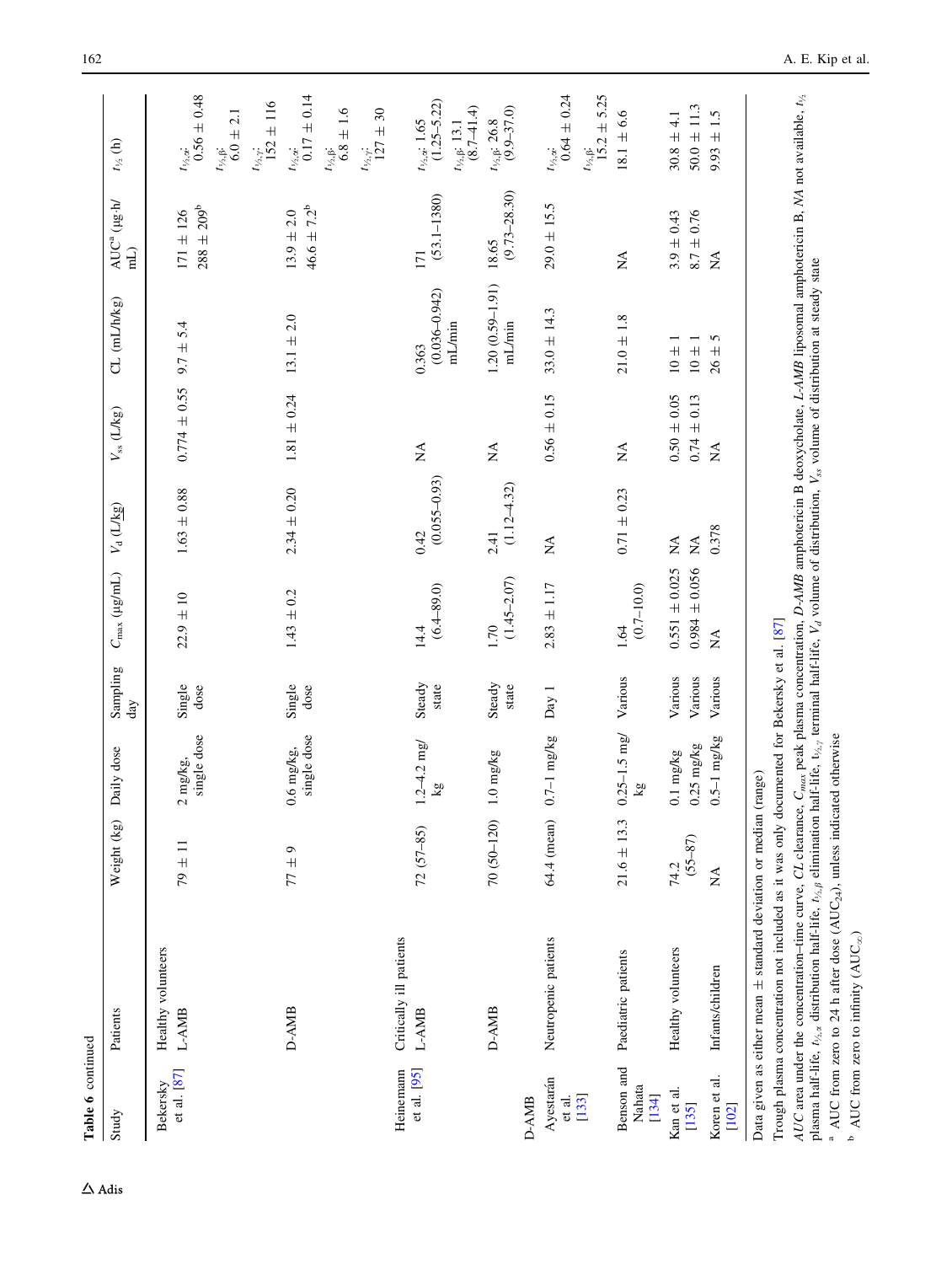<span id="page-12-0"></span>

| Table 7                             | Amphotericin B: primary and secondary pharmacokinetic parameters derived from population-based compartmental studies                                                                                                                                                                                                                                                                                                                                                                                                                                                                                                                                                                                                                                                                                                                                                                                                                                                                                                                                                     |                 |                                                                                                                |                                                                                |                                        |                                                                                  |                                                                |                                              |                                             |                                                            |                                                                                                        |
|-------------------------------------|--------------------------------------------------------------------------------------------------------------------------------------------------------------------------------------------------------------------------------------------------------------------------------------------------------------------------------------------------------------------------------------------------------------------------------------------------------------------------------------------------------------------------------------------------------------------------------------------------------------------------------------------------------------------------------------------------------------------------------------------------------------------------------------------------------------------------------------------------------------------------------------------------------------------------------------------------------------------------------------------------------------------------------------------------------------------------|-----------------|----------------------------------------------------------------------------------------------------------------|--------------------------------------------------------------------------------|----------------------------------------|----------------------------------------------------------------------------------|----------------------------------------------------------------|----------------------------------------------|---------------------------------------------|------------------------------------------------------------|--------------------------------------------------------------------------------------------------------|
| Study                               | Patients                                                                                                                                                                                                                                                                                                                                                                                                                                                                                                                                                                                                                                                                                                                                                                                                                                                                                                                                                                                                                                                                 | Weight (kg)     | Daily dose                                                                                                     | $C_{\rm max}$ ( $\mu$ g/<br>$\widehat{H}$                                      | $(\mu\text{g/mL})$<br>$C_{\rm trough}$ | $V_{\rm central}$ (L)                                                            | CL (L/h)                                                       | $V_{\text{peripheral}}$<br>(L)               | $Q(L/h)$                                    | AUC ( $\mu$ g·h/ $t_{\nu_A}$ (h)<br>$\widehat{\textbf{H}}$ |                                                                                                        |
| Hong et al.<br>[92]                 | Paediatric patients with<br>malignant disease (L-<br>Compartmental (population based)<br>AMB)                                                                                                                                                                                                                                                                                                                                                                                                                                                                                                                                                                                                                                                                                                                                                                                                                                                                                                                                                                            | 28.8 (mean) 0.8 | 5.9 mg/kg                                                                                                      | $\stackrel{\triangle}{\simeq}$                                                 | ÁX                                     | $3.12 (40\%)^a$<br>IOV: 56%                                                      | IOV: 46%<br>IIV: $10\%$<br>$\left(27\%\right)^{\rm a}$<br>0.44 | IIV: 74%<br>$(40\%)$<br>18.0                 | $(18\%)$<br>77%<br>0.73<br>IV:              | Ź                                                          | $59.4 \pm 36.5$<br>Terminal $t_{1/2}$ :                                                                |
| Hope et al.<br>[90]                 | Patients with suspected<br>invasive fungal<br>infection<br>$(L-AMB)$                                                                                                                                                                                                                                                                                                                                                                                                                                                                                                                                                                                                                                                                                                                                                                                                                                                                                                                                                                                                     | 68 (mean)       | Intermittent: 10 mg/kg<br>$\frac{day 1}{5}$ mg/kg $\frac{day}{x}$<br>3 mg/kg, 14 days<br>Conventional:<br>3/6) | $\mathbb{X}^{\mathsf{A}}$                                                      | Á                                      | $20.6 \pm 15.3$                                                                  | $1.6 \pm 0.85$                                                 | Á                                            | $\mathbb{A}$                                | ÁN                                                         | $\mathbb{X}^{\mathsf{A}}$                                                                              |
| et al. $[91]$<br>Würthwein          | haematopoietic stem<br>cell recipients<br>Allogeneic<br>$(L-AMB)$                                                                                                                                                                                                                                                                                                                                                                                                                                                                                                                                                                                                                                                                                                                                                                                                                                                                                                                                                                                                        | $72(44-105)$    | 3 mg/kg, median<br>days<br>$\overline{10}$                                                                     | $18.0 \pm 8.6^{\circ}$                                                         | $6.5 \pm 5.8^{\circ}$                  | 19.2 (9%)<br>IIV: 38%                                                            | IIV: $64%$<br>$(16\%)$<br>1.22                                 | IIV: $84\%$<br>$(29\%)$<br>52.8              | $(13\%)$<br>47%<br>2.18<br>$\sum_{i=1}^{n}$ | $228 \pm 159^b$                                            | Terminal $t_{1/2}$ :<br>54.3                                                                           |
| Nath et al.<br>$[136]$ <sup>c</sup> | malignant disease (D-<br>Children with<br>AMB)                                                                                                                                                                                                                                                                                                                                                                                                                                                                                                                                                                                                                                                                                                                                                                                                                                                                                                                                                                                                                           | $23.3 \pm 1.3$  | 1 mg/kg, up to 8 days                                                                                          | $\mathbb{X}^{\mathsf{A}}$                                                      | ΧÁ                                     | 8.51 (38%)                                                                       | $(29\%)$<br>0.79                                               | Ź                                            | $\sum_{i=1}^{n}$                            | Ź                                                          | $t_{\frac{1}{2} \lambda 2}$ :<br>26.4 ± 11.6<br>$1.46 \pm 0.33$<br>$t_{\frac{1}{2},\lambda1}$ :        |
| Ohata et al.<br>[93]                | Patients with invasive<br>fungal infection<br>$(L-AMB)$                                                                                                                                                                                                                                                                                                                                                                                                                                                                                                                                                                                                                                                                                                                                                                                                                                                                                                                                                                                                                  | $27.1 \pm 14.1$ | 2.5 mg/kg loading dose<br>Subsequently 1.0 or<br>$5.0$ mg/kg                                                   | (predicted)<br>(observed)<br>$17.3 \pm 7.6^{\circ}$<br>$18.2\,\pm\,11^{\rm d}$ | ΧÁ                                     | 3.43 (19%) <sup>e</sup><br>$100.2\%$<br>IV:                                      | 104.4%<br>$(16\%)^e$<br>0.255<br>$\sum_{i=1}^{n}$              | 238.5%<br>$(29\%)^{\rm e}$<br>6.97<br>$\sum$ | $(45\%)$<br>0.661                           | ÁN                                                         | $\mathbb{X}^{\mathsf{A}}$                                                                              |
| et al. [94]<br>Lestner              | Immunocompromised<br>children<br>(L-AMB)                                                                                                                                                                                                                                                                                                                                                                                                                                                                                                                                                                                                                                                                                                                                                                                                                                                                                                                                                                                                                                 | $26.9 \pm 14.0$ | 2.5, 5.0, 7.5 or 10.0<br>mg/kg                                                                                 | $\sum_{i=1}^{n}$                                                               | ΧÁ                                     | Initial <sup>f</sup> : 10.7<br>Final <sup>f</sup> : 2.3<br>$(42.1\%)$<br>(14.3%) | $0.67$ L/h/<br>$70 \text{ kg}$                                 | <b>NA</b>                                    | $\mathbb{A}$                                | ΧÁ                                                         | ΧÁ                                                                                                     |
| d<br>م                              | AUC area under the concentration-time curve, CL clearance, C <sub>max</sub> peak plasma concentration, C <sub>rrough</sub> trough plasma concentration 24 h after dose, D-AMB amphotericin B deoxycholate, IIV<br><sup>c</sup> Posterior Bayesian estimates of the pharmacokinetic parameters for D-AMB, based on model including both D-AMB data and lipid emulsion data<br>distributional half-life, $t_{1/2,22}$ elimination half-life, $V_{central}$ volume of the central compartment, $V_{perjpheral}$ volume of the peripheral compartment<br>Data given as either mean ± standard deviation, median (range) or mean (coefficient of variation %), unless indicated otherwise<br>At steady state, exact definitions of $C_{\text{max}}$ and minimum concentration ( $C_{\text{min}}$ ) not provided in publication<br>inter-individual variability, IOV inter-occasion variability,<br><sup>a</sup> Parameter scaled to a standardised weight of 21 kg<br><sup>e</sup> Parameter scaled to a standardised weight of 23 kg<br>After single dose of 2.5 mg/kg daily |                 | L-AMB liposomal amphotericin B, NA not available,                                                              |                                                                                |                                        |                                                                                  |                                                                |                                              |                                             |                                                            | $Q$ intercompartmental clearance, $t_{\frac{1}{2}}$ plasma elimination half-life, $t_{\frac{1}{2},21}$ |

 $A$  decrease was identified in

 $f$  A decrease was identified in  $V_{\text{central}}$  between the first and last day of treatment; these were estimated separately

 $V_{\text{central}}$  between the first and last day of treatment; these were estimated separately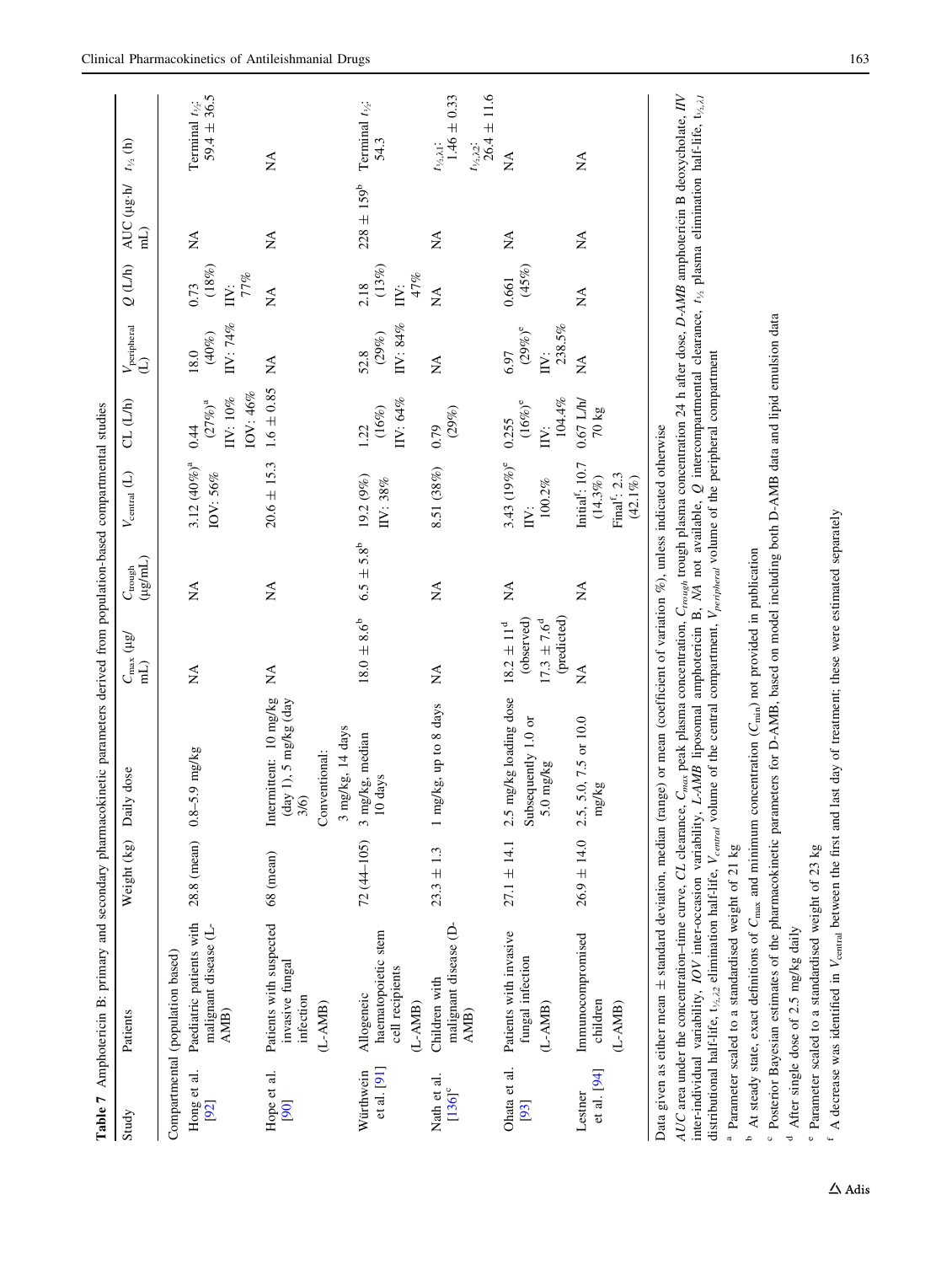As mentioned previously, all pharmacokinetic studies used analytical methods that do not distinguish between different chemical forms of antimony  $(Sb^{III}, Sb^{V}, etc.)$  [\[11](#page-21-0)]. SbIII is assumed to be the active component in Sb treatment in the pro-drug model. As only a small proportion of total Sb consists of  $Sb$ <sup>III</sup>, total Sb might not accurately reflect the pharmacokinetics of antimonials, especially as inter-patient differences could be expected in the intracellular reduction to SbIII. This accentuates the relevance of studying the intracellular pharmacokinetics of Sb.

## 3.2 Paromomycin

Paromomycin, an aminoglycoside also known as aminosidine, is a highly hydrophilic and lipid insoluble antibiotic drug. Paromomycin is active against Gram-positive and Gram-negative bacteria, including Mycobacterium tuberculosis, and against some protozoa, including the Leishmania parasite. It is administered IM both as a monotherapy and as a shorter combination treatment together with SSG (reviewed in Davidson et al. [[31](#page-22-0)]). Paromomycin is formulated as the salt paromomycin sulphate, of which approximately 75% consists of the base although sulphate salt contents vary per batch [[32\]](#page-22-0).

Paromomycin inhibits protozoan protein synthesis by binding to the 30S ribosomal subunit resulting in the accumulation of abnormal 30S–50S ribosomal complexes and finally causing cell death. In the phase III clinical trial in Indian VL patients, the most common adverse effects were injection-site pain (55%), rise in hepatic transaminases (6%), ototoxicity  $(2\%)$  and renal dysfunction  $(1\%)$  [[33](#page-22-0)].

#### 3.2.1 ADME

Paromomycin is generally documented to be very poorly absorbed after oral administration [\[34](#page-22-0), [35](#page-22-0)]. However, like other aminoglycosides, it is rapidly absorbed from IM injection sites and its absorption is nearly 100% [\[32](#page-22-0)]. The  $t_{\text{max}}$  is reached within 1 or 2 h after IM injection [\[33](#page-22-0), [36](#page-22-0), [37\]](#page-22-0). The absorption rate constant  $(k_a)$  was found to be 2.11–2.65 h<sup>-1</sup> for a 15 mg/kg dose, but 6.27 h<sup>-1</sup> for the 12 mg/kg dosing [[36,](#page-22-0) [38](#page-22-0)], though variation in the latter is large [standard deviation (SD) of  $4.41 \text{ h}^{-1}$ ].

At physiological pH, paromomycin is polar, which limits its distribution towards the intracellular fluids and tissues. In dogs, protein binding is limited to 4% [\[39](#page-22-0)], similar to other aminoglycosides' binding in human serum [\[40](#page-22-0)]. Protein binding of paromomycin in humans is mostly stated to be negligible, though one study reported 33% protein-bound paromomycin [\[41](#page-22-0)]. The one-compartmental population pharmacokinetic model with low volume of distribution  $(V_d)$  of only 15.3 L that has been reported [[38\]](#page-22-0) is consistent with limited distribution and protein binding.

Paromomycin is not metabolised and is primarily excreted unchanged via glomerular filtration in the kidneys [\[32](#page-22-0), [41,](#page-22-0) [42](#page-22-0)], with a renal clearance of  $101.0 \pm 16.5$  mL/ min/1.73 m<sup>2</sup> [[36\]](#page-22-0). Elimination of paromomycin is fast: within 4 h over 50% of the dose could be detected in urine [\[36](#page-22-0)]. The  $t_{\frac{1}{2}}$  is between 2 and 3 h [36, [38](#page-22-0)].

#### 3.2.2 Clinical Pharmacokinetics

Two studies were performed on paromomycin pharmacokinetics (Table [3\)](#page-5-0): one in healthy volunteers and one in a large population of Indian VL patients. Primary and secondary pharmacokinetic parameters were comparable between the two studies, indicating there were no specific disease effects of VL on the pharmacokinetics of paro-momycin [[36,](#page-22-0) [38](#page-22-0)].

 $V<sub>d</sub>$  was directly proportional to weight and was around 0.4 L/kg for both studies [\[37](#page-22-0), [39](#page-22-0)]. In the two studies,  $C_{\text{max}}$ was comparable  $(22-23 \text{ vs. } 18-21 \text{ µg/mL})$ , without differences between males and females. A similar  $C_{\text{max}}$ (mean  $\pm$  SD) was observed in healthy Sudanese subjects  $(19.5 \pm 7.6 \,\text{\mu g/mL})$  [\[43](#page-22-0)]. Sudanese VL patients, however, had a much lower  $C_{\text{max}}$  of 5.6  $\pm$  4.2 µg/mL at 15 mg/kg and 7.8  $\pm$  4.9 µg/mL at 20 mg/kg [\[37](#page-22-0)]. This could imply differences in paromomycin pharmacokinetics in VL patients between regions, but interpretation is hampered by the small sample size in the Sudanese VL population  $(n = 9)$ .

There were no significant differences in dose-adjusted AUC from time zero until infinity  $(AUC_{\infty})$  between dosing groups (12 mg/kg:  $9.29 \pm 1.52$  mg·h/L per mg/kg; 15 mg/ kg:  $9.29 \pm 2.2$  mg·h/L per mg/kg), indicating linear pharmacokinetics at these dose levels [[36\]](#page-22-0). There was no evidence of drug accumulation or induction of metabolism upon multiple dosing  $[33]$  $[33]$ .  $C_{trough}$ , however, declined from  $4.53 \pm 6.71$  µg/mL on day 1 to  $1.31 \pm 4.16$  µg/mL on day 21, but with high variation [\[33](#page-22-0)].

The site of action of paromomycin is intracellular and resistance of parasites against paromomycin was found to be related to decreased drug uptake in resistant compared with wild-type strains [\[44](#page-22-0)]. This affirms the importance of evaluating intracellular pharmacokinetics of paromomycin in future pharmacokinetic studies.

#### 3.3 Pentamidine

Pentamidine is a synthetic derivative of amidine, which was used to treat refractory VL in India in the 1980s. Since then it has been used as a second-line therapy against leishmaniasis, but has mainly been administered for treatment of sleeping sickness and Pneumocystis carinii (now known as P. jerovicii) infections in AIDS patients. The drug is given by IM or, preferably, IV administration. In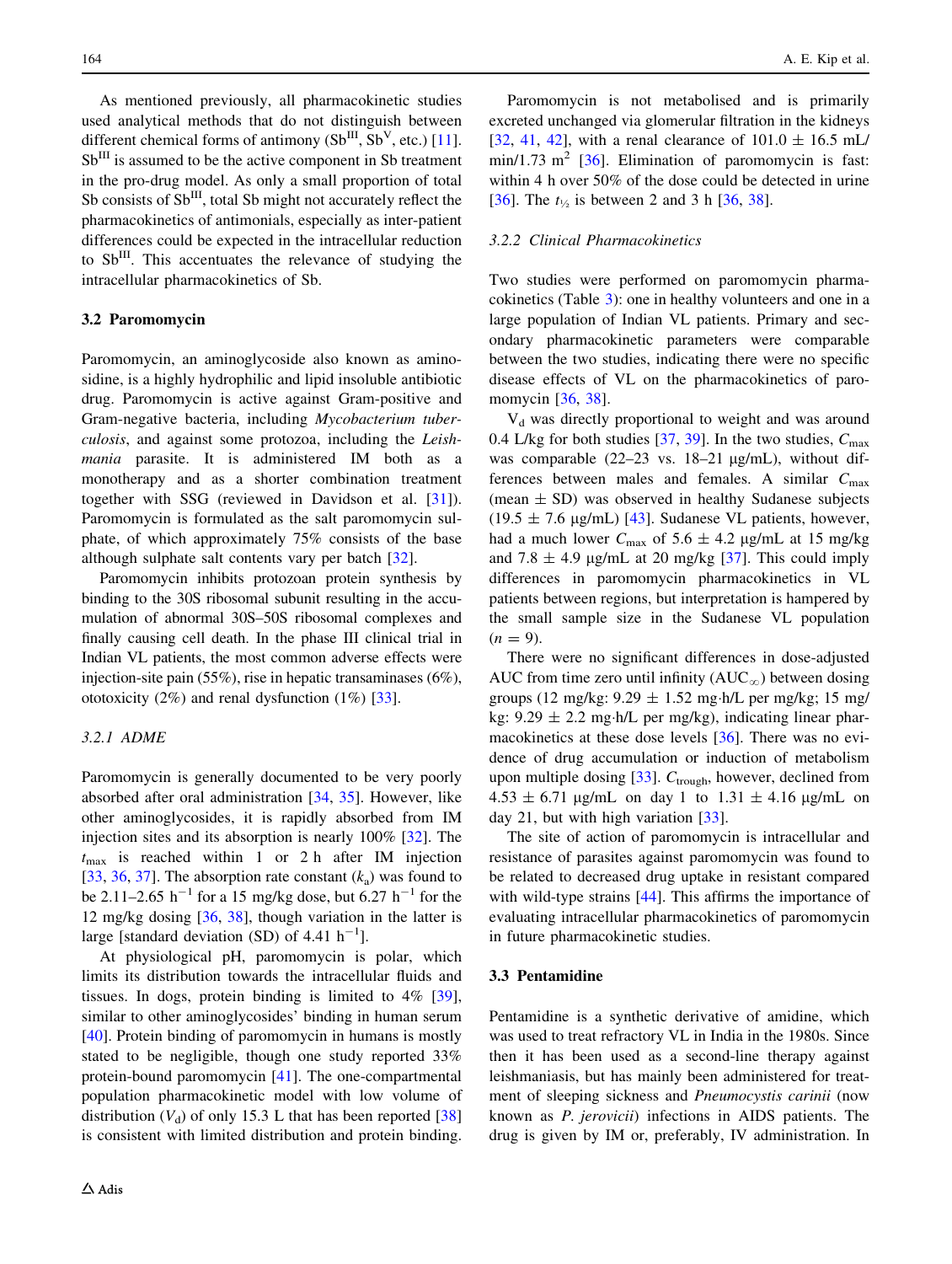the past, two lyophilised salts of pentamidine were marketed. However, since the 1990 s the production of pentamidine dimesylate ceased while pentamidine isethionate remained, which contains 1 g of base per 1.74 g of salt. As both formulations are salts dissolved in water, no differences were expected in their pharmacokinetics.

The mechanism of action of pentamidine is unclear, but the mitochondrion was found to be an important target of pentamidine action [[45\]](#page-22-0). The use of pentamidine in treatment against leishmaniasis is mainly limited by its severe adverse effects: diabetes mellitus, severe hypoglycaemia, shock, myocarditis and renal toxicity [\[2](#page-21-0)].

## 3.3.1 ADME

Due to the two strongly basic amidine groups, oral bioavailability of pentamidine is low [[46\]](#page-22-0). Therefore, pentamidine is administered IV or IM in treatment of leishmaniasis. The  $t_{\text{max}}$  after IM injection is approximately 1h[[47\]](#page-22-0).

The distribution of pentamidine was studied in biopsies of 22 deceased AIDS patients [[48\]](#page-22-0). Organs with the highest accumulated pentamidine concentrations were the kidney, liver, spleen and adrenal glands. Radiolabelled pentamidine in humans is rapidly taken up by the liver: 2.5 h after commencement of IV infusion, 65% of the drug could be traced to the liver [\[49](#page-22-0)]. Pentamidine seemed to be excreted in bile, but the release from the liver is slow: 99% of the absorbed pentamidine in the liver is still present 24 h after IV infusion [\[49](#page-22-0)]. Pentamidine is approximately 70% protein bound.

Pentamidine was extensively metabolised in isolated perfused rat liver [[50\]](#page-22-0). In vitro cytochrome P450 (CYP) enzymes CYP2D6 and CYP1A1 were responsible for pentamidine metabolism in human liver microsomes [\[51](#page-22-0)]. Involvement of CYP1A1 in pentamidine metabolism was later confirmed in human liver microsomes, with additional involvement of CYP3A5 and CYP4A11, but involvement of CYP2D6 could not be identified [\[52](#page-22-0)]. No data could be found on pentamidine metabolites in humans [\[52](#page-22-0)].

Multiple studies found a low urinary excretion of pentamidine of between 2.1 and 5.5% or below 20% in the first 24 h after infusion [\[49](#page-22-0), [53–55](#page-22-0)]. Faecal excretion was found to be only one-third of the amount excreted in urine [\[56](#page-22-0)].

#### 3.3.2 Clinical Pharmacokinetics

Pentamidine pharmacokinetics are best described by twoor three-compartment models (Table [4](#page-6-0)). A rapid distribution phase was observed with a sharp 32% plasma concentration decrease within 10 min after end of infusion  $(t_{\frac{1}{2}} \sim 5 \text{ min})$  [[51,](#page-22-0) [54\]](#page-22-0).

Pentamidine pharmacokinetics have most extensively been studied in the 1980s and 1990s in heterogeneous patient populations. As can be seen from Electronic Supplementary Material Table 3, included patients are often a mixture of male/female, child/adult, with/without renal failure, dialysis/no dialysis and AIDS patients/non-AIDS patients, with different dosages and sampling schemes. This possibly explains the wide variability in reported pharmacokinetic parameters. Regardless of the high variability, a consistently large  $V<sub>d</sub>$  was observed, consistent with 70% protein binding. There is a large variability in the documented elimination  $t_{\frac{1}{2}}$  of pentamidine, but a consistent 11- to 12-day terminal  $t_{\frac{1}{2}}$  was found [[51,](#page-22-0) [54](#page-22-0)] (Table [4](#page-6-0)). Pentamidine accumulates during treatment [[47,](#page-22-0) [54](#page-22-0), [57,](#page-22-0) [58\]](#page-22-0) and pre-dose  $C_{\text{trough}}$  levels increased from 14 to 78 ng/mL during a 10-day once-daily treatment [[47\]](#page-22-0).

It is widely assumed that the Leishmania infection inhibits hepatic drug metabolism, which was found to be mediated by nitric oxide in hamsters [\[59](#page-22-0)]. This could possibly affect pentamidine exposure in VL patients, as pentamidine is metabolised by CYP enzymes. However, to our knowledge, the pharmacokinetics of pentamidine have never been investigated in VL patients.

## 3.4 Miltefosine

Miltefosine is an alkylphosphocholine drug with a polar head and hydrophobic tail and a critical micelle concentration of approximately 20  $\mu$ g/mL (50  $\mu$ mol/L) [\[60](#page-22-0)]. Though originally developed as an anti-cancer drug, it has been licensed since 2002 in India for VL treatment and since 2004 in Germany for treatment of CL.

No definite mode of action is determined for miltefosine, but multiple hypotheses have emerged, such as induction of apoptosis, disturbance of lipid-dependent cell signalling pathways, alteration of membrane composition and immunomodulatory effects [[7\]](#page-21-0). Miltefosine is orally administered in standard treatment of 2.5 mg/kg daily for 28 days and this is well-tolerated with mainly gastrointestinal adverse effects.

## 3.4.1 ADME

Miltefosine is slowly absorbed upon oral administration. The  $k_a$  is approximately 9 days<sup>-1</sup>, which corresponds to an absorption  $t_{\frac{1}{2}}$  of  $\sim$  2 h. The  $t_{\text{max}}$  was reported to be between 8 and 24 h [\[61](#page-22-0)]. In East-African VL patients, absorption appeared to be even slower, indicating a possible disease effect on the absorption of miltefosine (Dorlo et al., unpublished data). Bioavailability in rats and dogs was found to be 82 and 94%, respectively [\[7](#page-21-0)]. No data are available in humans, due to the haemolytic activity of miltefosine after IV infusion [[62,](#page-22-0) [63](#page-22-0)].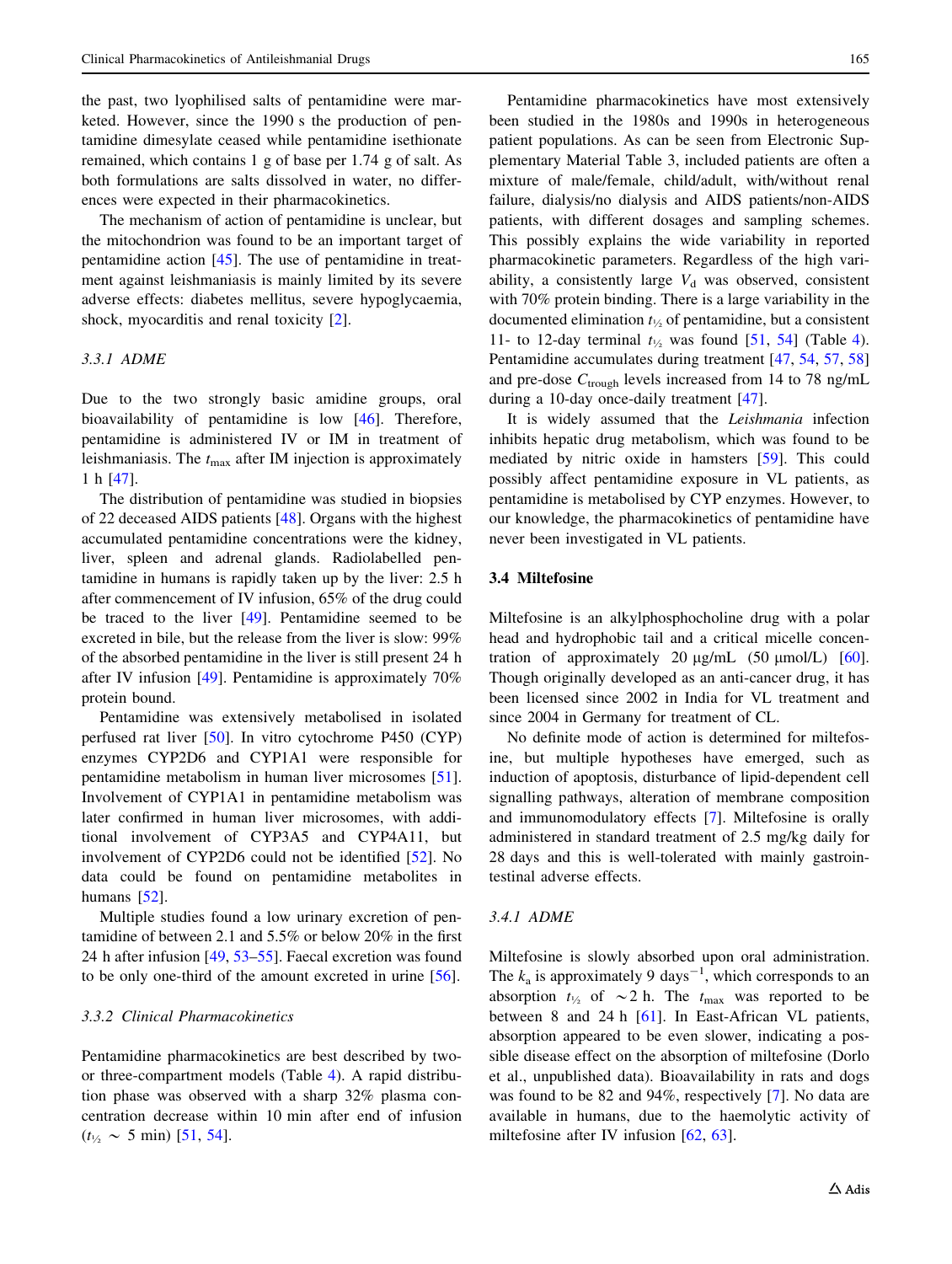Pre-clinical in vivo studies in mice and rats indicated a wide distribution of miltefosine and uptake in a range of different tissues. In rats,  $\int_{0}^{14}$ C]-radioactively labelled miltefosine was predominantly found in the kidney  $>$  intestinal mucosa  $\geq$  liver  $\geq$  spleen [\[64\]](#page-22-0). Another study in rats showed similar distribution patterns after 18 days of oral miltefosine administration (kidney  $>$  adrenal  $>$  skin  $>$  spleen  $>$  small intestines) [[65](#page-22-0)]. Radiolabelled miltefosine oral administration in mice resulted in accumulation in the kidney  $>$  liver  $>$  lung [\[66](#page-22-0)].

In humans, plasma protein binding was 96–98%, of which 97% bound to albumin [\[62](#page-22-0)]. Miltefosine accumulated in peripheral blood mononuclear cells (PBMCs), with an approximately two-fold higher PBMC than plasma concentration  $[67]$  $[67]$ . A 0.4  $\mu$ g/mL miltefosine cerebrospinal fluid (CSF) concentration was measured after 5 days of miltefosine treatment in patients with granulomatous amoebic encephalitis, suggesting a 2–4% miltefosine passage across the blood–brain barrier, although integrity of the barrier could not be guaranteed  $[68]$  $[68]$ .

An in vitro evaluation of 15 different CYP enzymes revealed no oxidative metabolism of miltefosine [[7,](#page-21-0) [61\]](#page-22-0) and no CYP3A isoenzyme induction was observed in vivo in rats [\[61\]](#page-22-0). Instead, miltefosine is most probably metabolised intracellularly by phospholipase D [\[64](#page-22-0), [66\]](#page-22-0). No metabolic conversion of miltefosine was observed by phospholipases A and B [\[64](#page-22-0)], and metabolism by phospholipase C is still debated [\[64](#page-22-0), [66\]](#page-22-0). After IV infusion with radioactive miltefosine in mice, most radioactivity in the liver was attributable to unchanged miltefosine (63%), with the main breakdown product being choline (32%), with low levels of phosphocholine (3%) and 1,2-diacylphosphatidylcholine  $(2%)$  [\[66](#page-22-0)].

The breakdown products of miltefosine are abundant endogenous compounds and are therefore difficult to quantify, e.g. choline is involved in the biosynthesis of cell membranes. There is little excretion of unchanged miltefosine; excretion of miltefosine in urine accounts for only  $\langle 0.2\%$  of the administered dose at day 23 of treatment [\[61](#page-22-0)]. Faecal elimination has not been evaluated in humans, but slow faecal elimination of 10% of total miltefosine excretion has been reported in Beagle dogs [\[69](#page-23-0)].

#### 3.4.2 Clinical Pharmacokinetics

In contrast to older antileishmanial drugs, the pharmacokinetics of miltefosine have been studied more intensively (Table [5\)](#page-8-0). The first reported population pharmacokinetic model of miltefosine identified a long terminal elimination phase with a  $t_{\frac{1}{2}}$  of 31 days [\[70](#page-23-0)], in addition to the initially reported 7-day elimination  $t_{\frac{1}{2}}$  [\[61](#page-22-0)].

Due to this long  $t_{\frac{1}{2}}$ , miltefosine accumulates during treatment to finally reach steady-state concentrations approximately in the last week of the 28-day treatment. In a more extensive population pharmacokinetic model, including data on both adult and paediatric patients with CL or VL, differences between patients in  $V_d$  and clearance could best be described by allometrically scaling these parameters by fat-free mass [[71\]](#page-23-0). A lower exposure was found for children than for adults while receiving the same 2.5 mg/kg dose (see Sect. [4.1\)](#page-17-0).

To date, only one study has been published on the relationship between exposure and response in antileishmanial therapies [\[72](#page-23-0)]. A 1-day decrease in the time the miltefosine plasma concentration was above the  $10 \times EC_{50}$  (mean half-maximal effective concentration), compared with the median of 30 days, was associated with a 1.08-fold increase in odds of treatment failure in VL [\[72](#page-23-0)]. Miltefosine has been found to accumulate intracellularly in PBMCs, which could influence miltefosine exposure at its site of action, though no significant correlation could be identified with treatment outcome in a non-compartmental analysis [\[67](#page-22-0)].

#### 3.5 Amphotericin B

AMB is a polyene antifungal, is poorly soluble in water and has a high affinity for sterol-containing membranes. The two main formulations are AMB deoxylate (D-AMB) and liposome encapsulated AMB (L-AMB). D-AMB was developed in the 1950 s and has been widely administered as an antifungal drug for the treatment of invasive fungal infections, but its dose-limiting nephrotoxicity and hypokalaemia hampers its use in the clinic. The lipid formulation L-AMB, incorporating AMB in a liposome bilayer, significantly reduced its renal toxicity and infusion-related toxicity. AMB binds to ergosterol in the cell membrane, subsequently leading to pore formation, fluid leakage and cell death. L-AMB adverse effects are mild infusion reactions and transient nephrotoxicity or thrombocytopenia.

Other lipid-based formulations of AMB exist such as AMB lipid complex (ABLC; Abelcet<sup>®</sup>) or AMB colloidal dispersion (ABCD; Amphocil<sup>™</sup>/Amphotec<sup>®</sup>). In this review we only focus on L-AMB ( $AmBisome^{\circ\circ}$ ), since this is the most widely used lipid AMB formulation in leishmaniasis. Any findings regarding L-AMB cannot be extrapolated to other lipid formulations of AMB, as substantial differences exist in pharmacokinetic parameters between these formulations [[8,](#page-21-0) [73](#page-23-0)].

AMB exists in different forms in the plasma: proteinbound AMB, free AMB and, upon L-AMB administration,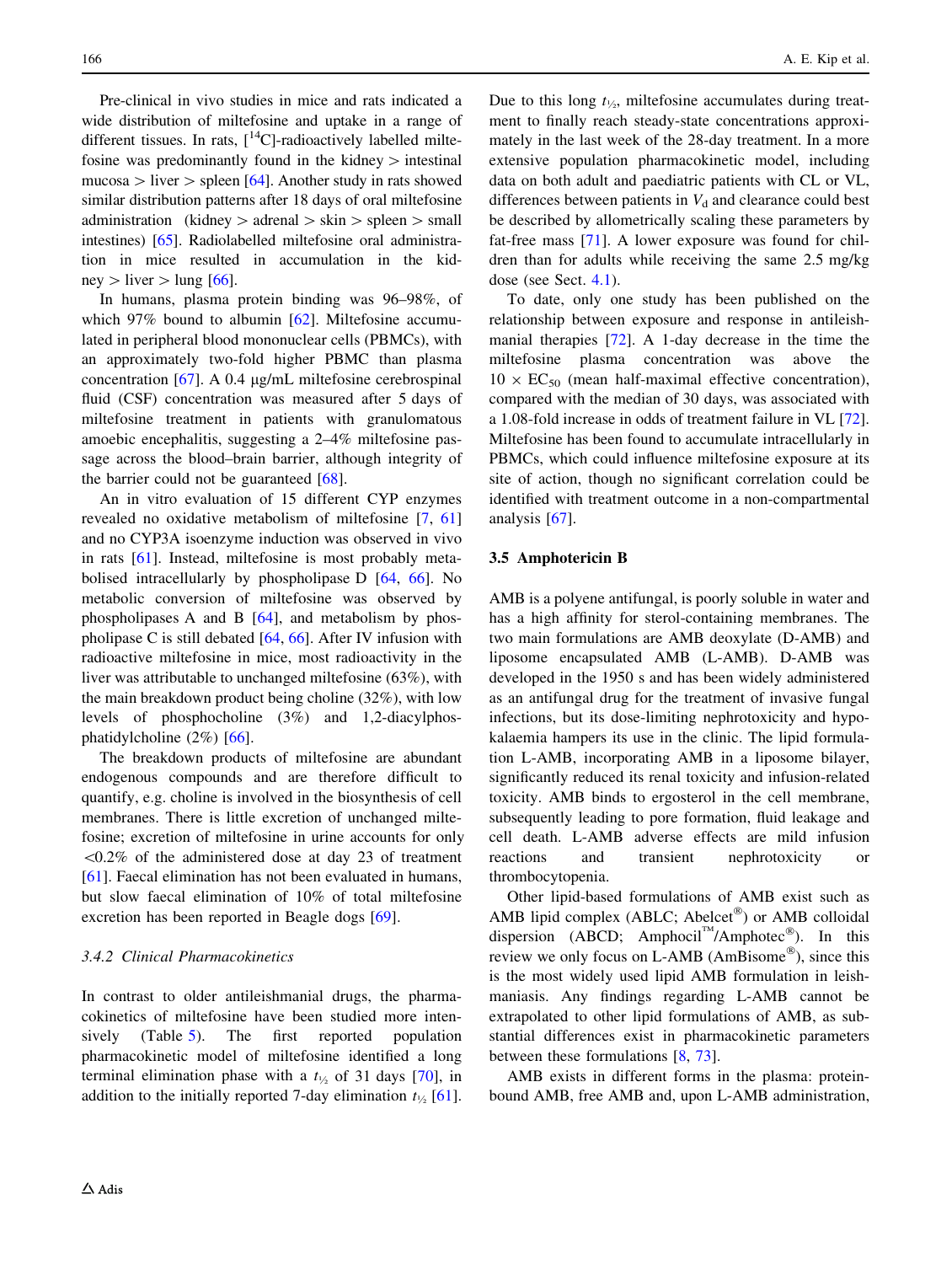also liposome-associated AMB. To date, all but one of the pharmacokinetic studies only determined the total AMB concentration after destruction of the liposome with organic solvent and subsequent release of AMB. If not clarified otherwise, the abbreviation AMB refers to total AMB.

## 3.5.1 ADME

AMB is poorly absorbed after oral administration, due to the hydrophobicity of its polyene structure. Daily dosages of 2–5 g resulted in (subtherapeutic) systemic concentrations of below  $0.5 \mu g/mL$  (reviewed in Janknegt et al.  $[74]$  $[74]$ .

AMB is highly protein bound  $(>90\%)$  [[75\]](#page-23-0). In vitro binding in human plasma, determined by ultrafiltration, showed that 95–99.5% of AMB was bound in plasma, with increasing percentages bound with increasing AMB concentrations [[76\]](#page-23-0).

Interestingly, a physiologically based pharmacokinetic model has recently been developed describing the biodistribution of AMB in tissues of mouse, rat and human [[77](#page-23-0)]. To describe the data well, a saturable uptake of AMB in reticuloendothelial system organs, such as the VL target sites spleen and liver, was required. Predicted human tissue data were in good correspondence with autopsy data from patients who received L-AMB therapy [[78\]](#page-23-0). In three autopsy cases, highest AMB concentrations (after a total dose of 820–3428 mg) were observed in the liver  $(92.8-291 \text{ µg})$ g) and spleen  $(150-291 \text{ µg/g})$ , with lower concentrations in the kidney, thyroid, bone marrow and lung  $\left(\frac{50 \mu g}{g}\right)$ [\[78\]](#page-23-0). Of the administered dose,  $13.9-22.5\%$  could be recovered from the liver [[78](#page-23-0)]. This was in line with a larger autopsy study with seven L-AMB treated patients, where highest concentrations were found in the liver  $(102.81 \pm 68.72 \text{ µg/g})$  and spleen  $(60.32 \pm 29.75 \text{ µg/g})$ [\[79\]](#page-23-0). CSF levels were approximately 1000-fold lower than concurrent serum levels [\[80](#page-23-0)]. Similar distribution patterns were observed after treatment with D-AMB [\[81\]](#page-23-0), with highest accumulation in liver (up to 188  $\mu$ g/g) and spleen (up to 190  $\mu$ g/g) [\[81](#page-23-0)]. In total, 14–41% of the administered dose could be recovered from the liver (with a total maximum recovery of 51%) [[81\]](#page-23-0).

The same distribution (spleen and liver  $>$  kidneys  $>$ lungs) was also found in mice [\[82](#page-23-0), [83\]](#page-23-0). AMB concentrations were significantly lower in the liver and spleen of VLinfected mice than in non-infected mice, hypothesised to be due to a loss in phagocytic activity in infected macrophages [\[84](#page-23-0)]. Disruption of normal liver function in VL might thus affect AMB exposure in VL patients.

D-AMB skin concentrations in rats were 30–50% of plasma concentrations and show a decrease over time

parallel to these plasma concentrations [[85\]](#page-23-0). Upon L-AMB administration, buccal mucosal AMB concentrations rise to concentrations 6–47 times higher than plasma concentrations [\[86](#page-23-0)].

Metabolism of AMB has not been well-studied and metabolites have up to now not been identified [\[74](#page-23-0)]. Preclinical studies reported that AMB is eliminated from the circulation by the urinary and biliary tract and by the reticuloendothelial system, the latter of which is also responsible for the clearance of L-AMB from the circulation (reviewed in Gershkovich et al. [\[84](#page-23-0)]). One week after a single dose, urinary excretion of unchanged AMB was 20.6 and 4.5% for D-AMB- and L-AMB-treated subjects, respectively [[87\]](#page-23-0). During the same period, faecal excretion was 42.5% for D-AMB-treated subjects but only 4% for subjects treated with L-AMB. Possible explanations for the decrease in excretion of unchanged AMB in the liposomal formulation could either be a change in distribution of the AMB, prolongation of its residence time or increased metabolism.

#### 3.5.2 Clinical Pharmacokinetics

The pharmacokinetics of L-AMB, best described by a twoor three-compartment model, have been studied in a wide range of dosages (Tables [6](#page-10-0), [7](#page-12-0)), but has never been evaluated in leishmaniasis patients.

Variability (coefficient of variation [CV%]) in pharmacokinetic parameters was much higher for L-AMB than for D-AMB (AUC<sub>24</sub> CV% of 73.4 and 14.4%, respectively) [\[87](#page-23-0)]. High variability in AMB exposure could potentially be caused by differences in the uptake of liposomes into non-blood compartments, or differences in drug release from the carrier liposomes. Interestingly, variability in exposure decreased with higher dosages, e.g.  $C_{\text{max}}$  CV% decreased from 91 to 27% with increased dosing from 7.5 to 15 mg/kg, respectively [\[88](#page-23-0)].

Linear pharmacokinetics were reported up to a 7.5 mg/ kg dose. At higher dosages, time-dependent non-linear L-AMB pharmacokinetics have been described [\[88](#page-23-0), [89](#page-23-0)]. Evaluating L-AMB dosages of 7.5–15.0 mg/kg, the highest  $C_{\text{max}}$  and AUC levels were reached at 10 mg/kg, implying that (alternative) elimination mechanisms are induced or activated above this concentration [\[88](#page-23-0)]. Possibly, the uptake by the reticuloendothelial system is enhanced, which would simultaneously explain the high AMB concentration in the liver, spleen and bone marrow [\[88](#page-23-0)].

Considering these non-linearities and the high variability in pharmacokinetic parameters between patients, a non-compartmental analysis or individual-based compartmental analysis would not be appropriate to capture the pharmacokinetic profile of L-AMB. Five multi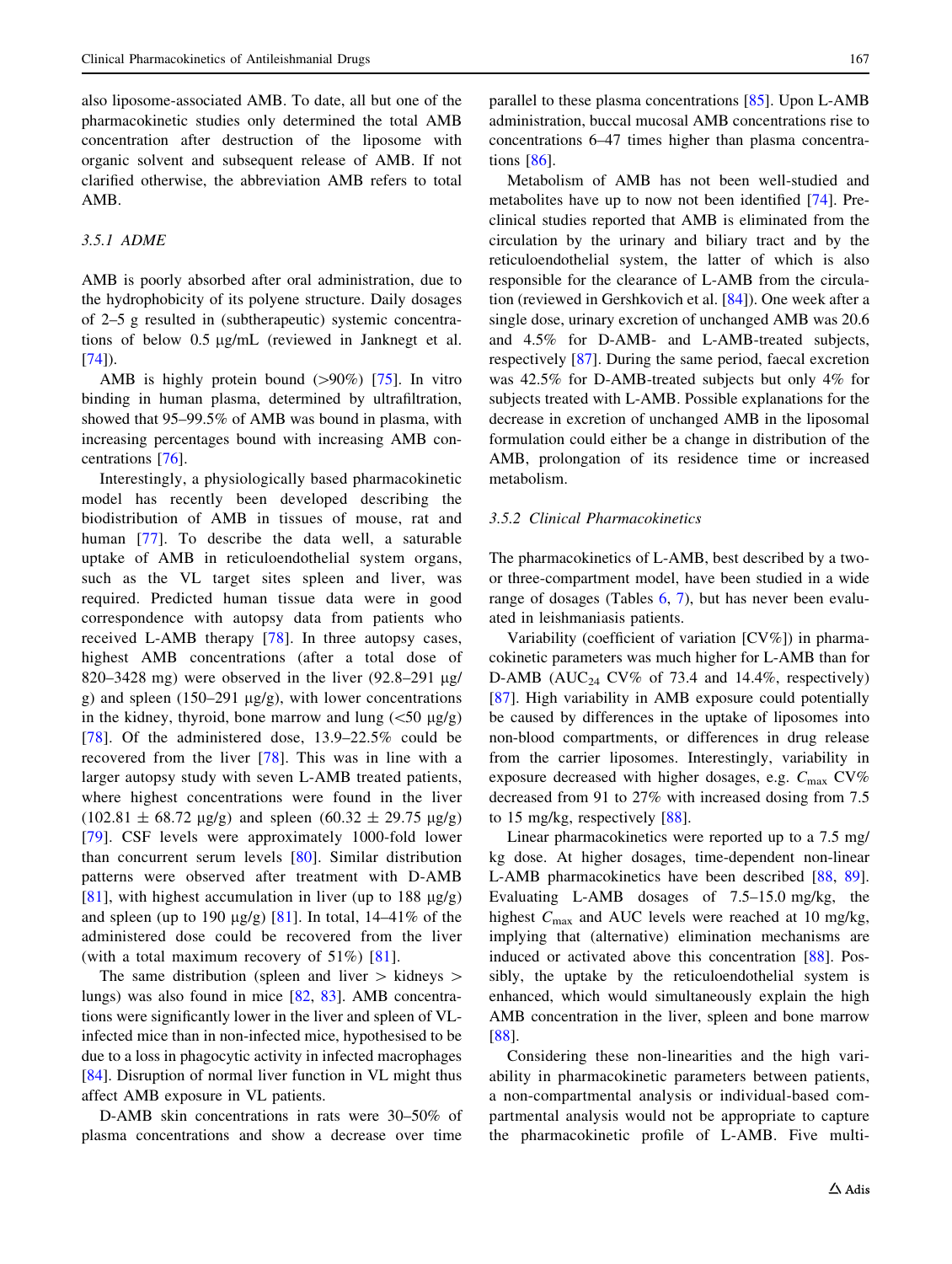<span id="page-17-0"></span>compartmental population pharmacokinetic models have been developed for L-AMB [[90–94](#page-23-0)]. The median weight in these studies varies widely (Electronic Supplementary Material Table 5), since multiple studies only included paediatric patients [[92,](#page-23-0) [93\]](#page-23-0). Interestingly, a recent study reported a decrease in the  $V<sub>d</sub>$  over time during treatment [\[94\]](#page-23-0). Furthermore, body weight has been identified as a covariate on clearance and  $V<sub>d</sub>$  in most modelling studies  $[90, 92-94]$  $[90, 92-94]$  $[90, 92-94]$  $[90, 92-94]$  $[90, 92-94]$ , often allometrically scaled  $[92, 94]$ 

For most patients,  $C_{\text{trough}}$  values increased  $\sim$  2.6-fold following multiple administrations, but for a portion of patients the increase was above ten-fold (exact treatment duration not reported) [\[93](#page-23-0)]. Walsh et al. [[89\]](#page-23-0) did not find an increase in  $C_{\text{trough}}$  after repeated dosing.

Encapsulation of AMB in liposomes alters the pharmacokinetics of the drug. A lower clearance and a lower  $V_d$ was reported for L-AMB compared to D-AMB [[87,](#page-23-0) [95](#page-23-0)]. The  $C_{\text{max}}$  (mean  $\pm$  SD) of unbound AMB was significantly lower for patients treated with 2 mg/kg of L-AMB  $(0.016 \pm 0.004 \text{ µg/mL})$  than for patients treated with 0.6 mg/kg of D-AMB  $(0.060 \pm 0.01 \text{ µg/mL})$  [\[76](#page-23-0)], explaining the decrease in adverse effects after L-AMB administration compared with D-AMB. Unbound AMB elimination was biphasic with a longer  $t_{\frac{1}{2}}$  than total AMB (initial  $t_{\frac{1}{2}}$  of 7.7  $\pm$  2.8 h, terminal  $t_{\frac{1}{2}}$  of 467  $\pm$  372 h [\[76](#page-23-0)]).

All AMB pharmacokinetic studies conducted were performed in often immunosuppressed patients with fungal infections and no study has been conducted in leishmaniasis patients to date. As the spleen and liver physiology is severely damaged in VL, the uptake of L-AMB by the reticuloendothelial system might be altered, possibly changing the pharmacokinetics of AMB in VL patients. Furthermore, AMB pharmacokinetics have only been evaluated in plasma. Analysing the intracellular AMB pharmacokinetics might give more reliable information on the AMB exposure of the parasite at the site of action.

#### 4 Specific Patient Populations

#### 4.1 Paediatric Patients

Evaluation of the pharmacokinetics of antileishmanial drugs in the paediatric patient population is of particular importance, since 45% of the global leishmaniasis incidence consists of children under the age of 15 years old [\[96](#page-23-0)]. However, in the clinical development of antileishmanial drugs, pharmacokinetic studies in children have often been omitted. Children mostly receive the same mg/ kg dosing regimen as adults, although it is generally accepted that this leads to lower exposure in children as clearance and  $V<sub>d</sub>$  are allometrically scaled by weight or fatfree mass [\[97](#page-23-0)]. For Sb, paromomycin, miltefosine and AMB, additional studies have been performed to gain more insight into the pharmacokinetics in children and to rationalise dosing in this vulnerable patient population. However, while differences in exposure between adult and paediatric patients were observed for Sb, miltefosine and AMB, specific paediatric dosages are currently only clinically being evaluated for miltefosine.

Children are relatively underexposed to miltefosine in comparison with adults (Sect. 3.5) and have a higher risk of relapse [\[71](#page-23-0), [72,](#page-23-0) [98–100\]](#page-24-0). With a conventional linear 28-day 2.5 mg/kg daily dosing, only 71.4% of children reached an AUC from day zero to day 28 of treatment  $(AUC_{D28})$  of 412 lg day/mL, while 90% of adults reached this threshold [\[71](#page-23-0)]. Simulating a 28-day allometric dose regimen, where low-weight patients would receive a higher mg/kg daily dose, 95.6 and 97.3% of adults and children reached an AUC<sub>D28</sub> of 412 µg day/mL  $[71]$  $[71]$ . This allometric dose is currently being evaluated in paediatric VL patients aged 4–12 years old in Kenya and Uganda (NCT02431143 [\[137](#page-25-0)]), and paediatric post-kala-azar dermal leishmaniasis patients younger than 18 years old in Bangladesh (NCT02193022 [\[138\]](#page-25-0)).

L-AMB pharmacokinetics have been characterised in paediatric patients in two population pharmacokinetic studies. Simulating different dosing regimens from 1 to 12.5 mg/kg daily for patients ranging 10–70 kg in weight, Hong et al. [[92\]](#page-23-0) reported that children under 20 kg would require a higher mg/kg dose to achieve comparable steadystate  $C_{\text{max}}$  levels. However, weight could not be identified as a covariate on clearance in Japanese paediatric patients [\[93](#page-23-0)]. Lower serum AMB concentrations were also observed in children (17 days to 15 years old) receiving D-AMB [\[101](#page-24-0)], and body weight was found to be correlated with clearance and  $V_d$  [[101,](#page-24-0) [102\]](#page-24-0)...

One study reported on Sb pharmacokinetics in children. In treating both adults and children with 20 mg Sb/kg daily, children reach only 58% of the  $AUC_{24}$  that adults reach [\[11](#page-21-0)]. Changing the dose in children to 30 mg/kg increased paediatric exposure to 86% of adult exposure after 20 mg/kg. As expected, children have a higher weight-adjusted clearance (0.185 L/h/kg) than adults (0.106 L/h/kg), indicating that elimination does not change in direct proportion to weight.

In a large-scale paromomycin phase III trial in India (313 adults and 188 children aged 5–14 years old), no significant differences were found in paromomycin pharmacokinetics between adults and children [[33,](#page-22-0) [38](#page-22-0)]. The  $C_{\text{max}}$  of children (18.3  $\pm$  8.26 µg/mL) was comparable to that of subjects older than 30 years (19.1  $\pm$  9.75 µg/mL) [\[38](#page-22-0)]. However, the same study reported weight to be a significant covariate on  $V_d$  and clearance.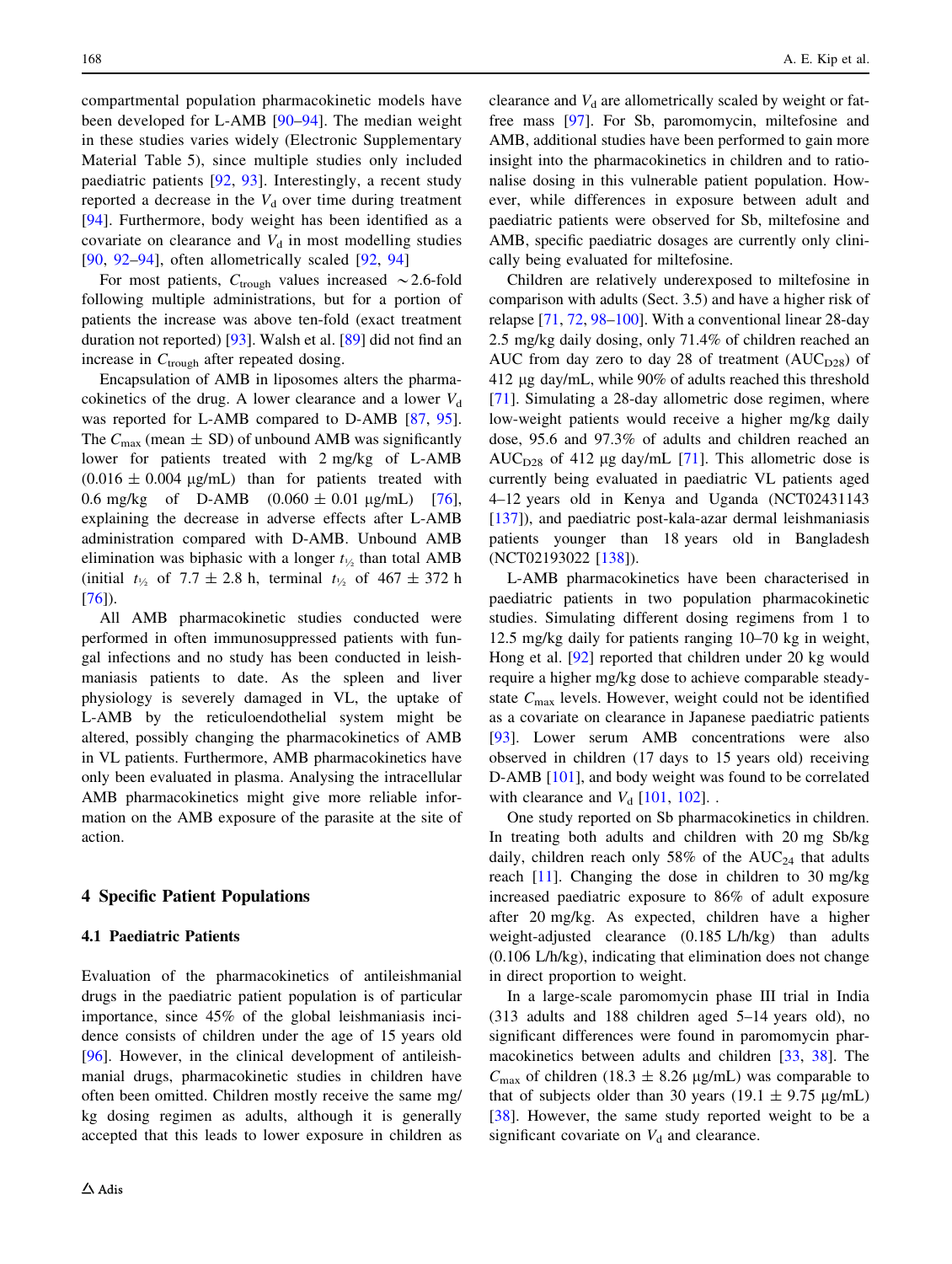For pentamidine, concentration–time profiles were only available for two children (0.4 and 6 years old) and resembled the adult curves [\[57](#page-22-0)]. However, further investigation is required with a larger sample size to characterise pentamidine pharmacokinetics in paediatric patients.

# 4.2 HIV–Visceral Leishmaniasis Co-Infected Patients

In 2–9% of VL cases, patients are co-infected with HIV, but this percentage rises to 40% in specific patient populations (reviewed in Alvar et al. [[103\]](#page-24-0)). Co-infection of HIV with VL results in rapid disease progression, more severe disease and a poor treatment response. Treatment options are limited in HIV-positive VL patients due to higher toxicity levels, generally low cure rates, high relapse rates and higher fatality than in immunocompetent patients [\[103](#page-24-0)].

As antiretroviral and antileishmanial drugs are thus often administered concurrently, possible drug–drug interactions could take place and should be evaluated. The pharmacokinetics of antiretroviral drugs have been reviewed previously [\[104](#page-24-0)]. Protease inhibitors are known inhibitors of CYP2D6 (only ritonavir) and CYP3A (all protease inhibitors) and their combination with pentamidine should therefore be monitored, as pentamidine has in vitro been found to be metabolised by these CYP enzymes. In addition, most non-nucleoside reverse transcriptase inhibitors (NNRTIs), such as nevirapine and efavirenz, are CYP3A enzyme inducers and combination with pentamidine could lead to suboptimal pentamidine exposure [[105\]](#page-24-0). As other antileishmanial drugs are not metabolised by CYP enzymes, interactions on this level are not expected. The pharmacokinetics of pentamidine have been studied in AIDS patients, but their specific antiretroviral treatment was not reported [[53,](#page-22-0) [54,](#page-22-0) [57\]](#page-22-0). It should be mentioned that protease inhibitors were not available at that time.

Vice versa, selective inhibition of CYP450 enzymes was observed in rats treated with D-AMB, assumed to be due to an impairment of monooxygenases on the endoplasmic reticulum [[106\]](#page-24-0). This inhibitory effect on CYP450 activity was confirmed in humans [[107\]](#page-24-0). This could increase exposure to NNRTIs, protease inhibitors and entry inhibitors as they are extensively metabolised by CYP450 enzymes. L-AMB did not affect CYP activity in rats [\[106](#page-24-0)].

Due to the high prevalence of nephrotoxicity on D-AMB treatment, drug–drug interactions should be expected with mostly renally cleared nucleoside reverse transcriptase inhibitors (NRTIs) such as lamivudine and emtricitabine. Concomitant use with other possibly nephrotoxic antiretrovirals, such as tenofovir, must also be closely monitored for renal function. Drug–drug interactions have not been evaluated in L-AMB and are expected to be much less pronounced due to the decreased nephrotoxicity. Extra caution is also required when combining the renally cleared Sb and paromomycin with antiretroviral drugs causing nephrotoxicity, such as tenofovir, as this could possibly affect antileishmanial drug exposure. Furthermore, as both pentamidine and nevirapine can be hepatotoxic, combination of these drugs should be monitored.

Miltefosine has in vitro been revealed to inhibit intestinal P-glycoprotein (P-gp) with short-term exposure. This suggests potential drug–drug interactions with substrates of intestinal P-gp [[108\]](#page-24-0), such as all protease inhibitors and the NRTI tenofovir alafenamide. In addition, as miltefosine has been found to widen tight junctions and promotes its own paracellular transport, other oral (hydrophilic) compounds relying on paracellular transport such as lamivudine and zidovudine might also be increasingly absorbed, influencing oral bioavailability [[108\]](#page-24-0).

Furthermore, for the antiretroviral drugs with high protein binding to albumin, such as efavirenz and raltegravir, competition for protein binding could take place with the highly protein-bound antileishmanial drugs pentamidine  $(\sim 70\%)$ , miltefosine (96–98%) and AMB (>90%). This could particularly be a problem in VL patients, who generally have severely lowered albumin levels [\[109](#page-24-0), [110\]](#page-24-0).

Pentamidine pharmacokinetics have been evaluated in AIDS patients but, due to the large heterogeneity of patients within studies and between studies, no conclusions can be drawn on potential differences with non-HIV patients. D-AMB pharmacokinetic parameters in five HIV patients [[111\]](#page-24-0) were in line with studies published for non-HIV patients ( $C_{\text{max}}$  0.72 µg/mL after 0.3 mg/kg dosing and 9.48 mL/h/kg clearance). The pharmacokinetics of other antileishmanial drugs have not been evaluated in HIV patients or HIV co-infected VL patients.

In addition, antiretroviral drug pharmacokinetics have not been evaluated in VL patients. VL causes a disruption of liver physiology, potentially affecting exposure of coinfected patients to NNRTIs and protease inhibitors given their metabolism by liver (CYP) enzymes.

Therefore, it is necessary to study the pharmacokinetics of these drugs in this difficult-to-treat patient population. One study has recently been performed investigating L-AMB in monotherapy and in combination therapy with miltefosine in HIV-VL co-infected patients in Ethiopia also receiving antiretroviral treatment (NCT02011958 [\[139](#page-25-0)]), but results have not been published yet.

#### 4.3 Pregnancy

Treatment options for pregnant women are particularly limited in leishmaniasis patients. The use of pentavalent antimonials, pentamidine and miltefosine is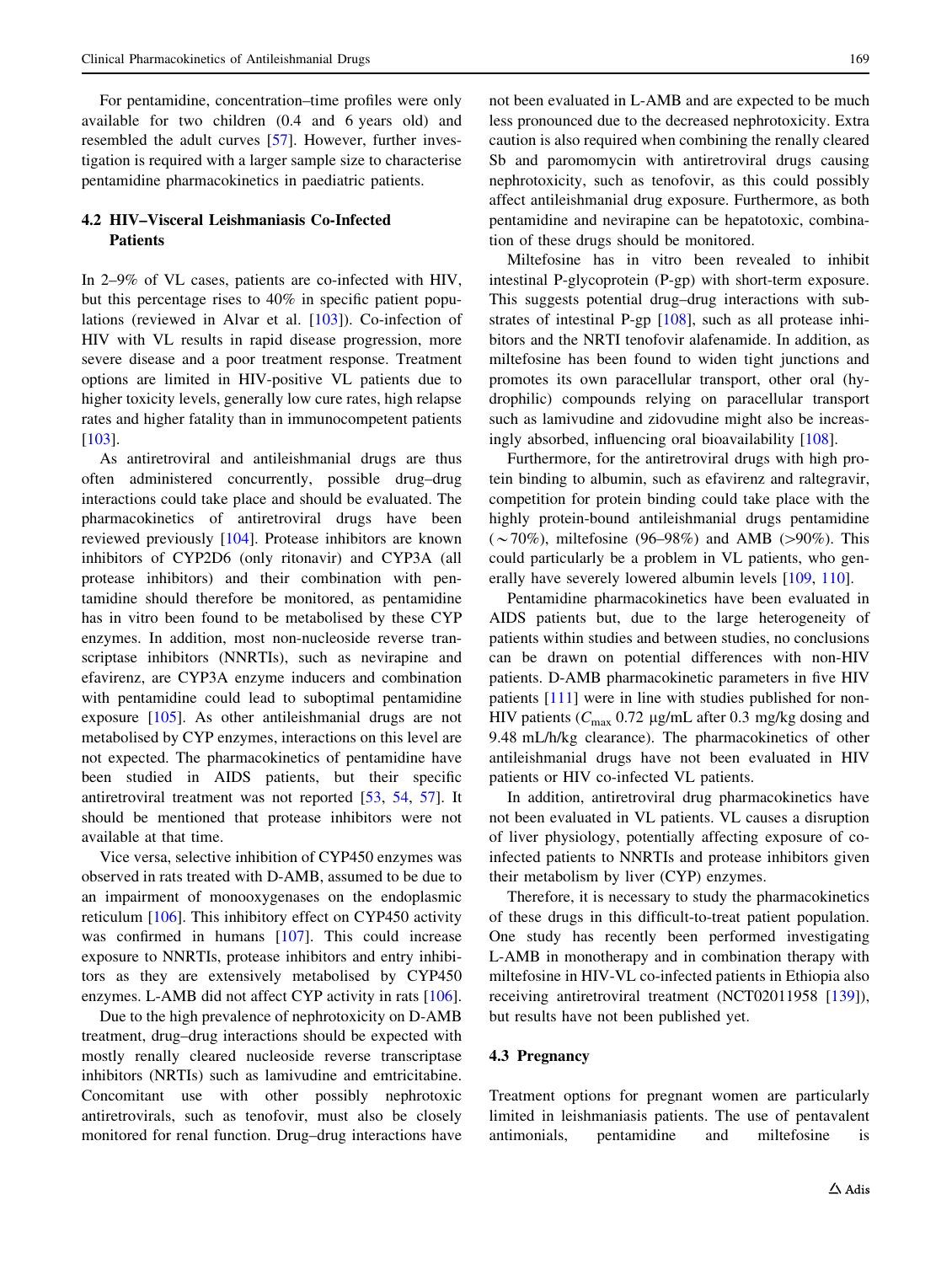contraindicated in pregnancy (FDA categories C, C and D, respectively), and thus the only treatment options are paromomycin (no category assigned) and AMB (FDA category B) (reviewed in Fontenele e Silva et al. [\[112](#page-24-0)]). The physiological changes in pregnant women are known to possibly alter the ADME of drugs and could thus potentially affect the exposure to drugs. Furthermore, long  $t_{1/2}$  values of antileishmanial drugs might also require the use of contraceptives in women of reproductive age.

Sb has been correlated with adverse pregnancy outcomes (such as abortions, preterm births and stillbirths) [\[113–115](#page-24-0)]. Evidence for the mutagenic, carcinogenic and teratogenic effect of Sb is still scarce, but should probably be assumed [\[116](#page-24-0)]. Placental transfer of Sb was established in rats and Sb was transferred to pups via milk [[117,](#page-24-0) [118](#page-24-0)]. At a daily dose of 300 mg Sb/kg, fetal growth retardation and increased embryo lethality and skeleton anomalies were observed [[117](#page-24-0), [119](#page-24-0)].

An obstacle to the widespread use of miltefosine in the clinic is its potential reproductive toxicity, reported as a result of pre-clinical in vivo studies in rats and rabbits [\[64](#page-22-0)]. Treatment of rats with miltefosine 1–2 mg/kg in early embryonic development and organogenesis resulted in embryotoxic, fetotoxic and teratogenic risk, indicating placental transfer [[64\]](#page-22-0). While pentamidine in theory could hold teratogenic properties due to its inhibition of protein and nucleic acid synthesis in vitro, rat studies found a feticidal but not teratogenic effect in doses similar to human recommended dosages [[120\]](#page-24-0).

Both miltefosine and pentamidine have long terminal  $t_{1/2}$ values. Miltefosine concentrations are still detectable in plasma up to 6 months after the end of treatment [[70\]](#page-23-0), and could thus still be harmful during pregnancy for long periods after end of treatment. A translational pharmacokinetic study advised that the duration of contraceptive use after treatment be 4 months after a 28-day miltefosine treatment, with a  $\langle 0.1\%$  probability of exceeding the NOAEL (no-observed-adverse-effect level) [\[121](#page-24-0)]. Pentamidine also has a relatively long terminal  $t_{\frac{1}{2}}$  of  $\sim$  12 days, which could have implications for the contraceptive duration required; however, this has not been studied.

Both paromomycin and AMB are not contraindicated in treatment of leishmaniasis patients. However, no studies have been performed on the pharmacokinetics of both antileishmanial drugs in pregnant or breastfeeding women. Animal studies (rat and rabbit) show that paromomycin is not teratogenic [[32\]](#page-22-0). There are some worries about possible ototoxicity in the unborn child, as the aminoglycoside streptomycin has been reported to have possibly caused cases of ototoxicity in the unborn child when administered to women during pregnancy [[122\]](#page-24-0). No studies have been performed on the excretion of paromomycin into breast milk; however, due to its poor lipid solubility and limited distribution, substantial excretion in breast milk is not expected. AMB has been found to cross the placenta in cord blood:maternal serum ratios between 0.38 and 1.51 (reviewed in Pilmis et al. [\[123](#page-24-0)]). Rodent and rabbit studies showed no teratogenicity at ten times the recommended human dose (reviewed in Pilmis et al. [[123\]](#page-24-0)).

## 4.4 Patients with Renal Impairment

The main route of elimination of both Sb and paromomycin is renal clearance, and they can thus be expected to be drastically impacted by renal impairment. Only a single report describes Sb pharmacokinetics in a VL patient with acute renal failure (glomerular filtration rate of 16 mL/min). After treatment with 25 mg MA/kg daily,  $C_{\text{max}}$  was elevated (22.9 µg/mL),  $C_{\text{trough}}$  was particularly high at 9.3  $\mu$ g/mL and the  $t_{1/2}$  was more than seven times higher (15 h) than in patients with normal renal function. The paromomycin  $t_{\frac{1}{2}}$  was increased from 2.47 h for normal subjects to 6.7 h for patients with a creatinine clearance of 30–60 mL/min and was as high as 36.6 h for patients with a creatinine clearance of less than 10 mL/min [\[124](#page-24-0)]. In treating patients with renal impairment, Sb and paromomycin dose reductions are therefore advised.

For D-AMB,  $\sim$  20% of the administered dose is renally excreted within 1 week. No pharmacokinetic parameters have been defined for patients with renal impairment, but a dose of D-AMB 1 mg/kg was well-tolerated in a VL patient on haemodialysis [\[125](#page-24-0)]. No AMB could be identified in peritoneal dialysate  $[126]$  $[126]$ , as expected due to high AMB protein binding.

For pentamidine, miltefosine and L-AMB, no effect of renal impairment on pharmacokinetic parameters is expected, as only a small percentage is cleared by the kidneys (pentamidine/L-AMB  $\leq 5\%$  [\[53](#page-22-0), [54,](#page-22-0) [57,](#page-22-0) [87](#page-23-0)], miltefosine  $\langle 0.2\% \quad [61]$  $\langle 0.2\% \quad [61]$  $\langle 0.2\% \quad [61]$ . Pentamidine pharmacokinetic parameters were indeed not significantly different in patients with impaired renal function, receiving haemodialysis or peritoneal dialysis compared with patients with normal renal function [[54,](#page-22-0) [57\]](#page-22-0). No results have been published on miltefosine pharmacokinetics in patients with renal impairment, but haemodialysis did not affect steady-state miltefosine concentrations in two patients with terminal renal failure (Kip and Dorlo, unpublished data). After L-AMB administration, the AMB concentration–time profiles were also not affected by haemodialysis or haemofiltration [\[95](#page-23-0), [127](#page-24-0)], implying that AMB does not pass through extracorporal filtration membranes. In contrast, another study found a higher total AMB clearance in critically ill patients receiving continuous veno-venous hemofiltration (0.14 L/h/kg) than in patients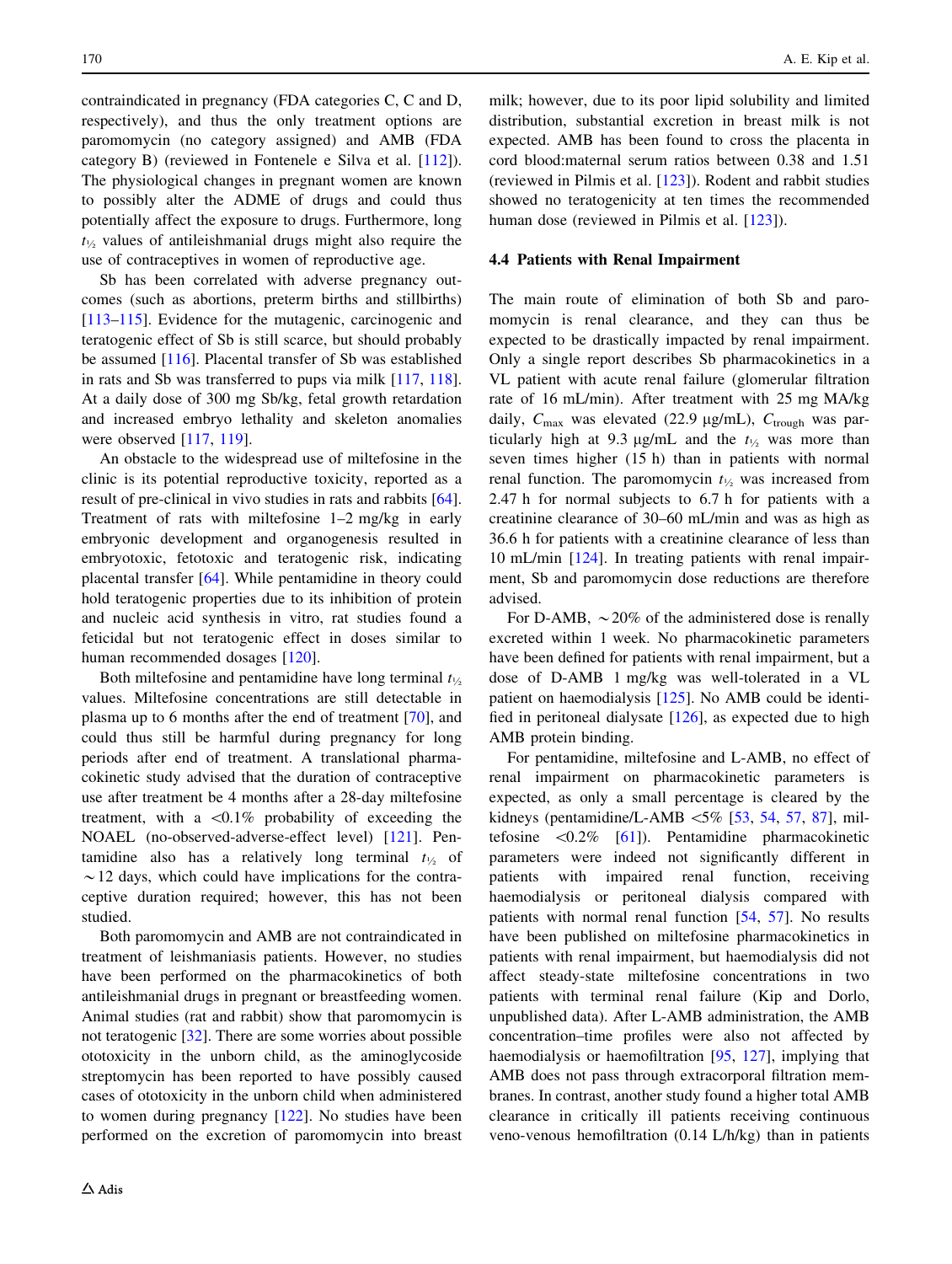that do not (0.061 L/h/kg), though no significant differences in  $C_{\text{max}}$  and AUC<sub>24</sub> were observed [[128\]](#page-24-0).

# 5 Drug–Drug Interactions Between Antileishmanial Drugs

In specific patient populations and certain regions, the antileishmanial drugs currently available are not sufficient due to lack of efficacy, increasing drug resistance, parenteral administration or severe adverse effects. Combining several antileishmanial drugs could possibly solve these issues and improve the therapeutic outcome in leishmaniasis treatment. In addition, it could shorten treatment duration. In the clinical studies on combination therapies performed to date, no clinical pharmacokinetic evaluations of drug–drug interactions have been performed, but pharmacokinetic interactions could potentially affect the safety of and exposure to the independent drugs.

Caution is required in the combination of D-AMB with paromomycin or pentamidine due to the possibility of cumulative risk of nephrotoxicity. In addition, the metabolism of pentamidine could potentially be affected due to CYP inhibition by D-AMB [[106](#page-24-0)]. Furthermore, as both Sb and paromomycin are renally excreted, their combination with nephrotoxic antileishmanials (especially D-AMB) should be monitored.

As described previously, miltefosine was found to be an intestinal P-gp inhibitor and AMB was reported to be a substrate for P-gp [[129\]](#page-24-0), although this has been contested [\[130](#page-24-0)]. As both miltefosine and AMB are amphiphilic molecules, AMB monomers were found to be incorporated in micellar formations of miltefosine if miltefosine is present at levels above its critical micelle concentration [\[131](#page-24-0)]. This could alter the drug distribution of both AMB and miltefosine. Further information on the pharmacokinetics of combined administration of miltefosine and AMB will arise from a clinical study currently being conducted in Ethiopia (NCT02011958 [\[139](#page-25-0)]).

# 6 Directions for Future Advancements in Clinical Pharmacokinetic Research in Leishmaniasis

To date, clinical pharmacokinetic studies have only been performed in leishmaniasis patients for Sb, paromomycin and miltefosine. Performing these studies also for pentamidine and AMB is crucial in rationalising treatment design, as VL could potentially affect the pharmacokinetics of pentamidine and AMB due to alterations in hepatic physiology and clinical conditions such as hypoalbuminaemia.

For the drugs systemically administered in treatment of CL, limited information is available on the distribution of

the drug towards the skin or skin lesions, which forms the target site of action. In addition, only one study evaluated intracellular drug concentrations. As the Leishmania parasite resides within macrophages, and most antileishmanial drugs exert their action intracellularly, future research should elaborate on intracellular drug exposure. Especially for  $Sb^{V}$ , which is converted into the active  $Sb^{III}$  intracellularly, these concentrations probably more accurately reflect the effective drug concentration to which the parasite is exposed. Information on the intracellular drug pharmacokinetics could be particularly useful to establish exposure–response relationships.

Furthermore, exposure–response studies linking the pharmacokinetics of antileishmanial drugs to treatment outcome have only been performed for miltefosine to date [\[72](#page-23-0)] (Dorlo et al., unpublished data). These studies are essential in the rationalisation of the dose, the schedule of antileishmanial treatment and the combination of different antileishmanial drugs. In addition, defining exposure–response relationships is especially important in investigating the possible pharmacokinetic basis for drug resistance.

More research is required in optimising dosing regimens for paediatric patients. Though efforts have been made to specifically evaluate different dosing regimens in paediatric leishmaniasis patients, special dosing regimens are currently only being clinically evaluated for miltefosine, while an adjusted dosage has also been proposed for L-AMB [[92\]](#page-23-0).

Population pharmacokinetic modelling could be a valuable tool in future pharmacokinetic research, especially in drugs with large variability in exposure, such as L-AMB. Population pharmacokinetic modelling also provides the opportunity to evaluate the allometric scaling of body size on clearance and  $V<sub>d</sub>$ . Furthermore, full pharmacokinetic analysis can be performed with relatively limited sampling. Sparse sampling is particularly convenient in pharmacokinetic studies of antileishmanial drugs, as approximately half of the population is paediatric, requiring less intensive sampling schemes. Furthermore, clinical trials are often conducted in remote settings, making sampling and follow-up difficult, and consistent timing of sampling required for non-compartmental analysis is therefore challenging. For these sparse and heterogeneously collected pharmacokinetic samples, population pharmacokinetic modelling is especially valuable.

Regarding pharmacokinetic sampling, there is room for improvement by employing newer collection techniques such as the less invasive dried blood spot sampling [\[132](#page-24-0)]. Dried blood spot samples can be stored and shipped at room temperature, simplifying pharmacokinetic sampling, enabling easier sample transport logistics, and reducing costs, which is particularly valuable in remote and resource-poor VL and CL areas of endemicity.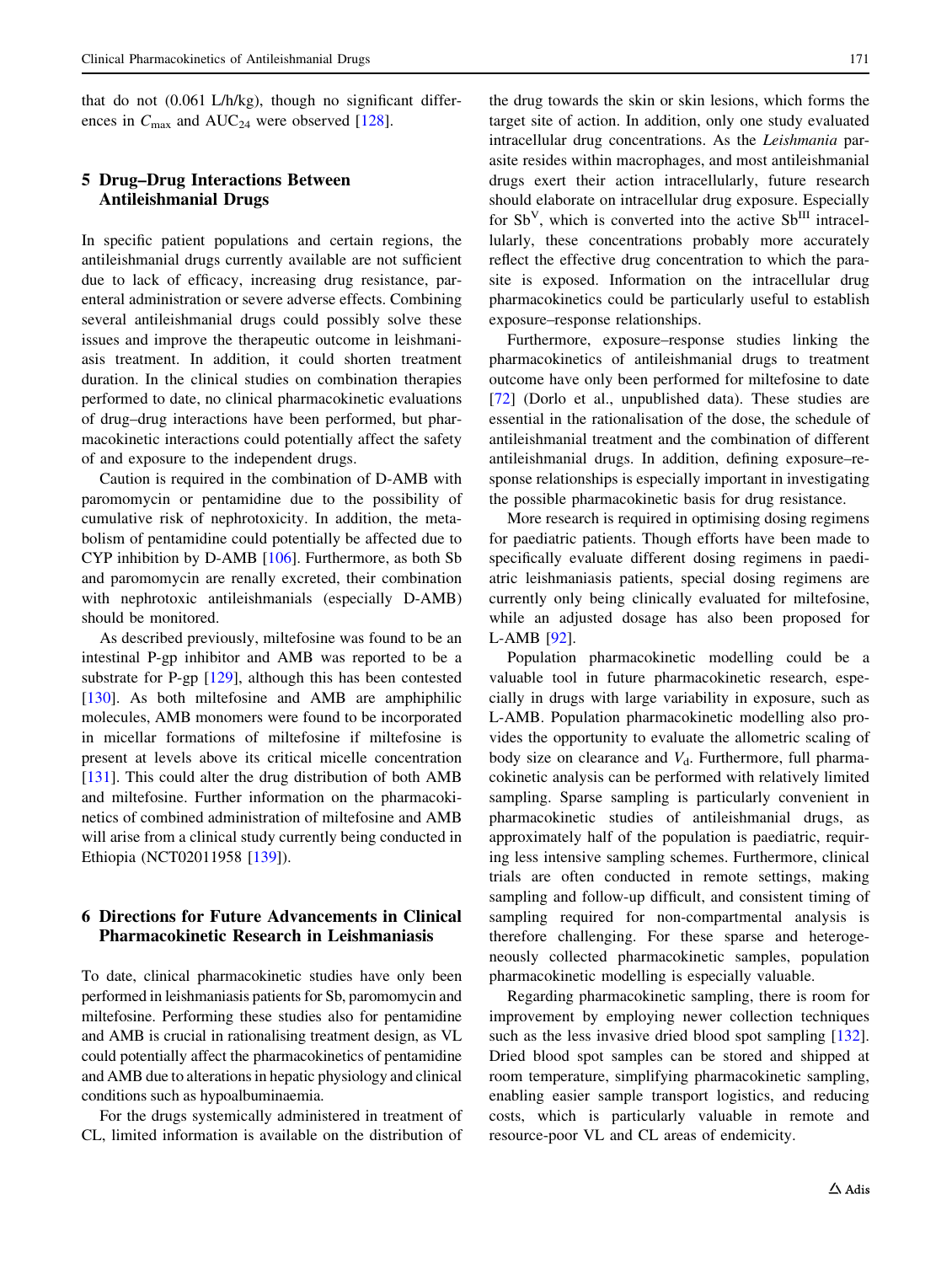#### <span id="page-21-0"></span>Compliance with Ethical Standards

Funding Thomas P.C. Dorlo was supported by the Netherlands Organisation for Scientific Research (NWO) through a personal Veni grant (Project Number 91617140).

Conflict of interest Anke E. Kip, Jan H.M. Schellens, Jos H. Beijnen and Thomas P.C. Dorlo have no conflicts of interest that are relevant to the content of this review.

Open Access This article is distributed under the terms of the Creative Commons Attribution-NonCommercial 4.0 International License (http://creativecommons.org/licenses/by-nc/4.0/), which permits any noncommercial use, distribution, and reproduction in any medium, provided you give appropriate credit to the original author(s) and the source, provide a link to the Creative Commons license, and indicate if changes were made.

## References

- 1. Copeland NK, Aronson NE. Leishmaniasis: treatment updates and clinical practice guidelines review. Curr Opin Infect Dis. 2015;28:426–37.
- 2. WHO. Control of the leishmaniases. WHO Technical Report Series #949. 2010. [http://apps.who.int/iris/bitstream/10665/](http://apps.who.int/iris/bitstream/10665/44412/1/WHO_TRS_949_eng.pdf) [44412/1/WHO\\_TRS\\_949\\_eng.pdf](http://apps.who.int/iris/bitstream/10665/44412/1/WHO_TRS_949_eng.pdf). Accessed 7 Feb 2017.
- 3. Croft SL, Olliaro P. Leishmaniasis chemotherapy—challenges and opportunities. Clin Microbiol Infect. 2011;17:1478–83.
- 4. Sundar S, Singh A. Recent developments and future prospects in the treatment of visceral leishmaniasis. Ther Adv Infect Dis. 2016;3:98–109.
- 5. Monge-Maillo B, López-Vélez R. Miltefosine for visceral and cutaneous leishmaniasis: drug characteristics and evidence-based treatment recommendations. Clin Infect Dis. 2015;60:1398–404.
- 6. Verrest L, Dorlo TPC. Lack of clinical pharmacokinetic studies to optimize the treatment of neglected tropical diseases: a systematic review. Clin Pharmacokinet. 2017;56(6):583–606.
- 7. Dorlo TPC, Balasegaram M, Beijnen JH, de Vries PJ. Miltefosine: a review of its pharmacology and therapeutic efficacy in the treatment of leishmaniasis. J Antimicrob Chemother. 2012;67:2576–97.
- 8. Stone NRH, Bicanic T, Salim R, Hope W. Liposomal amphotericin B (AmBisome<sup>®</sup>): a review of the pharmacokinetics, pharmacodynamics, clinical experience and future directions. Drugs. 2016;76:485–500.
- 9. US Food and Drug Administration FDA. FDA limits usage of Nizoral (ketoconazole) oral tablets due to potentially fatal liver injury and risk of drug interactions and adrenal gland problems. 2013. [http://www.fda.gov/downloads/drugs/drugsafety/ucm362](http://www.fda.gov/downloads/drugs/drugsafety/ucm362444.pdf) [444.pdf.](http://www.fda.gov/downloads/drugs/drugsafety/ucm362444.pdf) Accessed 7 Feb 2017.
- 10. Vásquez L, Scorza Dagert JV, Scorza JV, Vicuna-Fernández N, de Pena YP, López S, et al. Pharmacokinetics of experimental pentavalent antimony after intramuscular administration in adult volunteers. Curr Ther Res. 2006;67:193–203.
- 11. Cruz A, Rainey PM, Herwaldt BL, Stagni G, Palacios R, Trujillo R, et al. Pharmacokinetics of antimony in children treated for leishmaniasis with meglumine antimoniate. J Infect Dis. 2007;195:602–8.
- 12. Frézard F, Demicheli C, Ribeiro RR. Pentavalent antimonials: new perspectives for old drugs. Molecules. 2009;14:2317–36.
- 13. Baiocco P, Colotti G, Franceschini S, Ilari A. Molecular basis of antimony treatment in leishmaniasis. J Med Chem. 2009;52:2603–12.
- 14. Mookerjee Basu J, Mookerjee A, Sen P, Bhaumik S, Sen P, Banerjee S, et al. Sodium antimony gluconate induces generation of reactive oxygen species and nitric oxide via phosphoinositide 3-kinase and mitogen-activated protein kinase activation in Leishmania donovani-infected macrophages. Antimicrob Agents Chemother. 2006;50:1788–97.
- 15. Mookerjee Basu J, Mookerjee A, Banerjee R, Saha M, Singh S, Naskar K, et al. Inhibition of ABC transporters abolishes antimony resistance in Leishmania infection. Antimicrob Agents Chemother. 2008;52:1080–93.
- 16. Oliveira LF, Schubach AO, Martins MM, Passos SL, Oliveira RV, Marzochi MC, et al. Systematic review of the adverse effects of cutaneous leishmaniasis treatment in the New World. Acta Trop. 2011;118:87–96.
- 17. Sundar S, Chakravarty J. Antimony toxicity. Int J Environ Res Public Health. 2010;7:4267–77.
- 18. Chulay JD, Fleckenstein L, Smith DH. Pharmacokinetics of antimony during treatment of visceral leishmaniasis with sodium stibogluconate or meglumine antimoniate. Trans R Soc Trop Med Hyg. 1988;82:69–72.
- 19. Zaghloul IY, Radwan MA, Al Jaser MH, Al Issa R. Clinical efficacy and pharmacokinetics of antimony in cutaneous leishmaniasis patients treated with sodium stibogluconate. J Clin Pharmacol. 2010;50:1230–7.
- 20. Al Jaser M, El-Yazigi A, Kojan M, Croft SL. Skin uptake, distribution, and elimination of antimony following administration of sodium stibogluconate to patients with cutaneous leishmaniasis. Antimicrob Agents Chemother. 1995;39:516–9.
- 21. Abdallah A, Saif M. Trace studies with antimony 124 in man. In: Wolstenholme GEW, O'Connor M, editors. Bilharziasis. London: Churchill; 1962. p. 287–309.
- 22. Friedrich K, Vieira FA, Porrozzi R, Marchevsky RS, Miekeley N, Grimaldi G, et al. Disposition of antimony in rhesus monkeys infected with Leishmania braziliensis and treated with meglumine antimoniate. J Toxicol Environ Health A. 2012;75:63–75.
- 23. Coelho DR, Miranda ES, Saint'Pierre TD, Roma Paumgartten FJ. Tissue distribution of residual antimony in rats treated with multiple doses of meglumine antimoniate. Mem Inst Oswaldo Cruz. 2014;109:420–7.
- 24. Dorea JG, Merchan-Hamann E, Ryan DE, Holzbecher J. Retention of antimony in skin biopsies of Leishmaniasis patients after treatment with N-methylglucamine antimoniate. Clin Chem. 1990;36:680–2.
- 25. Da Justa Neves DB, Caldas ED, Sampaio RNR. Antimony in plasma and skin of patients with cutaneous leishmaniasis—relationship with side effects after treatment with meglumine antimoniate. Trop Med Int Health. 2009;14:1515–22.
- 26. Miekeley N, Mortari SR, Schubach AO. Monitoring of total antimony and its species by ICP-MS and on-line ion chromatography in biological samples from patients treated for leishmaniasis. Anal Bioanal Chem. 2002;372:495–502.
- 27. Dos Santos Ferreira C, Silveira Martins P, Demicheli C, Brochu C, Ouellette M, Frézard F. Thiol-induced reduction of antimony(V) into antimony(III): a comparative study with trypanothione, cysteinyl-glycine, cysteine and glutathione. BioMetals. 2003;16:441–6.
- 28. Rees PH, Keating MI, Kager PA, Hockmeter WT. Renal clearance of pentavalent antimony (sodium stibogluconate). Lancet. 1980;2:226–9.
- 29. Pamplin CL, Desjardins R, Chulay J, Tramont E, Hendricks L, Canfield C. Pharmacokinetics of antimony during sodium stibogluconate therapy for cutaneous leishmaniasis. Clin Pharmacol Ther. 1981;29:270–1.
- 30. Al-Jaser M, El-Yazigi A, Croft SL. Pharmacokinetics of antimony in patients treated with sodium stibogluconate for cutaneous leishmaniasis. Pharm Res. 1995;12:111–4.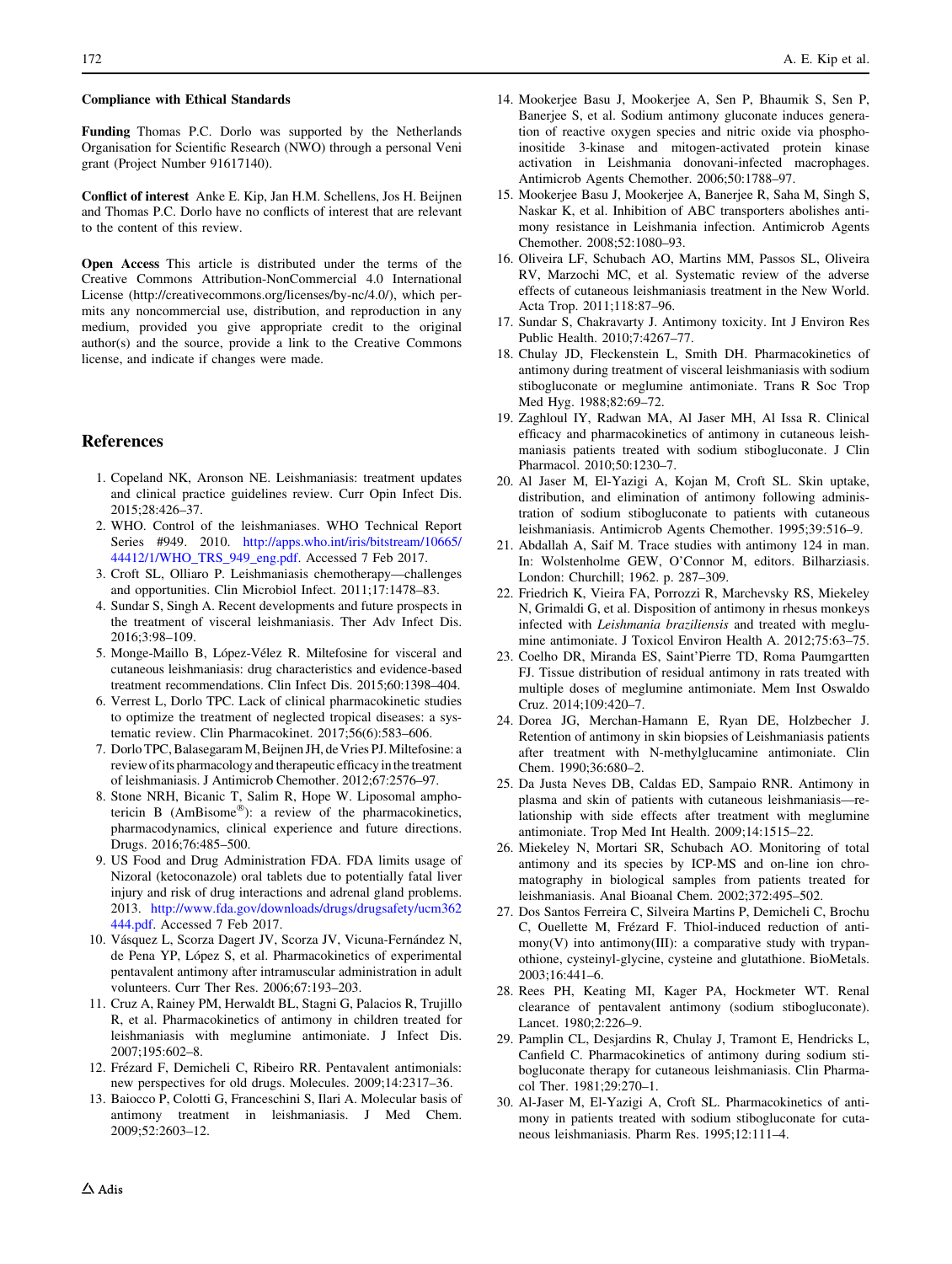- <span id="page-22-0"></span>31. Davidson RN, den Boer M, Ritmeijer K. Paromomycin. Trans R Soc Trop Med Hyg. 2009;103:653–60.
- 32. Institute for One World Health. Application for inclusion of paromomycin in the WHO Model List of Essential Medicines. 2006. [http://archives.who.int/eml/expcom/expcom15/applications/](http://archives.who.int/eml/expcom/expcom15/applications/newmed/paromomycin/paromomycin.pdf) [newmed/paromomycin/paromomycin.pdf.](http://archives.who.int/eml/expcom/expcom15/applications/newmed/paromomycin/paromomycin.pdf) Accessed 7 Feb 2017.
- 33. Sundar S, Jha TK, Thakur CP, Sinha PK, Bhattacharya SK. Injectable paromomycin for visceral leishmaniasis in India. N Engl J Med. 2007;356:2571–81.
- 34. Hens B, Brouwers J, Anneveld B, Corsetti M, Symillides M, Vertzoni M, et al. Gastrointestinal transfer: In vivo evaluation and implementation in in vitro and in silico predictive tools. Eur J Pharm Sci. 2014;63:233–42.
- 35. Bissuel F, Cotte L, de Montclos M, Rabodonirina M, Trepo C. Absence of systemic absorption of oral paromomycin during long-term, high-dose treatment for cryptosporidiosis in AIDS. J Infect Dis. 1994;170:749–50.
- 36. Kanyok TP, Killian AD, Rodvold KA, Danziger LH. Pharmacokinetics of intramuscularly administered aminosidine in healthy subjects. Antimicrob Agents Chemother. 1997;41:982–6.
- 37. Musa AM, Younis B, Fadlalla A, Royce C, Balasegaram M, Wasunna M, et al. Paromomycin for the treatment of visceral leishmaniasis in Sudan: a randomized, open-label, dose-finding study. PLoS Negl Trop Dis. 2010;4:4–10.
- 38. Kshirsagar S, Mordenti J, Blaschke T. Clinical pharmacokinetics of paromomycin sulfate in Indian visceral leishmaniasis patients [poster no. A–1105]. In: 46th Interscience conference on antimicrobial agents and chemotherapy (ICAAC); 27–30 September 2006; San Francisco, CA. Washington, DC: ASM Press; 2006.
- 39. Belloli C, Crescenzo G, Carli S, Villa R, Sonzogni O, Carelli G, et al. Pharmacokinetics and dosing regimen of aminosidine in the dog. Vet Res Commun. 1996;20:533–41.
- 40. Gordon RC, Regamey C, Kirby WMM. Serum protein binding of the aminoglycoside antibiotics. Antimicrob Agents Chemother. 1972;2:214–6.
- 41. Paromomycin Seyffart G. In: Seyffart G, editor. Drug dosing in renal insufficiency. Dordrecht: Spinger; 1991. p. 448.
- 42. Kirby WMM, Clarke JT, Libke RD, Regamey C. Clinical pharmacology of amikacin and kanamycin. J Infect Dis. 1976;134:S312–5.
- 43. Mudawi MME, Khalil EAG, Eltayeb IB, Musa AM, Shaddad SAI, Githiga IM, et al. The pharmacokinetics of paromomycin (aminosidine) in healthy volunteers and kala-azar patients. In: Annual conference of graduate studies and scientific research, medical and health studies, University of Khartoum; 2011; Khartoum.
- 44. Maarouf M, Adeline M, Solignac M, Vautrin D, Robert-Gero M. Development and characterization of paromomycin-resistant Leishmania donovani promastigotes. Parasite. 1998;5:167–73.
- 45. Coelho AC, Messier N, Ouellette M, Cotrim PC. Role of the ABC transporter PRP1 (ABCC7) in pentamidine resistance in Leishmania amastigotes. Antimicrob Agents Chemother. 2007;51:3030–2.
- 46. Kotthaus J, Kotthaus J, Schade D, Schwering U. New prodrugs of the antiprotozoal drug pentamidine. ChemMedChem. 2011;6:2233–42.
- 47. Bronner U, Doua F, Ericsson Ö, Gustafsson LL, Miézan TW, Rais M, et al. Pentamidine concentrations in plasma, whole blood and cerebrospinal fluid during treatment of Trypanosoma gambiense infection in Côte d'Ivoire. Trans R Soc Trop Med Hyg. 1991;85:608–11.
- 48. Donnelly H, Bernard EM, Rothkotter H, Gold JWM, Armstrong D. Distribution of pentamidine in patients with AIDS. J Infect Dis. 1988;157:985–9.
- 
- 49. Thomas SHL, Page CJ, Blower PJ, Chowienczyk P, Ward A, Kamali F, et al. Disposition of intravenous 123-iodopentamidine in man. Nucl Med Biol. 1997;24:327–32.
- 50. Berger BJ, Naiman NA, Hall JE, Peggins J, Brewer TG, Tidwell RR. Primary and secondary metabolism of pentamidine by rats. Antimicrob Agents Chemother. 1992;36:1825–31.
- 51. Bronner U, Gustafsson LL, Doua F, Ericsson Ö, Miézan T, Rais M, et al. Pharmacokinetics and adverse reactions after a single dose of pentamidine in patients with Trypanosoma gambiense sleeping sickness. Br J Clin Pharmacol. 1995;39:289–95.
- 52. Li X, Björkman A, Andersson TB, Gustafsson LL, Masimirembwa CM. Identification of human cytochrome P450s that metabolise anti-parasitic drugs and predictions of in vivo drug hepatic clearance from in vitro data. Eur J Clin Pharmacol. 2003;59:429–42.
- 53. Conte JE Jr, Upton RA, Phelps RT, Wofsy CB, Zurlinden E, Lin ET. Use of a specific and sensitive assay to determine pentamidine pharmacokinetics in patients with AIDS. J Infect Dis. 1986;154:923–9.
- 54. Conte JE Jr. Pharmacokinetics of intravenous pentamidine in patients with normal renal function or receiving hemodialysis. J Infect Dis. 1991;163:169–75.
- 55. Waalkes TP, Denham C, DeVita VT. Pentamidine: clinical pharmacologic correlations in man and mice. Clin Pharmacol Ther. 1970;11:505–12.
- 56. Vöhringer HF, Arasteh K, Link H, Ehninger G, Hardtmann I. Determinants of serum pentamidine concentration in the human (in German). Med Klin (Munich). 1992;87:24–9.
- 57. Conte JE Jr, Upton RA, Lin ET. Pentamidine pharmacokinetics in patients with AIDS with impaired renal function. J Infect Dis. 1987;156:885–90.
- 58. Comtois R, Pouliot J, Vinet B, Gervais A, Lemieux C. Higher pentamidine levels in AIDS patients with hypoglycemia and azotemia during treatment of pneumocystis carinii pneumonia. Am Rev Respir Dis. 1992;146:740–4.
- 59. Samanta TB, Das N, Das M, Marik R. Mechanism of impairment of cytochrome P450-dependent metabolism in hamster liver during leishmaniasis. Biochem Biophys Res Commun. 2003;312:75–9.
- 60. Barioni MB, Ramos AP, Zaniquelli MED, Acuña AU, Ito AS. Miltefosine and BODIPY-labeled alkylphosphocholine with leishmanicidal activity: aggregation properties and interaction with model membranes. Biophys Chem. 2015;196:92–9.
- 61. Berman J. Miltefosine to treat leishmaniasis. Expert Opin Pharmacother. 2005;6:1381–8.
- 62. Kötting J, Marschner NW, Neumüller W, Unger C, Eibl H. Hexadecylphosphocholine and octadecyl-methyl-glycero-3 phosphocholine: a comparison of hemolytic activity, serum binding and tissue distribution. Prog Exp Tumor Res. 1992;34:131–42.
- 63. Moreira RA, Mendanha SA, Hansen D, Alonso A. Interaction of miltefosine with the lipid and protein components of the erythrocyte membrane. J Pharm Sci. 2013;102:1661–9.
- 64. Sindermann H, Engel J. Development of miltefosine as an oral treatment for leishmaniasis. Trans R Soc Trop Med Hyg. 2006;100:2–5.
- 65. Marschner N, Kötting J, Eibl H, Unger C. Distribution of hexadecylphosphocholine and octadecyl-methyl-glycero-3-phosphocholine in rat tissues during steady-state treatment. Cancer Chemother Pharmacol. 1992;31:18–22.
- 66. Breiser A, Kim DJ, Fleer EA, Damenz W, Drube A, Berger M, et al. Distribution and metabolism of hexadecylphosphocholine in mice. Lipids. 1987;22:925–6.
- 67. Kip AE, Rosing H, Hillebrand MJX, Castro MM, Gomez MA, Schellens JHM, et al. Quantification of miltefosine in peripheral blood mononuclear cells by high-performance liquid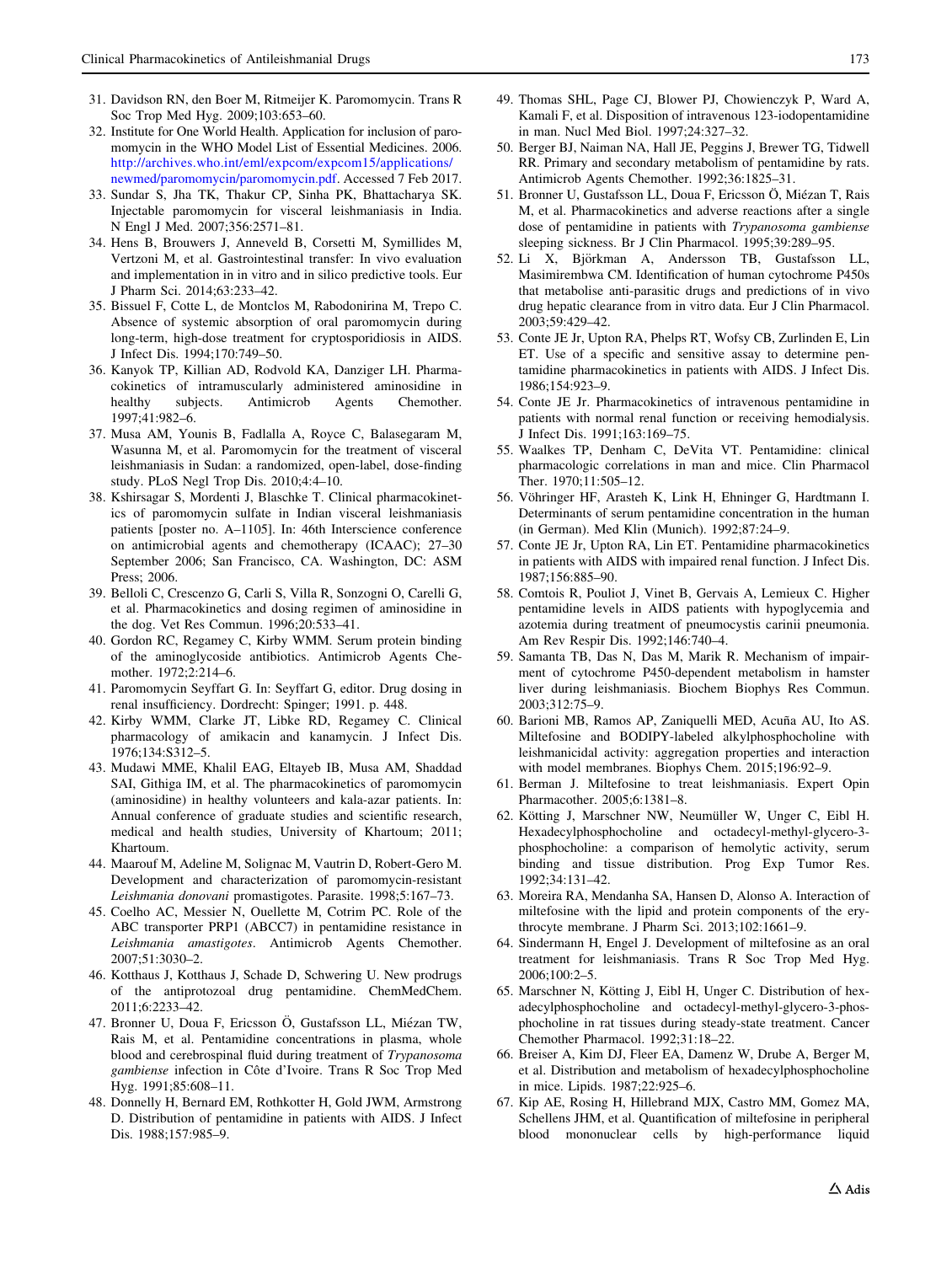<span id="page-23-0"></span>chromatography-tandem mass spectrometry. J Chromatogr B Anal Technol Biomed Life Sci. 2015;6:356–72.

- 68. Roy SL, Atkins JT, Gennuso R, Kofos D, Sriram RR, Dorlo TPC, et al. Assessment of blood-brain barrier penetration of miltefosine used to treat a fatal case of granulomatous amebic encephalitis possibly caused by an unusual Balamuthia mandrillaris strain. Parasitol Res. 2015;114:4431–9.
- 69. Bianciardi P, Brovida C, Valente M, Aresu L, Cavicchioli L, Vischer C, et al. Administration of miltefosine and meglumine antimoniate in healthy dogs: clinicopathological evaluation of the impact on the kidneys. Toxicol Pathol. 2009;37:770–5.
- 70. Dorlo TPC, Van Thiel PPAM, Huitema ADR, Keizer RJ, De Vries HJC, Beijnen JH, et al. Pharmacokinetics of miltefosine in old world cutaneous leishmaniasis patients. Antimicrob Agents Chemother. 2008;52:2855–60.
- 71. Dorlo TPC, Huitema ADR, Beijnen JH, De Vries PJ. Optimal dosing of miltefosine in children and adults with visceral leishmaniasis. Antimicrob Agents Chemother. 2012;56:3864–72.
- 72. Dorlo TPC, Rijal S, Ostyn B, De Vries PJ, Singh R, Bhattarai N, et al. Failure of miltefosine in visceral leishmaniasis is associated with low drug exposure. J Infect Dis. 2014;210:146–53.
- 73. Welte R, Eschertzhuber S, Weiler S, Leitner-Rupprich S, Aigner M, Lass-Florl C, et al. Biliary amphotericin B pharmacokinetics and pharmacodynamics in critically ill liver transplant recipients receiving treatment with amphotericin B lipid formulations. Int J Antimicrob Agents. 2015;46:325–31.
- 74. Janknegt R, de Marie S, Bakker-Woudenberg IAJM, Crommelin DJA. Liposomal and lipid formulations of amphotericin B: clinical pharmacokinetics. Clin Pharmacokinet. 1992;23:279–91.
- 75. Block ER, Bennett JE, Livoti LG, Klein WJJ, MacGregor RR, Henderson L. Flucytosine and amphotericin B: hemodialysis effects on the plasma concentration and clearance: studies in man. Ann Intern Med. 1974;80:613–7.
- 76. Bekersky I, Fielding RM, Dressler DE, Lee JW, Buell DN, Walsh TJ. Plasma protein binding of amphotericin B and pharmacokinetics of bound versus unbound amphotericin B after administration of intravenous liposomal amphotericin B (AmBisome) and amphotericin B deoxycholate. Antimicrob Agents Chemother. 2002;46:834–40.
- 77. Kagan L, Gershkovich P, Wasan KM, Mager DE. Dual physiologically based pharmacokinetic model of liposomal and nonliposomal amphotericin B disposition. Pharm Res. 2014;31:35–45.
- 78. Ringdén O, Meunier F, Tollemar J, Ricci P, Tura S, Kuse E, et al. Efficacy of amphotericin B encapsulated in liposomes (AmBisome) in the treatment of invasive fungal infections in immunocompromised patients. J Antimicrob Chemother. 1991;28:73–82.
- 79. Vogelsinger H, Weiler S, Djanani A, Kountchev J, Bellmann-Weiler R, Wiedermann CJ, et al. Amphotericin B tissue distribution in autopsy material after treatment with liposomal amphotericin B and amphotericin B colloidal dispersion. J Antimicrob Chemother. 2006;57:1153–60.
- 80. Strenger V, Meinitzer A, Donnerer J, Hofer N, Dornbusch HJ, Wanz U, et al. Amphotericin B transfer to CSF following intravenous administration of liposomal amphotericin B. J Antimicrob Chemother. 2014;69:2522–6.
- 81. Christiansen KJ, Bernard EM, Gold JWM, Armstrong D. Distribution and activity of amphotericin B in humans. J Infect Dis. 1985;152:1037–43.
- 82. Smith PJ, Olson JA, Constable D, Schwartz J, Proffitt RT, Adler-Moore JP. Effects of dosing regimen on accumulation, retention and prophylactic efficacy of liposomal amphotericin B. J Antimicrob Chemother. 2007;59:941–51.
- 83. Boswell GW, Buell D, Bekersky I. Am Bisome (liposomal amphotericin B): a comparative review. J Clin. 1998;38:583–92.
- 84. Gershkovich P, Wasan EK, Sivak O, Li R, Zhu X, Werbovetz KA, et al. Visceral leishmaniasis affects liver and spleen concentrations of amphotericin B following administration to mice. J Antimicrob Chemother. 2009;65:535–7.
- 85. Fielding RM, Smith PC, Wang LH, Porter J, Guo LSS. Comparative pharmacokinetics of amphotericin B after administration of a novel colloidal delivery system, ABCD, and a conventional formulation to rats. Antimicrob Agents Chemother. 1991;35:1208–13.
- 86. Gubbins PO, Amsden JR, McConnell SA, Anaissie EJ. Pharmacokinetics and buccal mucosal concentrations of a 15 milligram per kilogram of body weight total dose of liposomal amphotericin B administered as a single dose (15 mg/kg), weekly dose (7.5 mg/kg), or daily dose (1 mg/kg) in peripheral stem cell tran. Antimicrob Agents Chemother. 2009;53:3664–74.
- 87. Bekersky I, Fielding RM, Dressler DE, Lee W, Buell DN, Walsh TJ, et al. Pharmacokinetics, excretion, and mass balance of liposomal amphotericin B (AmBisome) and amphotericin B deoxycholate in humans. Antimicrob Agents Chemother. 2002;46:828–33.
- 88. Walsh TJ, Goodman JL, Pappas P, Bekersky I, Buell DN, Roden M, et al. Safety, tolerance and pharmacokinetics of high-dose liposomal amphotericin B (AmBisome) in patients infected with Aspergillus species and other filamentous fungi: maximum tolerated dose study. Antimicrob Agents Chemother. 2001;45:3487–96.
- 89. Walsh TJ, Yeldandi V, McEvoy M, Gonzalez C, Chanock S, Freifeld A, et al. Safety, tolerance, and pharmacokinetics of a small unilamellar liposomal formulation of amphotericin B (AmBisome) in neutropenic patients. Antimicrob Agents Chemother. 1998;42:2391–8.
- 90. Hope WW, Goodwin J, Felton TW, Ellis M, Stevens DA. Population pharmacokinetics of conventional and intermittent dosing of liposomal amphotericin B in adults: a first critical step for rational design of innovative regimens. Antimicrob Agents Chemother. 2012;56:5303–8.
- 91. Würthwein G, Young C, Lanvers-Kaminsky C, Hempel G, Trame MN, Schwerdtfeger R, et al. Population pharmacokinetics of liposomal amphotericin B and caspofungin in allogeneic hematopoietic stem cell recipients. Antimicrob Agents Chemother. 2012;56:536–43.
- 92. Hong Y, Nath CE, Yadav SP, Stephen KR, Earl JW, Mclachlan AJ. Population pharmacokinetics of liposomal amphotericin B in pediatric patients with malignant diseases. Antimicrob Agents Chemother. 2006;50:935–42.
- 93. Ohata Y, Tomita Y, Suzuki K, Maniwa T, Yano Y, Sunakawa K. Pharmacokinetic evaluation of liposomal amphotericin B (L-AMB) in patients with invasive fungal infection: population approach in Japanese pediatrics. Drug Metab Pharmacokinet. 2015;30:400–9.
- 94. Lestner JM, Groll AH, Aljayyoussi G, Seibel NL, Shad A, Gonzalez C, et al. Population pharmacokinetics of liposomal amphotericin B in immunocompromised children. Antimicrob Agents Chemother. 2016;60:7340–6.
- 95. Heinemann V, Bosse D, Jehn U, Kahny B, Wachholz K, Debus A, et al. Pharmacokinetics of liposomal amphotericin B (Ambisome) in critically ill patients. Antimicrob Agents Chemother. 1997;41:1275–80.
- 96. Institute for Health Metrics and Evaluation (IHME). GBD Results Tool. Seattle: IHME, University of Washington, 2016. [http://ghdx.healthdata.org/gbd-results-tool.](http://ghdx.healthdata.org/gbd-results-tool) Accessed 7 Feb 2017.
- 97. Anderson BJ, Holford NHG. Mechanism-based concepts of size and maturity in pharmacokinetics. Annu Rev Pharmacol Toxicol. 2008;48:303–32.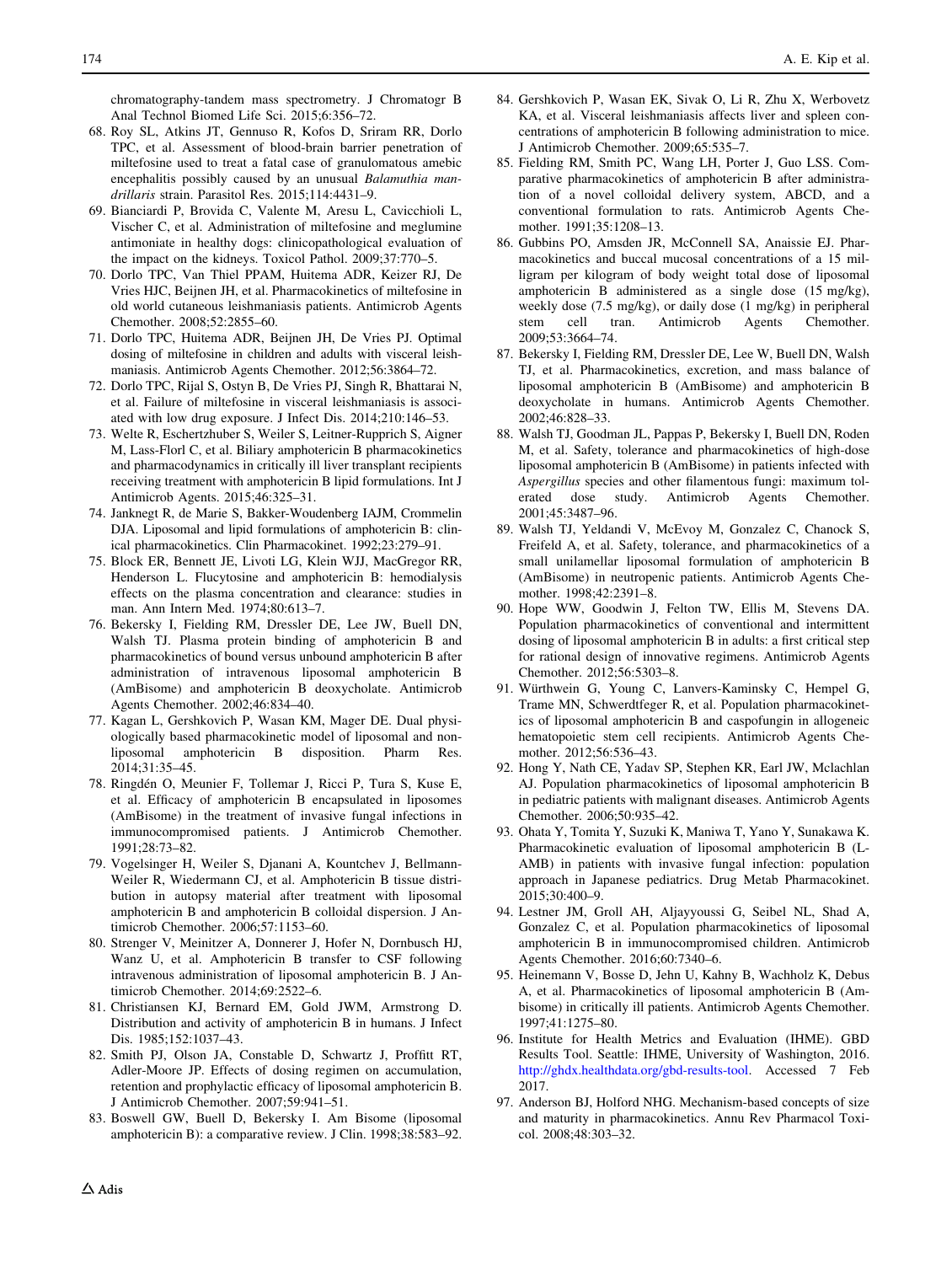- <span id="page-24-0"></span>98. Ostyn B, Hasker E, Dorlo TPC, Rijal S, Sundar S, Dujardin J, et al. Failure of miltefosine treatment for visceral leishmaniasis in children and men in South-East Asia. PLoS One. 2014;9:e100220.
- 99. Rijal S, Ostyn B, Uranw S, Rai K, Bhattarai NR, Dorlo TPC, et al. Increasing failure of miltefosine in the treatment of kalaazar in Nepal and the potential role of parasite drug resistance, reinfection, or noncompliance. Clin Infect Dis. 2013;56:1530–8.
- 100. Castro MM, Gomez MA, Kip AE, Cossio A, Ortiz E, Navas A, et al. Pharmacokinetics of miltefosine in children and adults with cutaneous leishmaniasis. Antimicrob Agents Chemother. 2017;61(3):e02198-16.
- 101. Starke JR, Mason EO Jr, Kramer WG, Sheldon L, Starke JR, Mason EO, et al. Pharmacokinetics of amphotericin B in infants and children. J Infect Dis. 1987;155:766–74.
- 102. Koren G, Lau A, Klein J, Golas C, Bologa-Campeanu M, Soldin S, et al. Pharmacokinetics and adverse effects of amphotericin B in infants and children. J Pediatr. 1988;113:559–63.
- 103. Alvar J, Aparicio P, Aseffa A, Den Boer M, Cañavate C, Dedet JP, et al. The relationship between leishmaniasis and AIDS: the second 10 years. Clin Microbiol Rev. 2008;21:334–59.
- 104. Tittle V, Bull L, Boffito M, Nwokolo N. Pharmacokinetic and pharmacodynamic drug interactions between antiretrovirals and oral contraceptives. Clin Pharmacokinet. 2015;54:23–34.
- 105. Fellay J, Marzolini C, Decosterd L, Golay KP, Baumann P, Buclin T, et al. Variations of CYP3A activity induced by antiretroviral treatment in HIV-1 infected patients. Eur J Clin Pharmacol. 2005;60:865–73.
- 106. Inselmann G, Volkmann A, Heidemann HT. Comparison of the effects of liposomal amphotericin B and conventional amphotericin B on propafenone metabolism and hepatic cytochrome P-450 in rats. Antimicrob Agents Chemother. 2000;44:131–3.
- 107. Brockmeyer NH, Gambichler T, Bader A, Kreuter A, Kurowski M, Sander P, et al. Impact of Amphotericin B on the cytochrome P450 system in HIV-infected patients. Eur J Med Res. 2006;9:51–4.
- 108. Menez C, Buyse M, Chacun H, Farinotti R, Barratt G. Modulation of intestinal barrier properties by miltefosine. Biochem Pharmacol. 2006;71:486–96.
- 109. Brustoloni YM, Cunha RV, Cônsolo LZ, Oliveira ALL, Dorval MEC, Oshiro ET. Treatment of visceral leishmaniasis in children in the Central-West Region of Brazil. Infection. 2010;38:261–7.
- 110. Libório AB, Rocha NA, Oliveira MJC, Franco LFLG, Aguiar GBR, Pimentel RS, et al. Acute kidney injury in children with visceral leishmaniasis. Pediatr Infect Dis J. 2012;31:451–4.
- 111. Adedoyin A, Bernardo JF, Swenson CE, Bolsack LE, Horwith G, DeWit S, et al. Pharmacokinetic profile of ABELCET (amphotericin B lipid complex injection): combined experience from phase I and phase II studies. Antimicrob Agents Chemother. 1997;41:2201–8.
- 112. Fontenele e Silva JS, Galvao TF, Pereira MG, Silva MT. Treatment of American tegumentary leishmaniasis in special populations: a summary of evidence. Rev Soc Bras Med Trop. 2013;46:669–77.
- 113. Zheng G, Zhong H, Guo Z, Wu Z, Zhang H, Wang C, et al. Levels of heavy metals and trace elements in umbilical cord blood and the risk of adverse pregnancy outcomes: a populationbased study. Biol Trace Elem Res. 2014;160:437–44.
- 114. Mueller M, Balasegaram M, Koummuki Y, Ritmeijer K, Santana MR, Davidson R. A comparison of liposomal amphotericin B with sodium stibogluconate for the treatment of visceral leishmaniasis in pregnancy in Sudan. J Antimicrob Chemother. 2006;58:811–5.
- 115. Morgan DJ, Guimaraes LH, Machado PR, D'Oliveira A Jr, Almeida RP, Lago EL, et al. Cutaneous leishmaniasis during

pregnancy: exuberant lesions and potential fetal complications. Clin Infect Dis. 2007;45:478–82.

- 116. Bossolasco S, Gaiera G, Olchini D, Gulletta M, Martello L, Bestetti A, et al. Real-time PCR assay for clinical management of human immunodeficiency virus-infected patients with visceral leishmaniasis. J Clin Microbiol. 2003;41:5080–4.
- 117. Coelho DR, De-Carvalho RR, Rocha RCC, Saint'Pierre TD, Paumgartten FJR. Effects of in utero and lactational exposure to SbV on rat neurobehavioral development and fertility. Reprod Toxicol. 2014;50:98–107.
- 118. Miranda ES, Miekeley N, De-Carvalho RR, Paumgartten FJR. Developmental toxicity of meglumine antimoniate and transplacental transfer of antimony in the rat. Reprod Toxicol. 2006;21:292–300.
- 119. Paumgartten FJR, Chahoud I. Embryotoxicity of meglumine antimoniate in the rat. Reprod Toxicol. 2001;15:327–31.
- 120. Harstad TW, Little BB, Bawdon RE, Knoll K, Roe D, Gilstrap LC. Embryofetal effects of pentamidine isethionate administered to pregnant Sprague–Dawley rats. Am J Obstet Gynecol. 1990;163:912–6.
- 121. Dorlo TPC, Balasegaram M, Lima MA, De Vries PJ, Beijnen JH, Huitema ADR. Translational pharmacokinetic modelling and simulation for the assessment of duration of contraceptive use after treatment with miltefosine. J Antimicrob Chemother. 2012;67:1996–2004.
- 122. Donald PR, Sellars SL. Streptomycin ototoxicity in the unborn child. S Afr Med J. 1981;60:316–8.
- 123. Pilmis B, Jullien V, Sobel J, Lecuit M, Lortholary O, Charlier C. Antifungal drugs during pregnancy: an updated review. J Antimicrob Chemother. 2014;70:14–22.
- 124. Novarini A, Montanari A, Bruschi G, Rossi E, Borghetti A, Migone L. The kinetics of aminosidine in renal patients with different degrees of renal failure. Clin Nephrol. 1975;4:23–4.
- 125. Hernández E, Oliet A, Gallar P, Llanos M, Guerra L, Vigil A. Amphotericin B for visceral leishmaniasis in hemodialysis. Nephron. 1991;59:666.
- 126. Muther RS, Bennett WM. Peritoneal clearance of amphotericin B and 5-fluorocytosine. West J Med. 1980;133:157–60.
- 127. Vogelsinger H, Joannidis M, Kountchev J, Bellmann-Weiler R, Wiedermann CJ, Bellmann R. Pharmacokinetics of liposomal amphotericin B during extracorporeal albumin dialysis. Artif Organs. 2006;30:118–21.
- 128. Bellmann R, Egger P, Gritsch W, Bellmann-Weiler R, Joannidis M, Kaneider N, et al. Amphotericin B lipid formulations in critically ill patients on continuous veno-venous haemofiltration. J Antimicrob Chemother. 2003;51:671–81.
- 129. Wu JQ, Shao K, Wang X, Wang RY, Cao YH, Yu YQ, et al. In vitro and in vivo evidence for amphotericin B as a P-glycoprotein substrate on the blood-brain barrier. Antimicrob Agents Chemother. 2014;58:4464–9.
- 130. Osei-Twum J, Wasan KM. Does P-glycoprotein contribute to amphotericin B epithelial transport in Caco-2 cells? Drug Dev Ind Pharm. 2015;41:1130–6.
- 131. Ménez C, Legrand P, Rosilio V, Lesieur S, Barratt G. Physicochemical characterization of molecular assemblies of miltefosine and amphotericin B. Mol Pharm. 2006;4:281–8.
- 132. Kip AE, Rosing H, Hillebrand MJX, Blesson S, Mengesha B, Diro E, et al. Validation and clinical evaluation of a novel method to measure miltefosine in leishmaniasis patients using dried blood spot sample collection. Antimicrob Agents Chemother. 2016;60:2081–9.
- 133. Ayestarán A, López RM, Montoro JB, Estíbalez A, Pou L, Julià A, et al. Pharmacokinetics of conventional formulation versus fat emulsion formulation of amphotericin B in a group of patients with neutropenia. Antimicrob Agents Chemother. 1996;40:609–12.